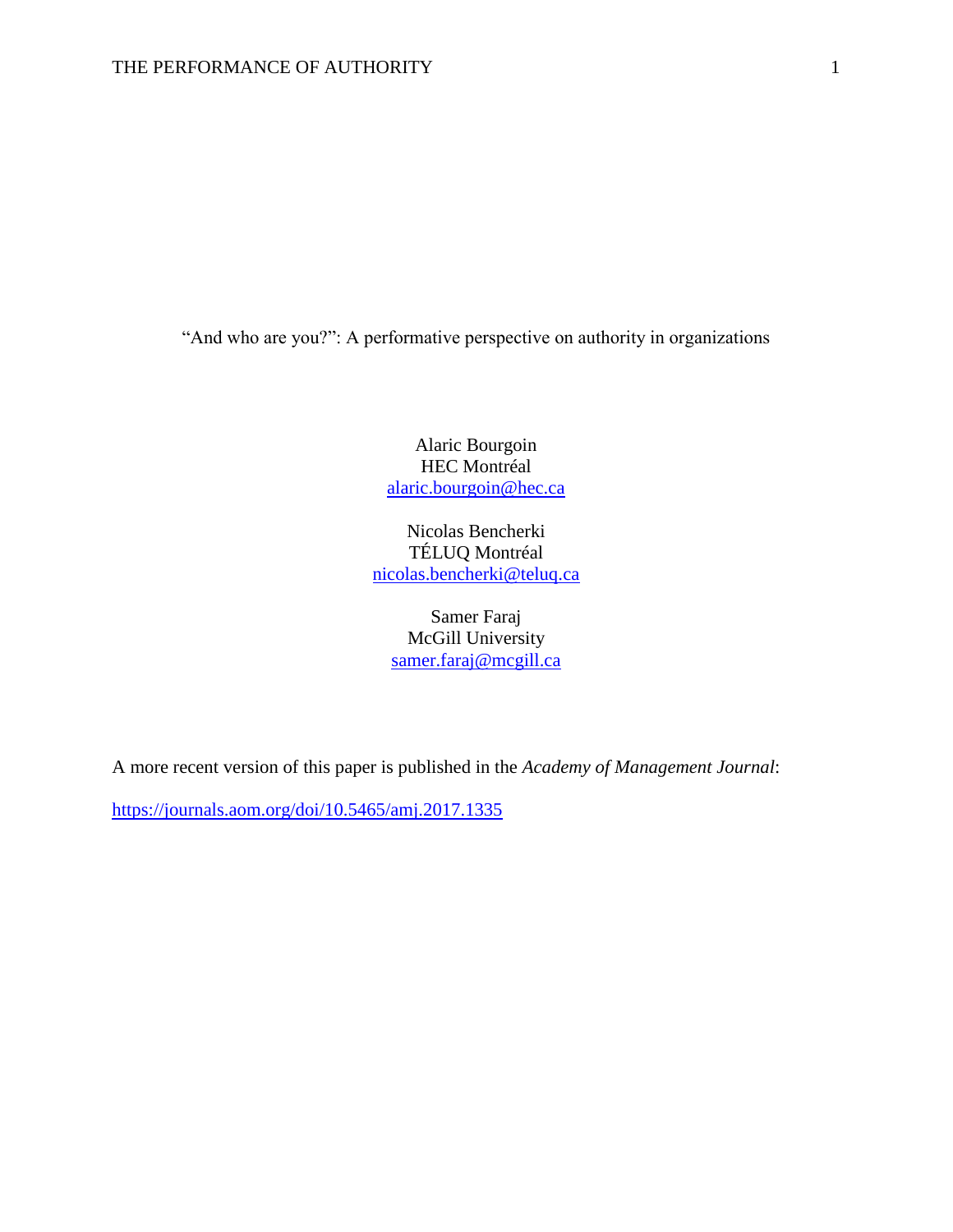#### **ABSTRACT**

As work and organizational reality become increasingly "post-bureaucratic," the conventional and stable bases of a person's authority—their position, their expertise, or the acquiescence of a subordinate—are eroding. This evolution calls us to revise our understanding of authority, and to consider more deeply how it is achieved in contexts that are both fluid and fragmented. Building on a six-month autoethnography of a consulting assignment, we show that authority is a practical, relational, and situated performance. It exists in a tension between two mirroring processes, activation and passivation, through which relations are either leveraged or downplayed to shape the situation and steer collective action. Our study also reveals that the performance of authority involves not just people, but also a broader range of actants, including artifacts and abstract entities. In line with current research on performativity in organizations, our findings contribute to the relational program on authority and the revelation of its sociomaterial dimension. Thus, we provide an action-based understanding of authority that is better suited for the study of post-bureaucratic organizing.

**Keywords:** Authority, Performativity, Relationality, Management consulting, Ethnography

## **Acknowledgements**

The authors would like to thank Eero Vaara and the anonymous reviewers. They are also thankful for the feedback they received on earlier versions from Michel Callon, Antoine Hennion, Fabian Muniesa, Jean-François Harvey, Martha Feldman, Ann Langley, and Tor Hernes. The paper benefited greatly from the many constructive comments from the participants to the Montréal Organizations Writing Workshop (MOWW), and from the members of Université de Montréal's Language, Organization and Governance research group.

Thanks also to Tom Albrighton for his copyediting work and Dominique Fourcaudot-Poisson for help with the graph.

This research was in part supported by the Fonds de Recherche du Québec – Société et Culture [grant number 2018-NP-206246].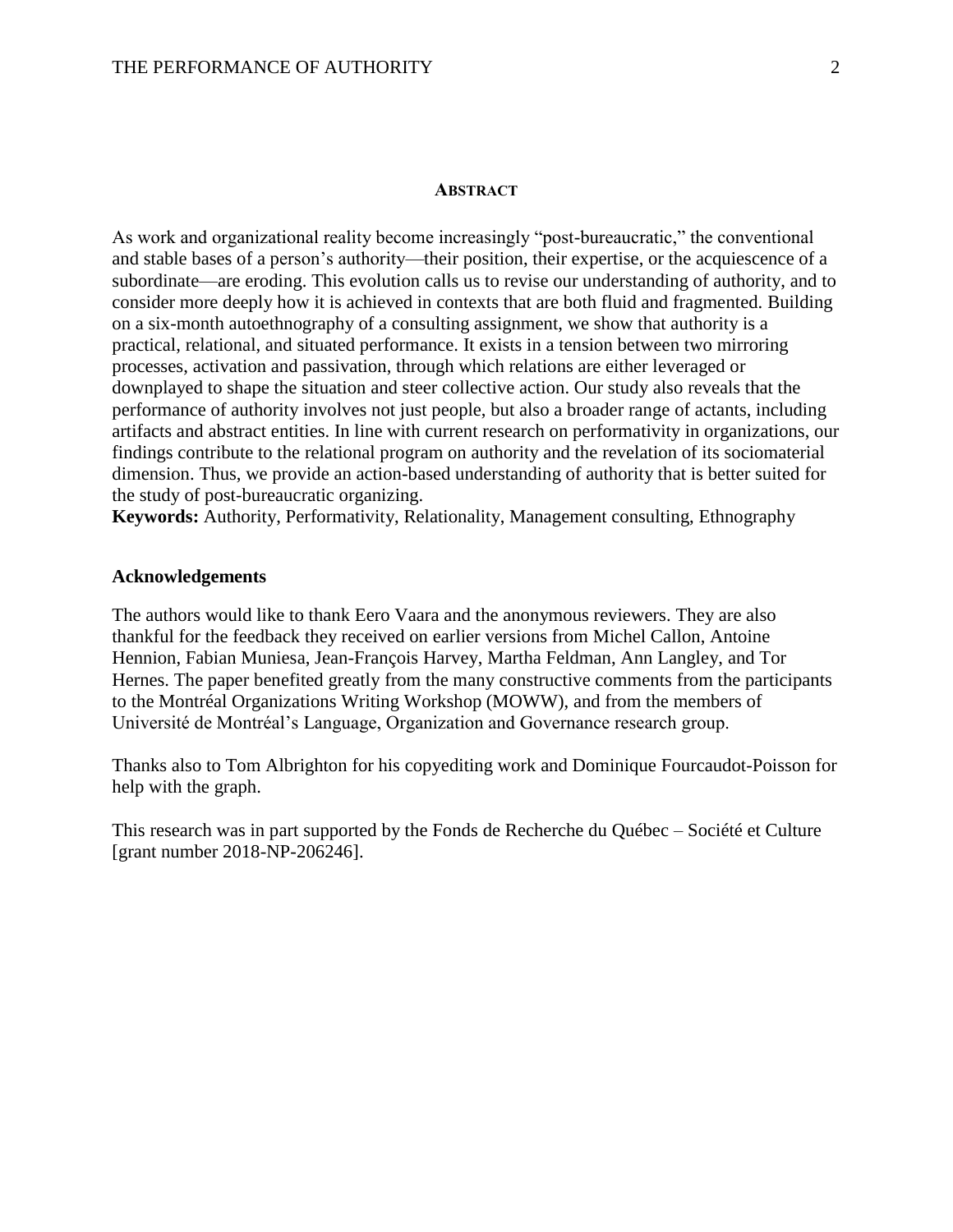"And who are you?": A performative perspective on authority in organizations

And who are you, the proud lord said, that I must bow so low? – Lyrics to 'The Rains of Castamere,' the Lannisters' song in *Game of Thrones,* from the novels by George R.R. Martin

Authority has long been acknowledged as central to organizations and crucial for people to fulfill their work roles (Crozier, 1964; Follett, 1926; Weber, 1968). Historically, someone's authority has been perceived as deriving from their hierarchical position (Aghion & Tirole, 1997; Fayol, 1949; Mintzberg, 1983). Alternatively, authority has been associated with people's expertise (Barley, 1996; Bendix, 1956), or others' acceptance of a communication as authoritative (Barnard, 1968; Simon, 1997). However, such theories assume the presence of stable bases for authority, and may not account for the contingencies of today's working life, where organizations have become "post-bureaucratic" (Kellogg, Orlikowski, & Yates, 2006). In such a context, workers must deal with a gradual erosion of the hierarchical basis of authority; instead of the clear rules laid down by hierarchy, control is increasingly exercised through broadly defined and emergent principles that are negotiated by peers with different occupational affiliations (Hodgson, 2004). The expertise basis for authority, while crucially important in technical work (Barley, 1996; Dobrajska, Billinger, & Karim, 2015; Huising, 2015), may be more relevant to engineers, technicians, and medical professionals than to management practitioners, whose knowledge base is more ambiguous (Alvesson, 1993). The circumstances of modern work, and the weakening of the structures and resources that guarantee unwavering authority, warrant a closer examination of how people practically orient collective action.

A few studies have raised the question of authority in more fluid and fragmented contexts, such as self-managing teams (Fairhurst, Green, & Courtright, 1995), new crossdisciplinary departments (Holm & Fairhurst, 2018), non-public agencies (Cooren, 2010), medical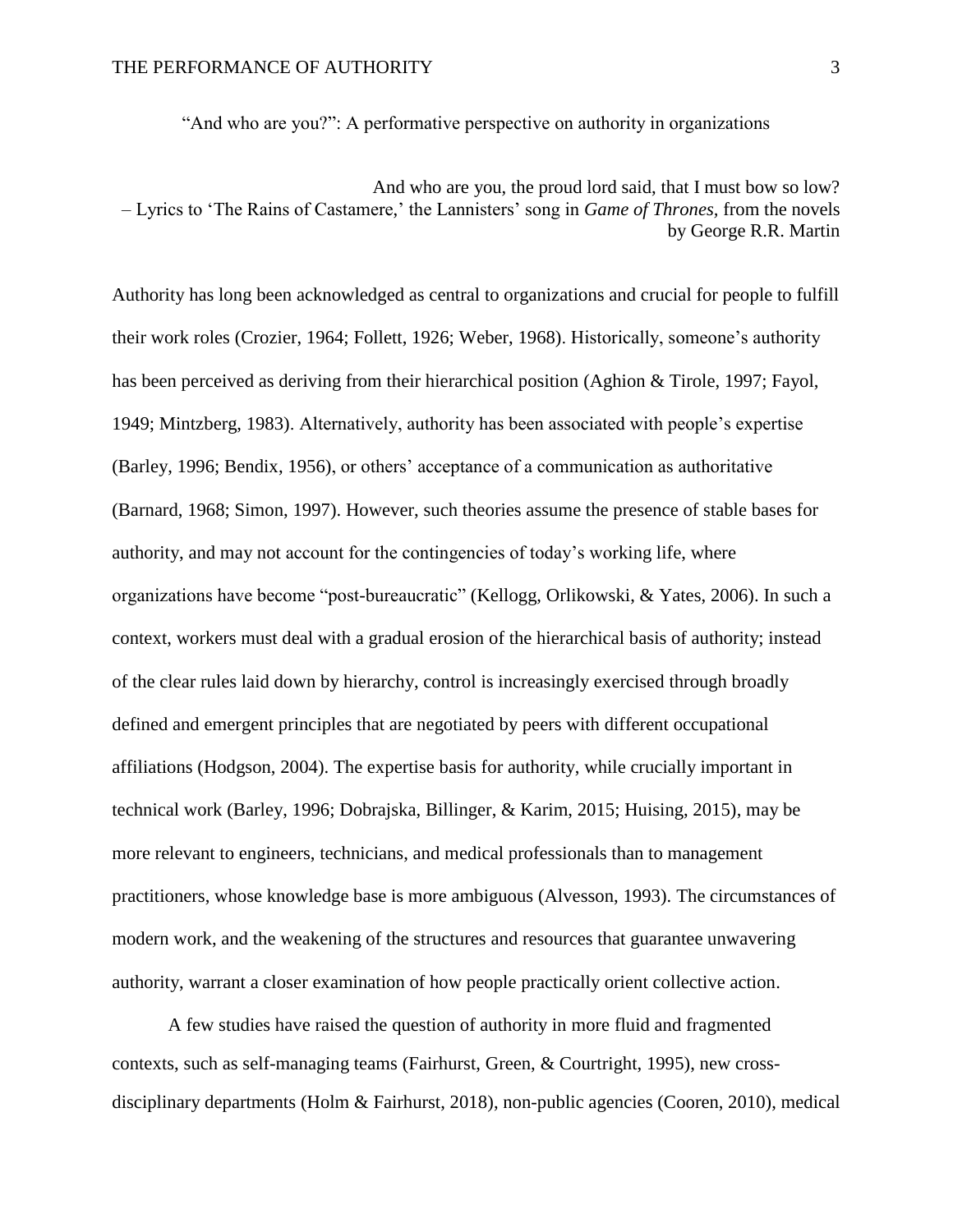surgery (Kellogg, 2009), or scientific laboratories (Huising, 2015). These works hint at the benefit of addressing authority from a relational perspective. Such a stance entails an examination of how people acquire "their properties only in relation to other subjects, social groups, or networks," as opposed to more substantialist approaches that regard entities as being already constituted (Østerlund & Carlile, 2005: 92; see also Emirbayer, 1997; Kuhn, Ashcraft, & Cooren, 2017). Within this perspective, Huising (2014: 263) defines relational authority as "the capacity to elicit voluntary compliance with command." In the case of the biosafety officers she studied, she shows that this capacity emerges not through esoteric knowledge or hierarchical position but through "scut work" (taking on menial tasks) that helps professionals relate to their clients. Similarly, in a study of surgeons struggling with a change process at their hospital, Kellogg (2009) suggests that a group's authority can be gained by constituting "relational spaces" where colleagues can build a common sense of identity and control. These studies point to the relational features of authority by describing categories of macro-practices through which one professional group attempts to elicit compliance from another. There is a need for more focused research on the micro-processes through which relations contribute to an actor's ability to orient collective action. Therefore, we ask: How does an actor effectuate authority when they lack the traditional endowments of expertise and hierarchy?

Using an autoethnographic approach, we offer a detailed analysis of the work of a management consultant during a high-stakes corporate restructuring assignment. As an extreme case, a management consulting assignment offers a unique, information-rich context in which to study authority, for it exposes the limitations of more conventional perspectives. Consultants cannot benefit from institutional endorsement or rely on technical expertise as the sole basis of their authority (Bourgoin, 2015; Bourgoin & Harvey, 2018). Instead, they must find ways to make a difference without pre-established organizational legitimacy or leverage (Block, 2011). In order to experience intimately the processes by which authority is achieved in the situation, we adopted the unique vantage point afforded by the autoethnographic approach (Anderson,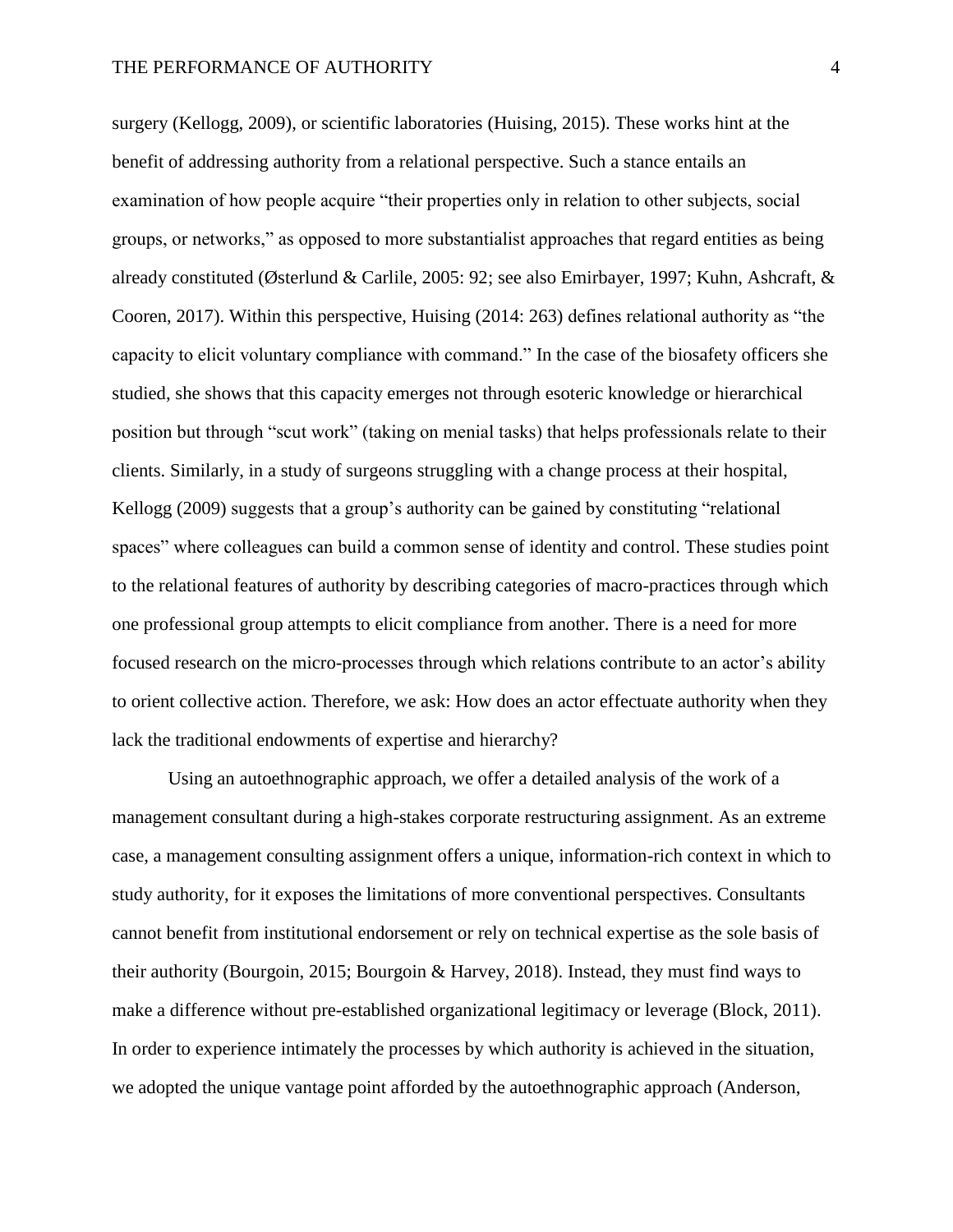2006). We collected data during a six-month large-scale restructuring assignment in which the first author participated as a consultant. In contrast to the traditional external observer role, autoethnography allows for a richer and more focused exploration of how an actor, immersed in a situation that was crucially important to them, performed their authority. Drawing from this original setting, we analyze 13 empirical episodes where the consultant's authority was on trial, and delve into the micro-processes by which relations contributed to guiding collective action.

We offer a performative theory of authority that builds on the profoundly relational ontology of Actor-Network Theory (ANT) and the Communicative Constitution of Organizations (CCO) tradition. We suggest that performing authority is the process by which an actor contributes to shaping a situation in such a way that it orients collective action. It emerges from the interplay between two micro-processes, which we name *activation* and *passivation,* through which relations to other actants, human or otherwise, are leveraged or downplayed. Our findings contribute to the literature on authority in three main ways. First, we offer a performative perspective that extends current work on relational authority (Huising, 2014, 2015; Kellogg, 2009) by specifying how relations become authoritative, and describing the microprocesses through which a focal actor, even with no support from a professional group, may orient collective action. Second, we extend the literatures on ANT (Callon, 1986, 1991; Latour, 1986) and CCO (Ashcraft, Kuhn, & Cooren, 2009; Holm & Fairhurst, 2018; Kuhn, 2008; Taylor & Van Every, 2014) by analyzing, at the level of the situation and with particular attention to discursive practices, how material-semiotic relations are woven by a focal actor to accomplish their authority in an organizational context. Finally, we offer an analytical approach to studying authority that cuts across static roles, hierarchy, and expertise, and is therefore better suited to work dynamics in post-bureaucratic contexts.

## **THEORY: FROM THE SOURCES OF AUTHORITY TO ITS PERFORMANCE**

Authority scholars have long reflected on what might induce one person to follow the commands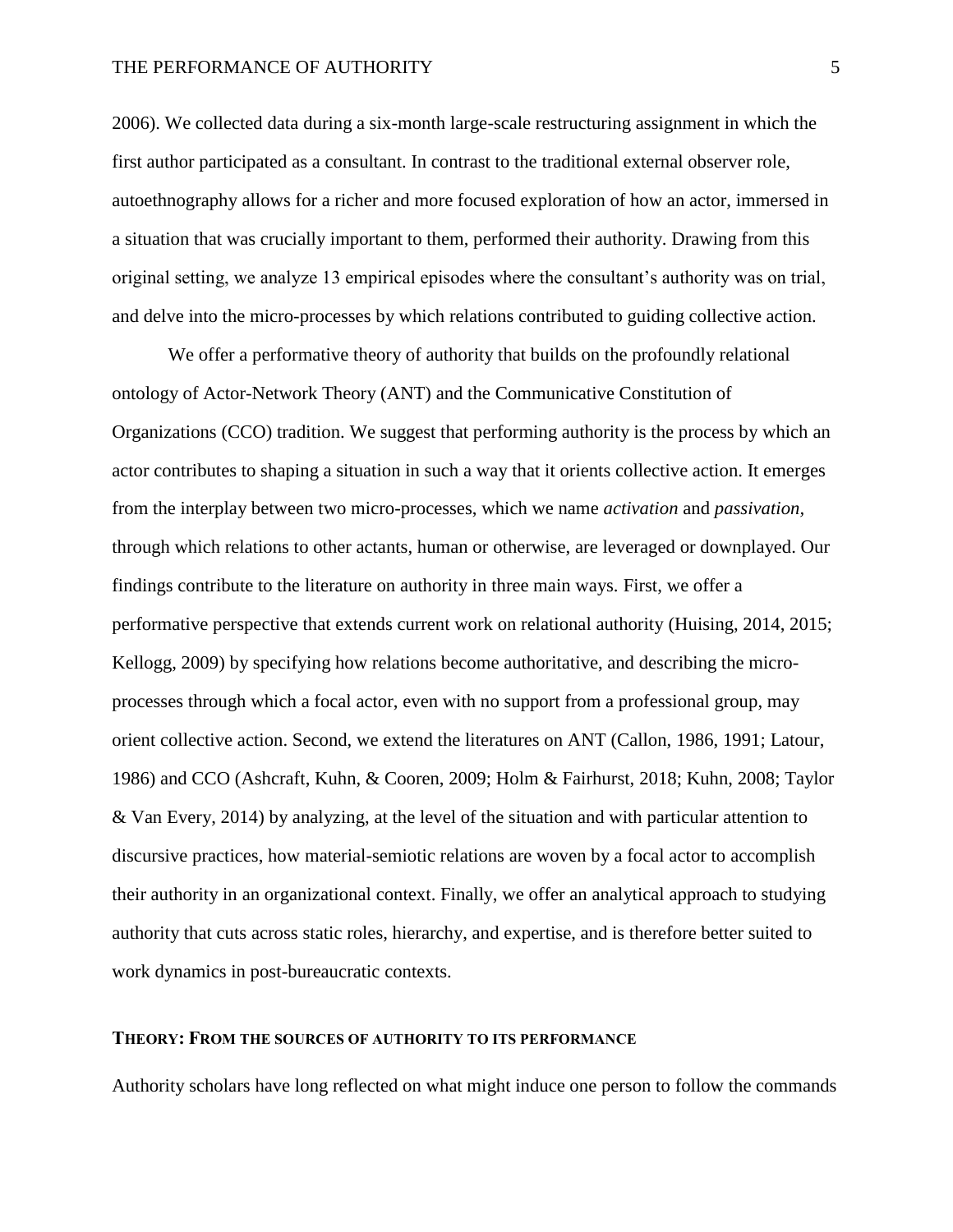of another. Answering this question would allow us to distinguish authority from both power which would imply coercion (Lukes, 1998)—and influence, which rests on the ability to substantively change someone's beliefs (Simon, 1997). It would also reveal that authority is a broader concept than credibility. While authority and credibility are often seen as overlapping (Epstein, 1995), credibility has been principally conceptualized as emanating from an actor's perceived believability and trustworthiness (Milewicz & Herbig, 1995), and is therefore less transactional than authority.

Traditional views of authority have focused either on the sources of authority—formal position or expertise—or on recognizing its effect through its acceptance by others. In what follows, we review extant literature along these lines, before building on recent relational approaches—professional authority at work, actor-network theory, and communication studies to propose some elements of a performative understanding of authority.

## **Traditional Views on Authority: Position, Expertise, and Acceptance**

The positional view of authority assumes that people are distributed within hierarchies, and that those who are higher up in such hierarchies, or their delegates, have "the right to give orders and the power to exact obedience" (Fayol, 1949: 63). People, therefore, draw their authority from an institutional or social space (Bourdieu, 1991; Thompson, 1956), from contractual arrangements (Aghion & Tirole, 1997; Albanese, 1966), or from the ownership of specific resources (Grossman & Hart, 1986). Those who can alter the social organization's structures, whether formally or informally, therefore have more "authoritative resources" (Giddens, 1984: 258)—a notion that is shared by institutional work scholars (Lawrence, Suddaby, & Leca, 2011; Rojas, 2010).

An alternative perspective posits expertise as the locus of the effective or actual exercise of authority (Aghion & Tirole, 1997; Bendix, 1956). In this view, authority "arises from an individual's superior expertise, which is made up of specialized and often tacit knowledge that is difficult and costly to transfer among people" (Dobrajska et al., 2015: 688). Expert authority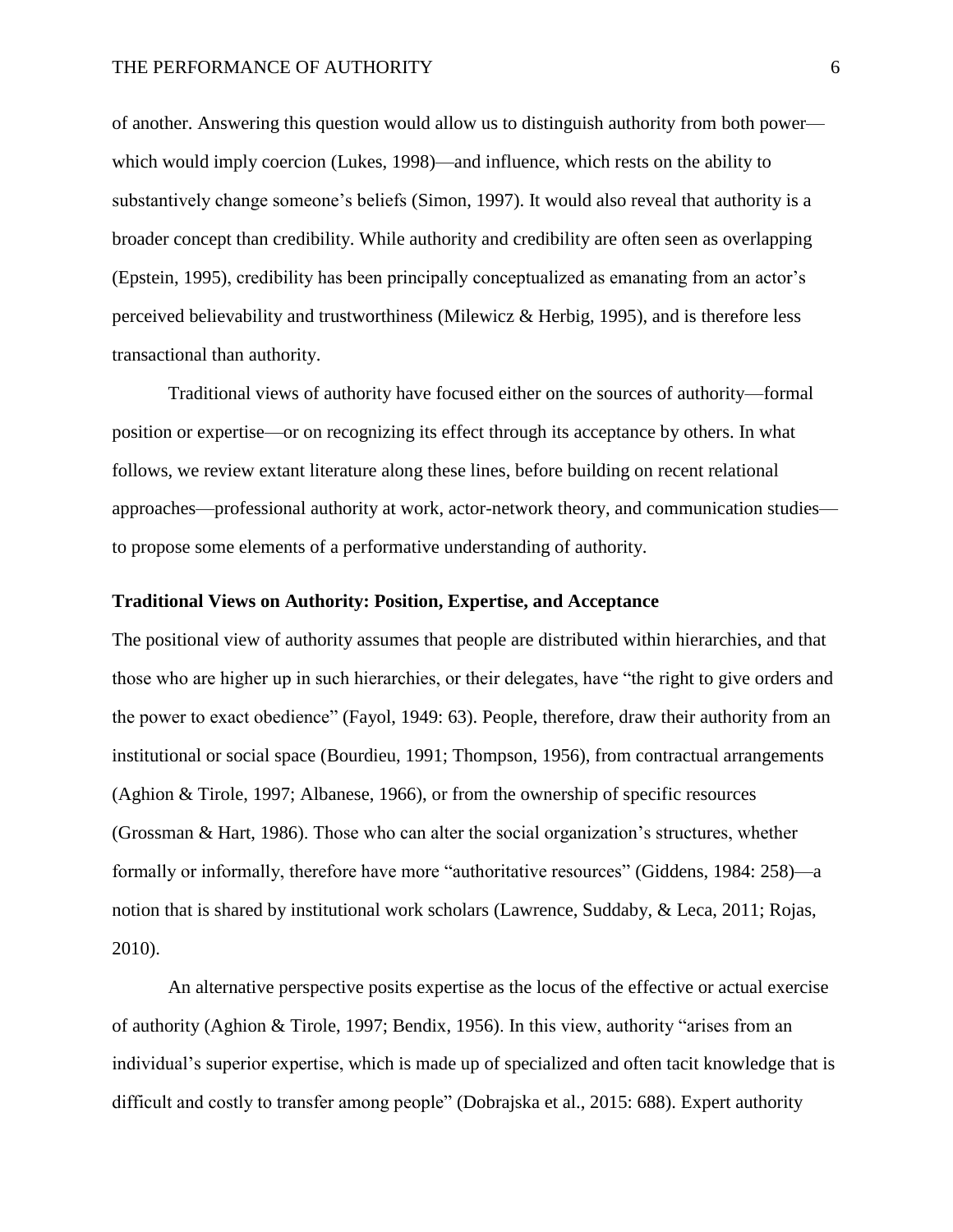relies on a person's ability to access esoteric matters by dint of their specialized skills (Reed, 1996) and their capacity to provide an immediate response to problems (Dreyfus & Dreyfus, 2005). The relationship between expertise and authority may be traced to Foucault (1965), for whom experts produce knowledge that establish their own authority as true. In that sense, studying expertise means looking at the way experts produce the kind of knowledge that grants them authoritative status (as in medical expertise; see Eyal, 2013).

Both the positional and expertise research streams tend to embrace a substantialist view of authority. One "has" authority because one occupies the right position or is endowed with the right expertise. However, such a possessive epistemology does not explain how these sources may have authoritative effects in the first place. Furthermore, the positional perspective fails to recognize the "uncertain and amorphous relationships" in organizations (French & Henning, 1966: 187), where an increasing number of workers are located outside clear delegational hierarchies (Barley, 1996; Sturdy, Handley, Clark, & Fincham, 2009). Stability becomes the exception, not the norm, as people conduct their careers across several organizations (O'Mahony & Bechky, 2006) and as contract or temporary workers with nebulous relationships to the rest of the organization become more prevalent (Barley & Kunda, 2004). The expertise view, for its part, is mostly relevant to occupations that have clearly delimited "jurisdictional domains" that may be "constructed and policed" (Reed, 1996: 576). However, it is less relevant to management knowledge, which is contextualized, experience-based, and relies on complex interpersonal dynamics (Morris & Empson, 1998).

Rather than concentrating exclusively on the sources of authority, some authors have suggested that authority depends on its acceptance by the subordinate, who must display some form of voluntary compliance or willingness to contribute (Simon, 1997; Weber, 1968). Indeed, "even under an extreme condition of battle, when the regime is nearly absolute, authority nevertheless rests upon the acceptance or consent of individuals" (Barnard, 1968: 164). In this respect, research has focused on identifying the most effective communication style to elicit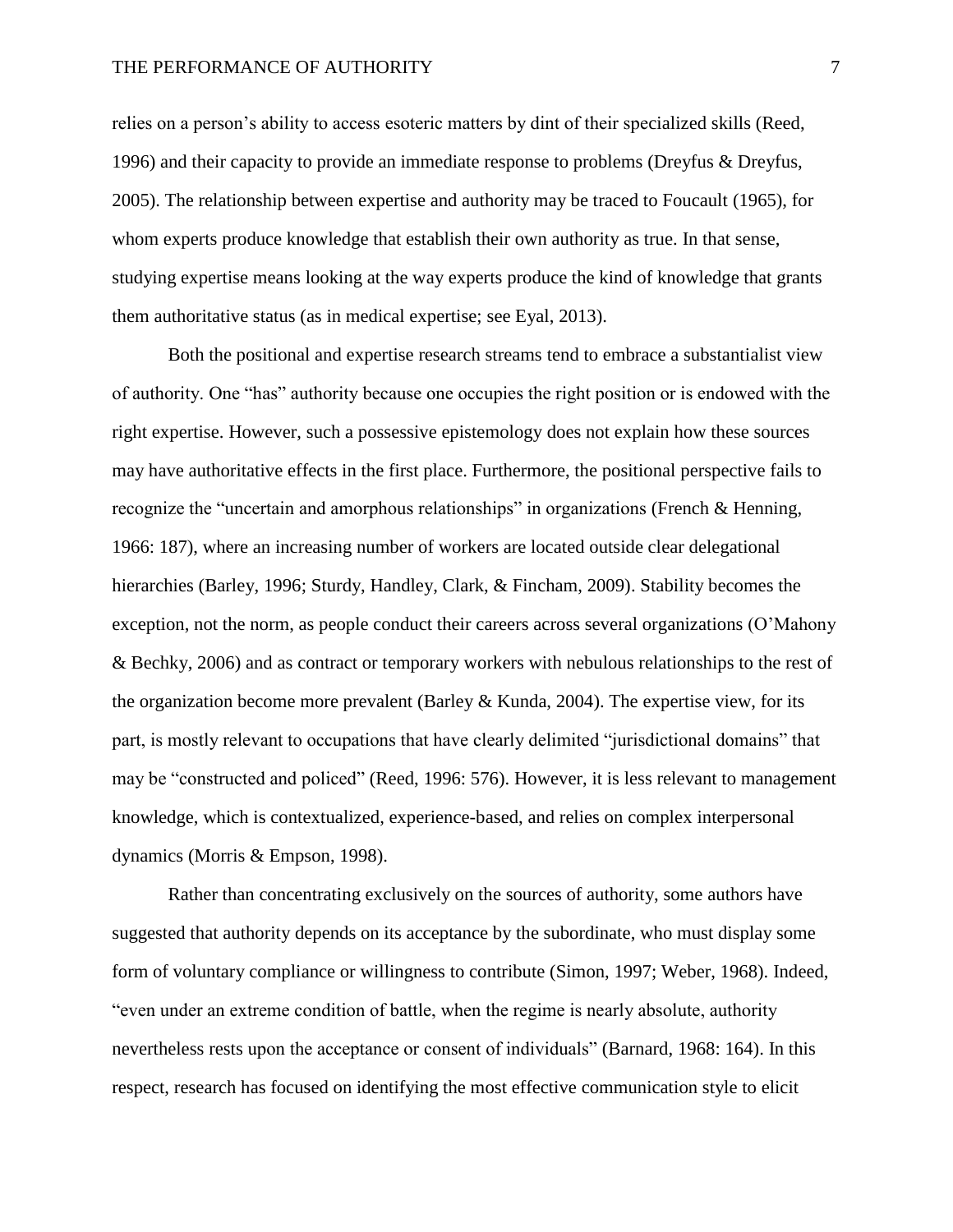compliance from subordinates (Madlock, 2008). Other studies have tried to isolate the characteristics that impel someone to accept a leader's authority, such as their own personality traits or cognitive patterns, or their perception of the leader's emotional intelligence (e.g., Hetland, Sandal, & Johnsen, 2008; Milgram, 1974). Along this line of inquiry, Kahn and Kram (1994) suggest that individuals hold internal (psychological) models of authority that affect how they react to figures of authority under anxiety-generating situations.

Acceptance theories also substantialize authority in their own way by focusing on the other pole of the relation, and by reducing it either to a communicative formula or to specific cognitive mechanisms. Additionally, these approaches typically assume a stable context in which a situation of authority exists and the roles of superior and subordinate are already established. While such assumptions are necessary for the experiment- or survey-based studies that give the acceptance perspective its empirical grounding, real-life situations are rarely as predictable. A prime example is consulting, where roles are fuzzy, knowledge is experiential, order-giving and order-taking are conflated, and the outcome is all that matters. There is a growing need to assess the way that authority is put into practice in real-life situations, and to document the "effective use of authority" (Albanese, 1966: 138). By looking at the way daily interactions unfold, we may avoid reducing authority to any of its components, and identify processes that cut across organizational forms and roles.

## **Toward a Performative View of Authority**

Rather than locating authority in either its sources or its acceptance, several studies suggest that authority lies in the practical enactment of relations between individuals, and between those individuals and elements of their environment. Several streams may be identified within the research focusing on relational authority. The first is found in the sociology of profession, and builds on detailed empirical studies of authority struggles involving technical experts. For instance, Huising (2014) describes how a research laboratory's administrative personnel undermined safety experts' authority through "censure episodes"—i.e. patterned communicative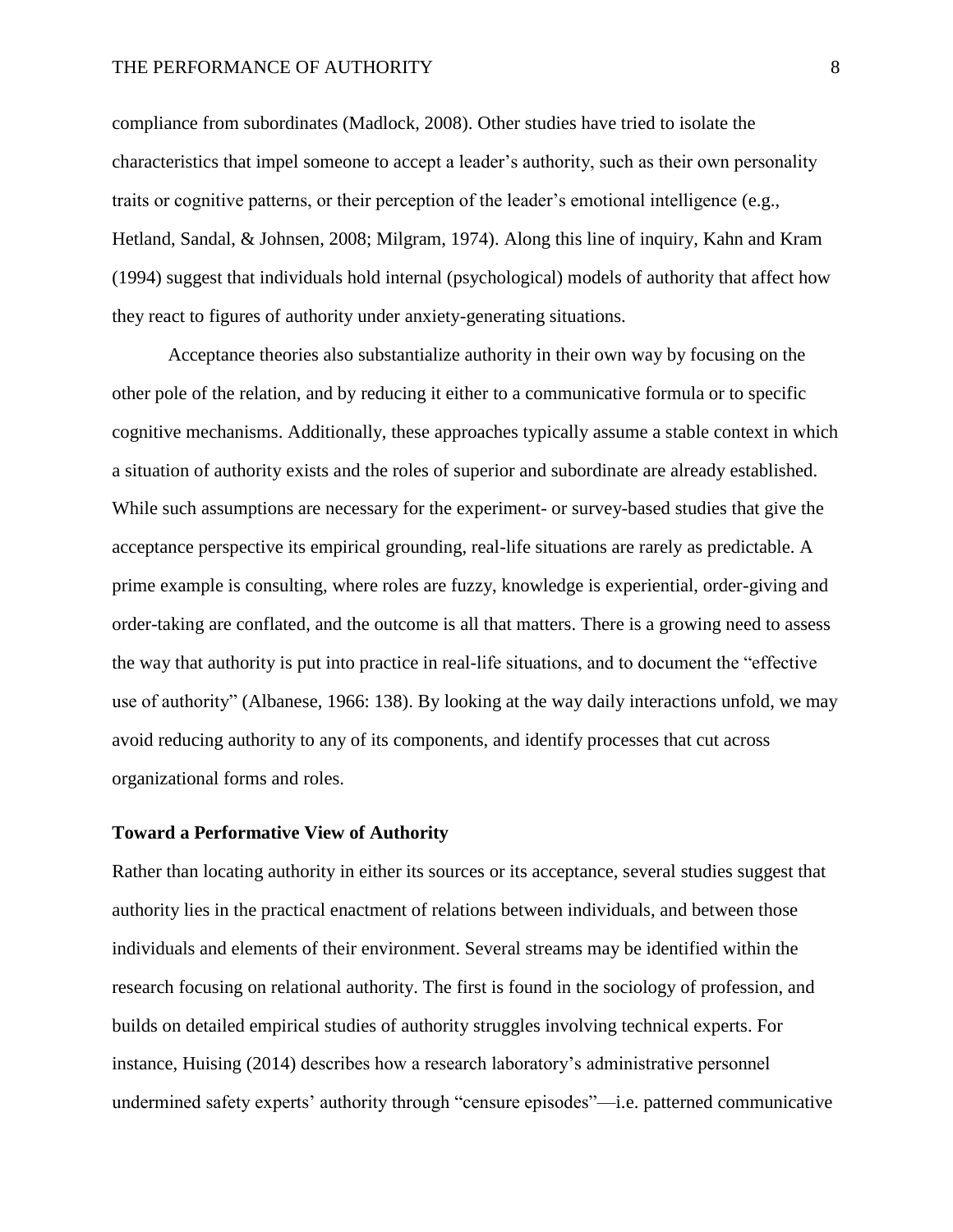endeavors presenting these experts' practices as misaligned with the organization's goals. In the same setting, Huising (2015) shows that biosafety officers' authority over lab technicians did not rely on abstract technical skills, but rather on "scut work"—a term that describes mundane maintenance tasks that facilitate relationships with clients. In the same vein, Kellogg (2009) analyzed how, as their hospital went through a major reform, a group of surgeons and interns challenged their superiors' authority by leveraging "relational spaces"—informal and private locations, such as vacant conference rooms or spots at a cafeteria—where they could collectively mobilize across formal ranks and build an oppositional repertoire.

These studies have the merit of shifting attention towards authority as it is exercised in relation to those who are not necessarily subordinates, such as clients, experts, or even hierarchical superiors. Adopting such a perspective would lead us to expect that the consultant in our case achieves authority by aligning his actions with the organization's goals; by focusing on support tasks that build proximity with staff members; and by cementing a group identity in free, informal spaces. However, by focusing on authority as compliance with command (Huising, 2014: 2014), this stream remains close to the acceptance perspective. Additionally, these studies mostly focus on the macro-practices through which technical experts build their group's authority against a clear opposing group. A distinctive aspect of our context is that the consultant we observe is the sole representative of his profession within the client organization, that his alignment with any particular group there is far from given. Besides, in contrast with technical experts, who have a clear domain of jurisdiction over a set of abstract technical skills, the consultant's managerial expertise is not clearly distinct from that of high-level managers within the client organization (Bourgoin  $&$  Harvey, 2018). In such a context, what are the microprocesses through which people build their authority without the endowments of formal ranks, differentiated expertise, or group support?

Elements for a relational understanding of authority may also be found in actor-network theory (ANT), which views social reality as the outcome of material-semiotic relations. For ANT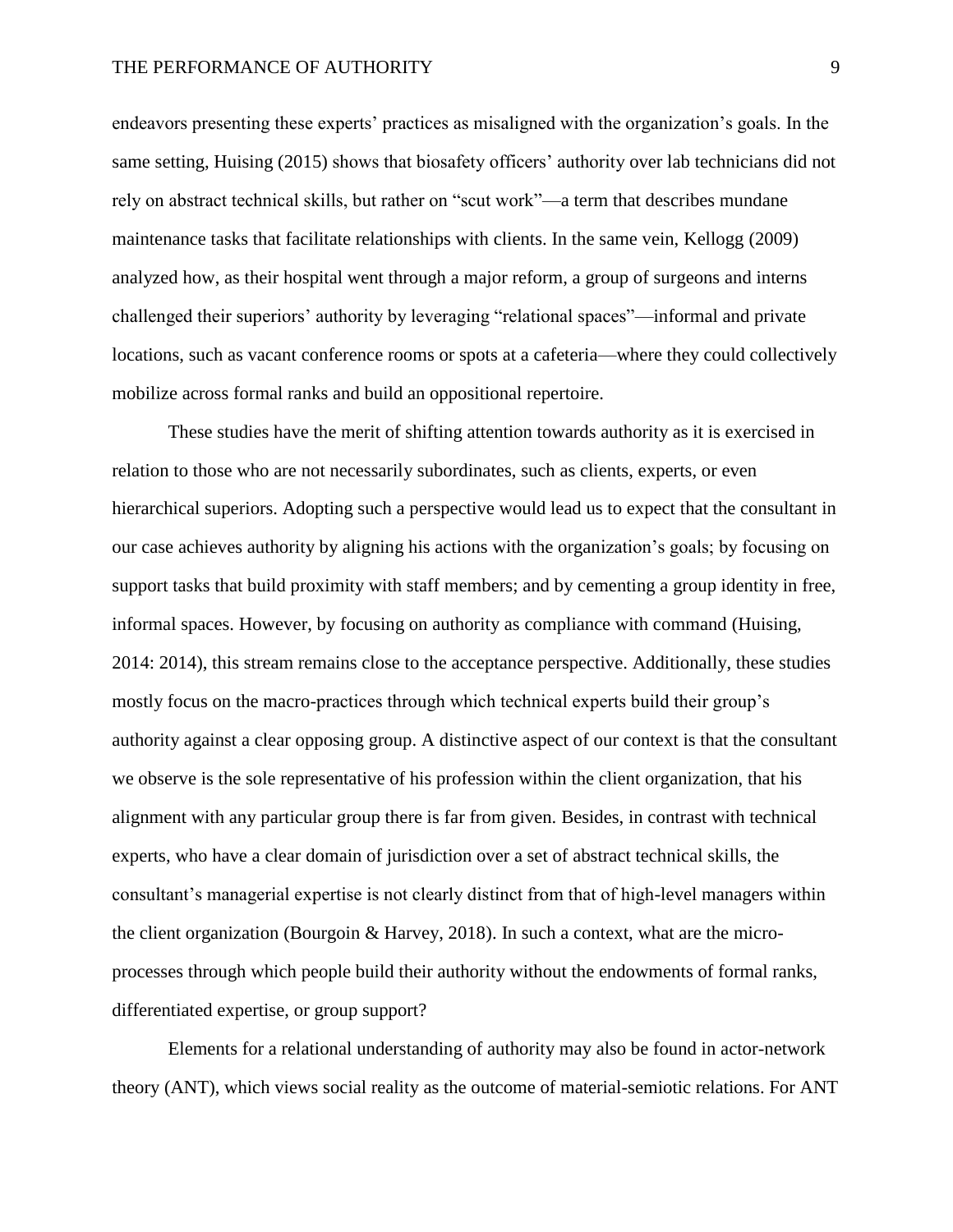scholars, authority lies in associations. In this sense, the distinction between someone "having" authority and others deferring to their command does not hold: If you "have" authority—*in potentia*—nothing happens, and when you exercise authority—*in actu*—"others are performing the action and not you" (Latour, 1986: 264). ANT's shift towards relationality is ontological, since it contends that any single actor, as far as action is concerned, is already a network of many other "actants" that share their agency with them. The term "actant" refers to "anything that makes a difference in the situation" (Latour, 1987), including both human beings and other entities. Empirical studies taking an ANT perspective have focused on the way a person or group becomes authoritative by enrolling the agency of a network of actants into their own (Callon, 1986). For instance, a scientist's authority is the result of their ability to funnel the agency of microbes, measurement instruments, budgetary conditions, corporate actors, and so on into their own actions (Latour, 1988). ANT's perspective has been described as "pluralistic" (Denis, Langley, & Rouleau, 2007) and embraces a truly relational view of society that seeks to explain the emergence of hierarchies and social positions, instead of presuming them (Gond & Nyberg, 2017).

ANT has inspired a perspective in the field of organizational communication known as the Communicative Constitution of Organization (CCO) approach, which suggests that organizing is a co-orienting effort that relies on the interplay between conversation and texts. This last stream of research suggests that people may become authoritative by making "figures" (i.e. ideas, documents, methods, etc.) present in their interactions, thus giving additional weight to their own actions (Benoit-Barné & Cooren, 2009). Just like the ventriloquist who makes their dummy "speak," the person who speaks on behalf of another and summons their name, position, or idea in conversation is channeling that person's authority to support their own course of action (Cooren, 2010). People enroll figures through speech, as when they refer to a rule or invoke a prior agreement, but also through the use of documents such as meeting minutes or contracts (Cooren, Bencherki, Chaput, & Vásquez, 2015; Cooren & Matte, 2010). Taken together, these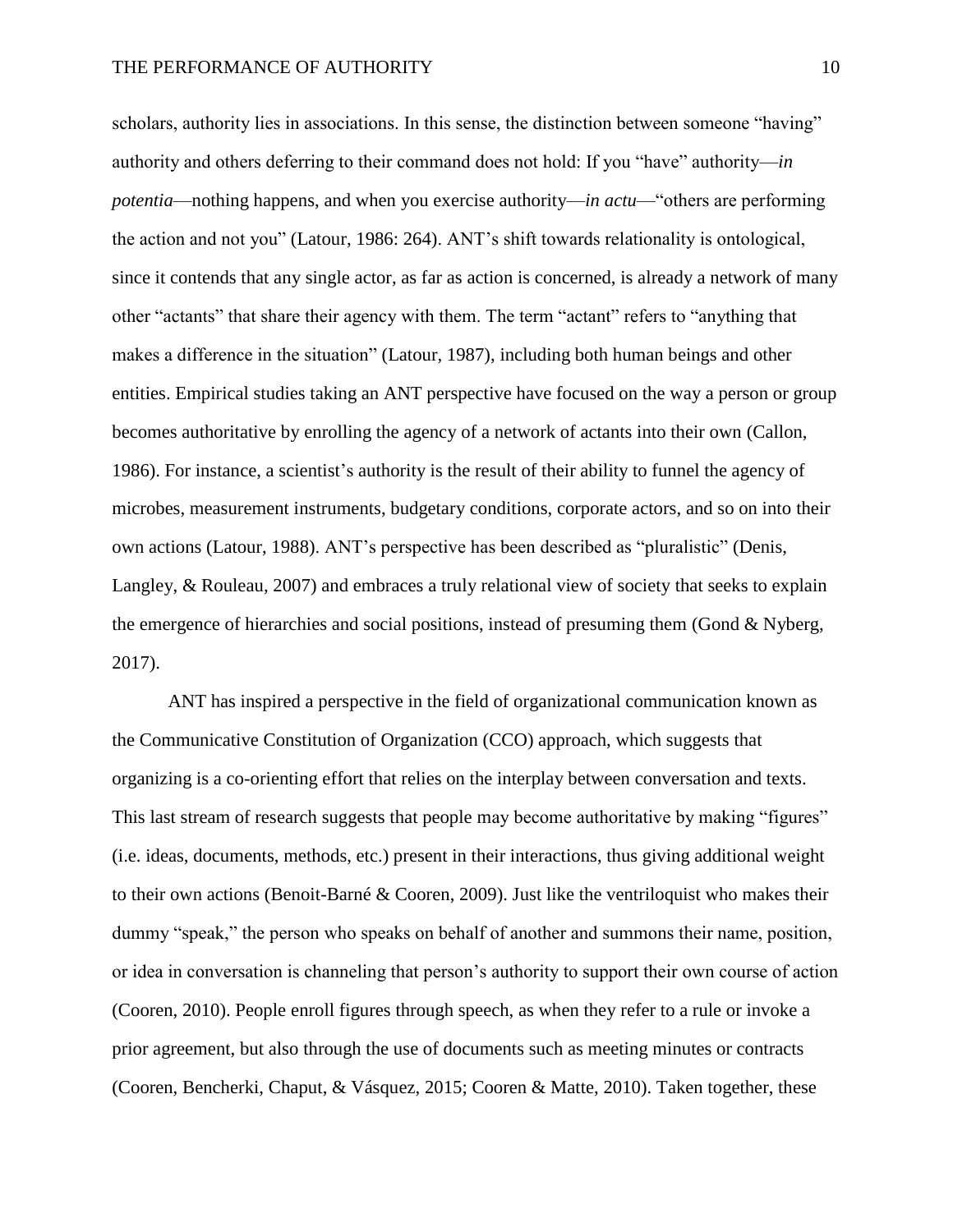figures form "texts"—either concrete artifacts or tacit understandings—that may become authoritative if they are upheld to guide the actions of the collective (Kuhn, 2008, 2012; Holm & Fairhurst, 2018). In this vein, recent studies on the agency of texts show their "force potential" to shape the organization (Vaara, Sorsa, & Pälli, 2010).

Drawing on the common etymology of "authority" and "authorship," CCO research highlights that when people produce authoritative texts, they are also co-authoring their organization in the sense that they continuously define and enact its purpose (Taylor  $\&$  Van Every, 2014: 27). Authority, then, is less about one person telling another what to do, than about their agreement to take instructions from a third: the organization that they constitute by producing authoritative texts (Taylor & Van Every, 2014). Indeed, agency in any given situation always "vacillates" or "oscillates" between different actants contributing to a joint authorship of action (Cooren, 2010; Taylor & Van Every, 2014). This idea aligns with earlier communication studies on relational control (Courtright, Fairhurst, & Rogers, 1989; Fairhurst et al., 1995) that looked at the concrete ways in which people use discursive practices to author the situation in which collective action takes place. For instance, Courtright et al. (1989) demonstrated that in mechanistic systems, managers tend to impose a reading of the situation through commands and assertions, while negotiating it through questions/answers and conversational elaboration in more organic ones (see also Fairhurst et al., 1995). These studies suggest that authority is an outcome of struggles "over the meaning to be assigned to situations, including whose and which ideas (read, authored acts) are going to prevail vis-a-vis the task at hand" (Holm & Fairhurst, 2018: 696). Authority displays, in turn, must be captured at the interactional level, in the acceptance or rejection of such authorship through communication (Fairhurst, 2007; Fairhurst & Uhl-Bien, 2012).

The relational ontology of ANT and CCO invites us to uncover the details of how the consultant in our case draws on his relations with others in order to give weight to his own actions. Authority, in this sense, is understood as being "grounded in action" (Fairhurst  $\&$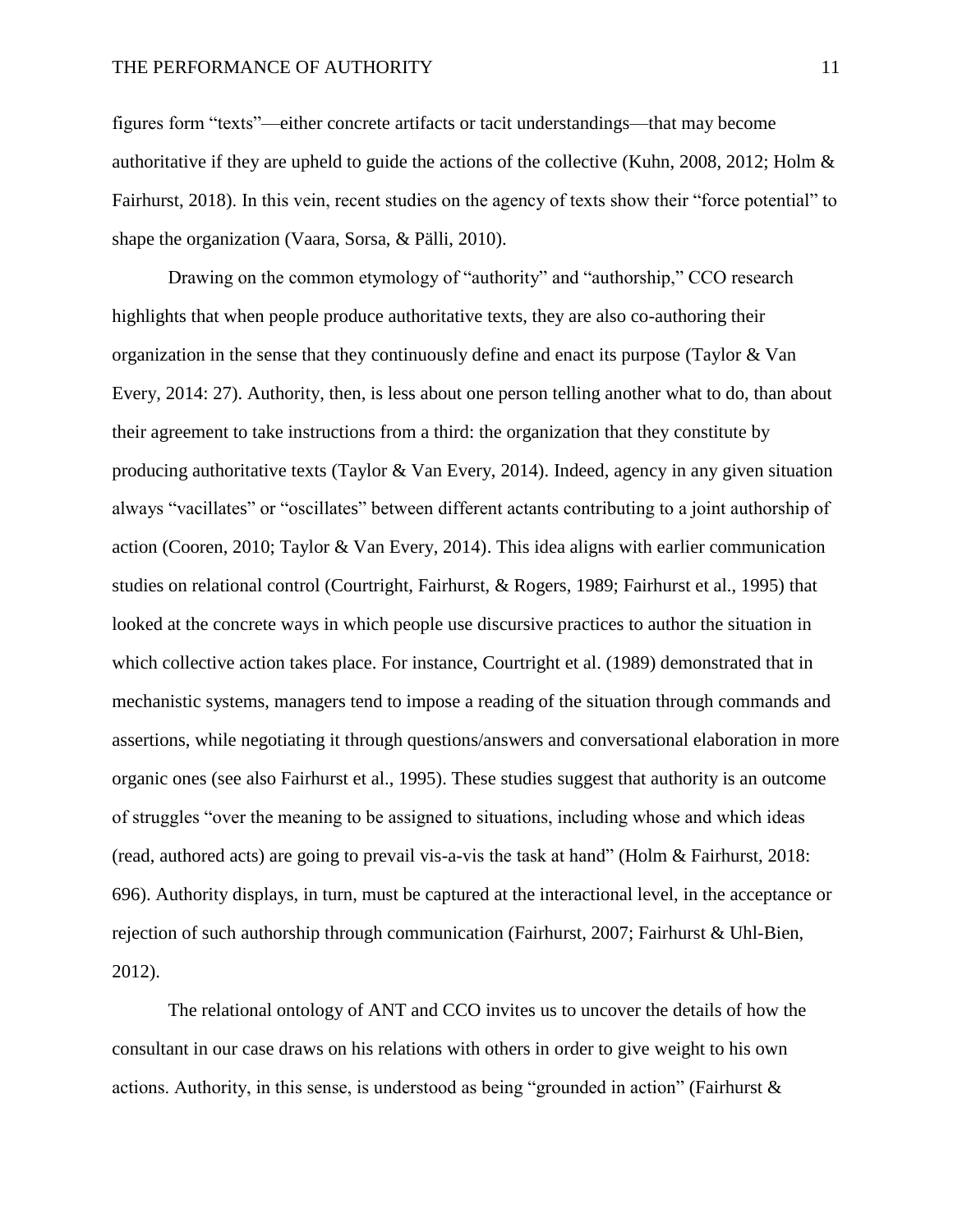Putnam, 2004) and as taking place between people (and other actants) in a transactional manner. Conversely, resistance and delegitimation are also constituted in each situation through interaction (Vaara & Monin, 2010; van Leeuwen & Wodak, 1999). ANT and CCO, therefore, predict that the consultant's authority will result from a negotiation between his ability to enroll others' agency through speech, writing, and artifacts—for instance, by invoking authoritative texts—and others' resistance to such enrollment. Empirical research in ANT, though, has mainly focused on large-scale technical and scientific controversies (e.g., Callon, Lascoumes, & Barthe, 2009) and, while the concept lies at the heart of ANT, the theory's potential to study authority as such has yet to be explored. CCO, for its part, has suggested that making figures present in interaction and weaving authoritative texts may grant authority, but has yet to identify the general micro-processes by which an actor may leverage relations to orient collective actions, and whether there are moments when authority requires figures to be effaced or resisted. Such general micro-processes may take us beyond discursive practices and conversation analysis, to encompass a broader range of relational practices, actants, and situations.

We define the performance of authority as *the process by which an actor contributes to shaping a situation in such a way that it orients collective actions*. This shaping is relational and implies the aligning of various actants. In this sense, authority is a situated performance and it is effectuated through continuous (inter)actions. While there are multiple perspectives on performativity, ranging from discourse to sociomateriality (Gond, Cabantous, Harding, & Learmonth, 2016), they share a concern for the practical accomplishment of the phenomenon under study. In line with ANT and CCO theorists, we adopt this performative view of authority, which posits that reality is an outcome of material-semiotic relations in the making, without reducing it to any particular source, disposition, or communicative formula (Ashcraft & Kuhn, 2017; Hennion, 2007; Taylor & Van Every, 2011). Such a view reveals that a focal actor relates to various actants (people, artifacts, and abstract entities) through the microprocesses of activation and passivation, in order to shape situations and orient collective actions. This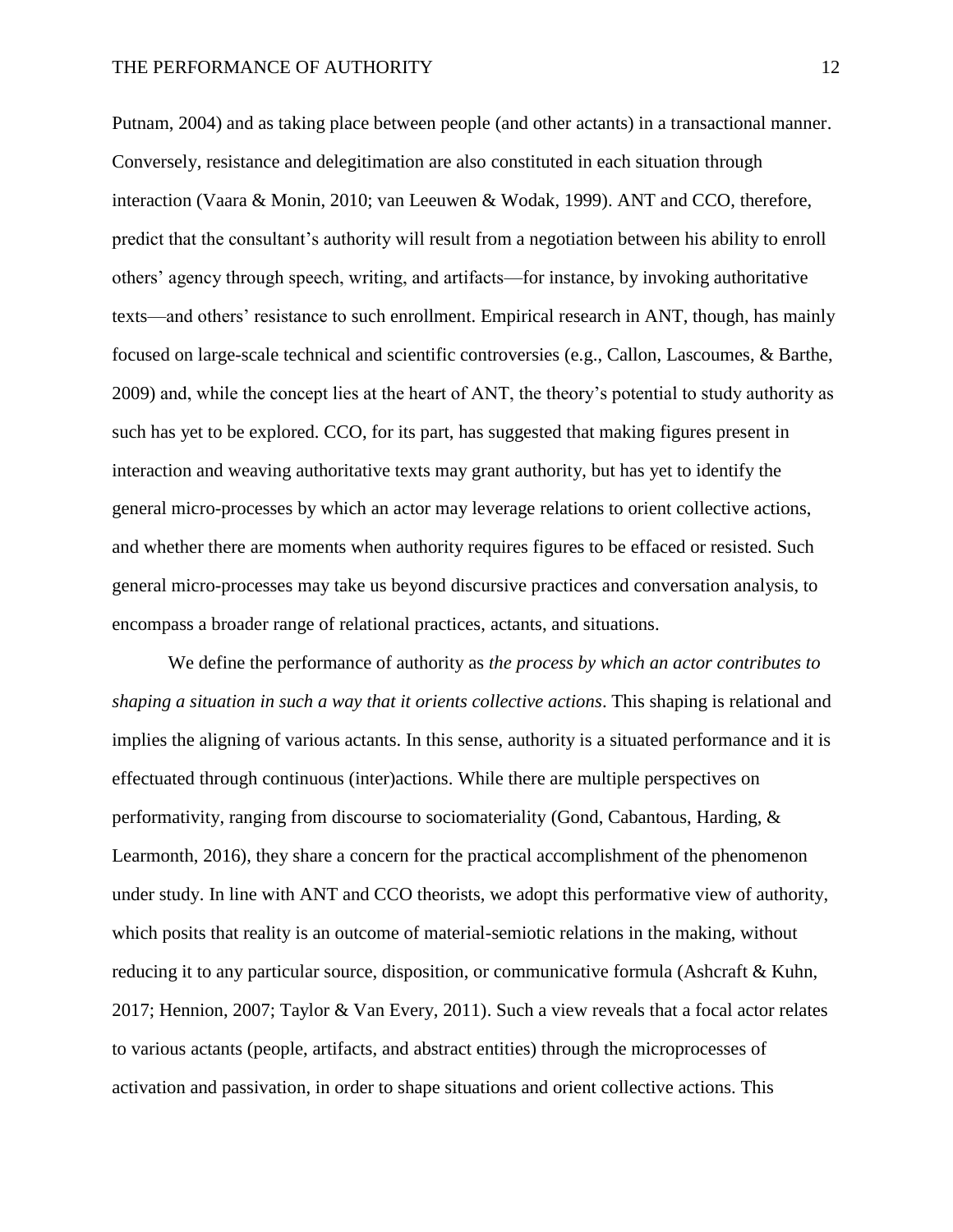performative take is particularly relevant to our case, which traces the actions of a consultant thrown into a complex organizational setting with no notable authoritative endowment.

#### **METHODS**

We follow Clifford Geertz's (1973) advice to offer "thick descriptions" of the realities we study; we describe not only the action itself, but also its meaning for the participants. We choose to rely, in particular, on autoethnography, because high-level encounters between consultants and their clients are rarely accessible by external observers (Sturdy & Wright, 2011). Autoethnography combines elements of autobiographical and retrospective stances to reveal organizational processes, uncover organizational deadlocks, and account for the vicarious nature of organizational relations (Boyle & Parry, 2007). In this vein, we describe the content and meaning of certain moments where the consultant's authority was on trial, regardless of the outcome. By paying equal attention to both more- and less-conclusive performances, we follow an intuition put forward by ANT: that breakdowns allow for the unpacking of taken-for-granted and "black-boxed" features of reality (Latour, 2005).

The choice of this approach was also motivated by a recent body of literature that points to the necessity of "relaxing the taboo of telling our own stories" (Anteby, 2013) and emphasizes the value of autoethnography for grasping power relations in organizations (Alvesson, 2009; Prasad, 2013). Research conducted from an external vantage point risks attributing authority to its externally visible signals, such as expertise or structural positions. If authority is a performance, not a pre-constituted object available for external appraisal, then it must be traced from the specific viewpoint of the focal actor, to gain a more complete understanding of the micro-processes that only a reflexive account can provide.

Autoethnography poses, in the most acute way, the "involvement paradox"—the need to get close enough to the field to understand it, yet remain distant enough to analyze it and avoid biases. It pushes qualitative researchers to make choices in the way they represent involvement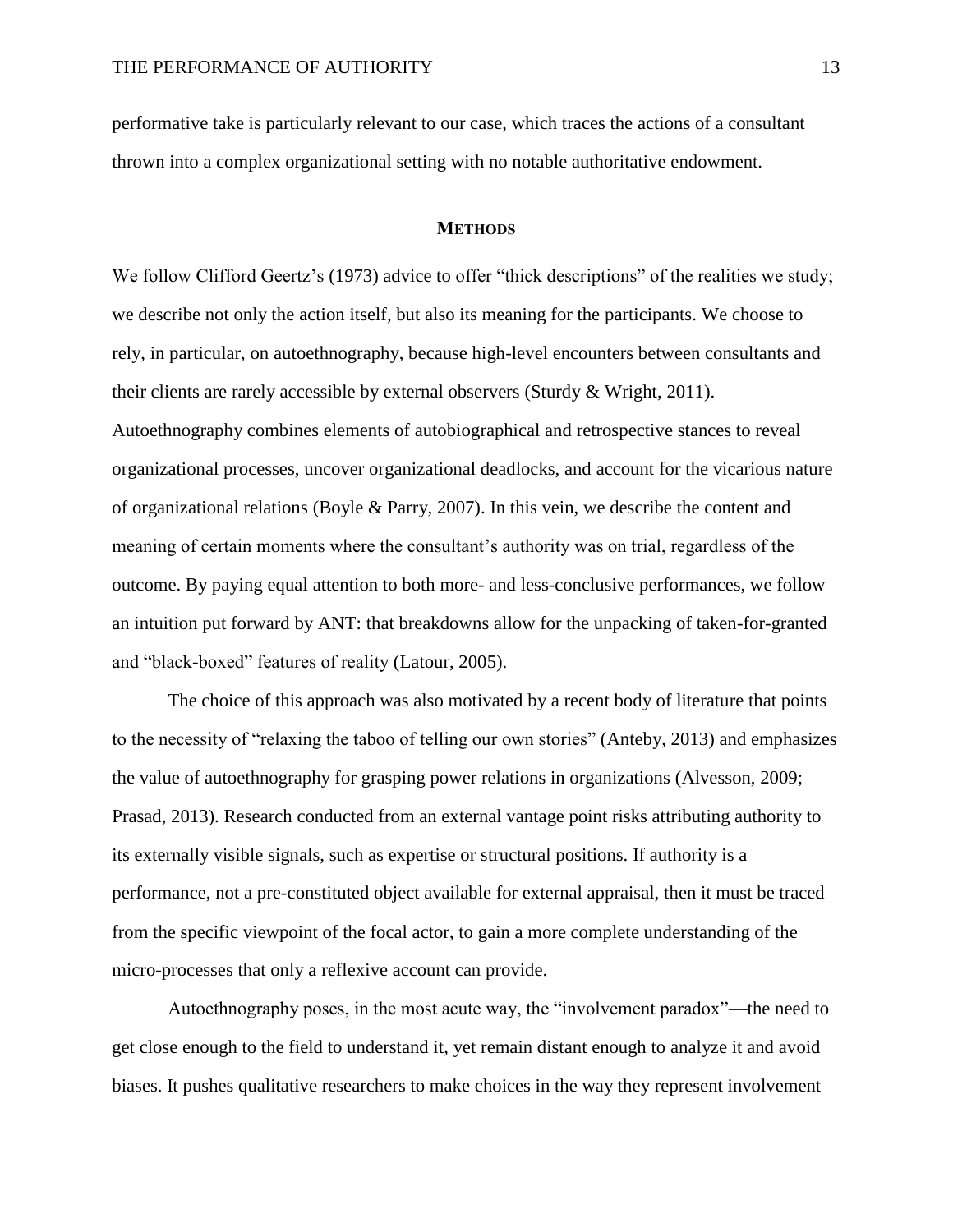in their accounts (Langley & Klag, 2017). We believe that autoethnography need not be "evocative" (Ellis, 1997) or "political" (Denzin, 2003; Reed-Danahay, 1997); it can also be what Anderson (2006) termed "analytical." Our commitment to analytic autoethnography insists on the researcher's status as entirely visible within the text. It also puts particular emphasis on dialogue with informants beyond the self and commitment to theoretical analysis, in order to avoid authorial solipsism (Anderson, 2006). In Van Maanen's (1988) terminology, the "tale" we tell is in more of a "realist" than a "confessional" genre, since our main point of focus is the situation and the way the first author interacted with its participants.

## **Empirical setting**

Consulting represents a fertile setting in which to reveal the performative nature of authority, as management consultants must interact with people at all hierarchical ranks without holding any particular position of their own, as well as juggling various fields of expertise. As such, consultants find themselves in liminal and ambiguous situations, acting as external postbureaucratic agents of change in a typically bureaucratic client organization (Czarniawska & Mazza, 2003). Consultants are faced with the paradox of "making a difference when [they] do not have direct control" (Block, 2011: 190), and without a clear work position (Barley & Kunda, 2004). Despite their reliance on "authoritative knowledge" (Kipping & Engwall, 2002), and unlike more traditional experts such as lawyers and doctors, consultants can hardly draw on external credentials such as standardized education, training, and qualifications as the foundation of their professional or occupational authority (von Nordenflycht, 2010). Consultants' managerial knowledge has been described as "weak" and "ambiguous" (Alvesson, 1993; Clark & Fincham, 2002), as well as undifferentiated from that of their clients, making it harder for them to claim a clear domain of jurisdiction over abstract technical skills as a ground for their authority (see Bourgoin & Harvey, 2018 for a review). Almost by definition, they enter situations where strife is rampant, where progress has ground to a halt, and where many actors view the involvement of an external consultant with suspicion. Establishing authority is, thus, a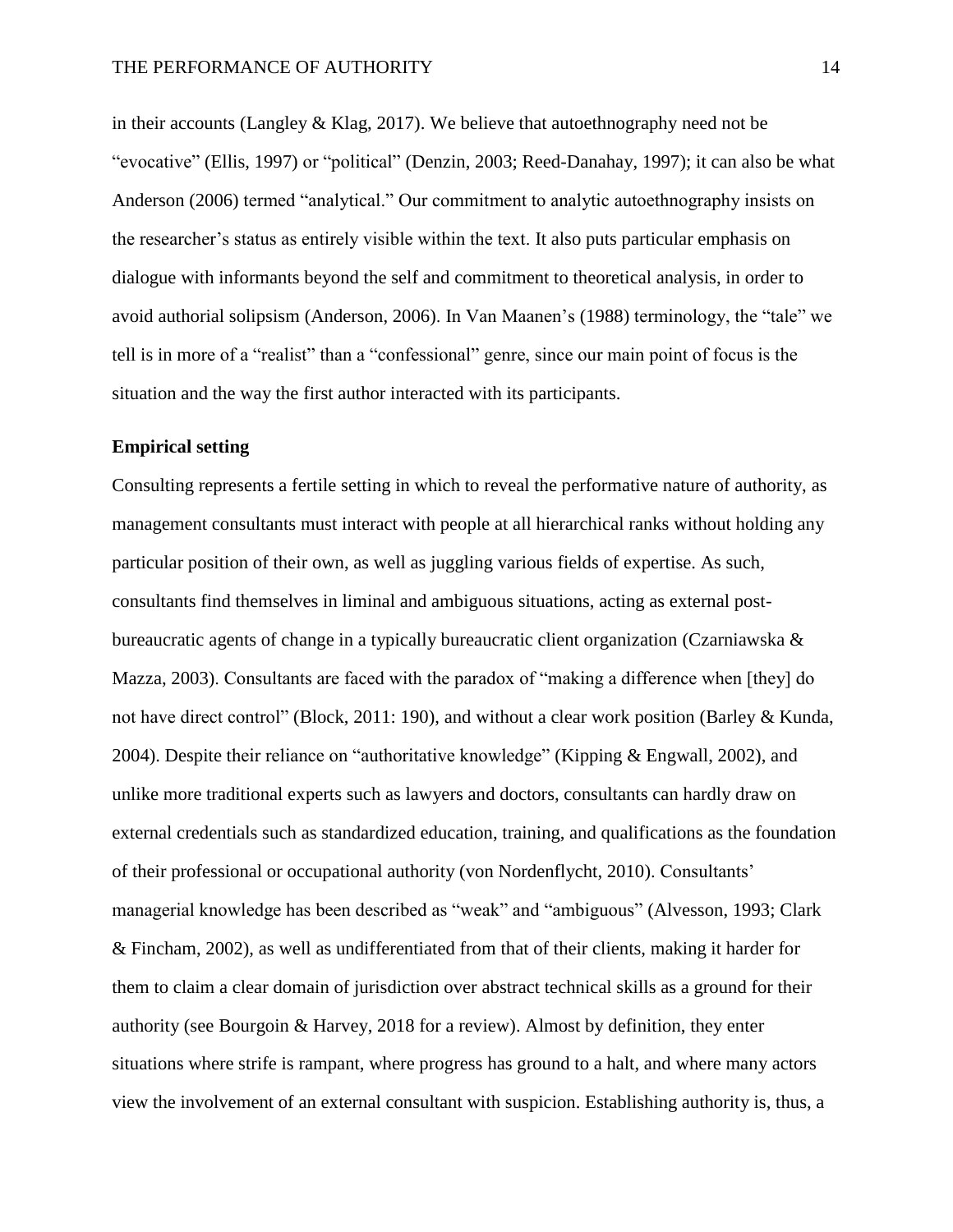*sine qua non* for the consultant's success—yet it always involves a risk of failure.

Consistent with our analytical approach to autoethnography, we use the codename "Thomas" to depersonalize the first author's account and maintain distance between his dual positions as analyst and character in the events being analyzed. Our case consists of an assignment that Thomas conducted as part of ConsultCorp, a mid-sized consulting firm with around 150 consultants and a 25-million-euro turnover (all company and individual names are pseudonyms). ConsultCorp provides generalist management advice in various fields, from banking to healthcare. It specializes in "transformation" assignments, during which it helps executives implement long-term, complex programs. These may consist of post-merger integration, reorganization, adaptation to market deregulation, and so on.

Our focal assignment dealt with the restructuring of EnergyCorp, a mid-size energy group employing 630 people for a 300-million-euro turnover. EnergyCorp had recently been acquired by MotherCorp, a world-leading French multinational in the energy sector, with more than 15,000 employees and a 3.5-billion-euro turnover. Both companies' core business dealt with the conception, setup, and management of sophisticated heating systems for institutional clients (including cities and hospitals, for instance) and individual customers. MotherCorp engaged in a restructuring program to integrate its newly acquired subsidiary. The main objective was to streamline EnergyCorp's activities to meet MotherCorp's standards and thereby reduce operating costs drastically. While the guidelines of the restructuring program were defined ahead of time by MotherCorp's top executives, Thomas's assignment was to conceive and implement 20 functional and operational projects, at both EnergyCorp's headquarters and decentralized operational centers (heating plants), that would eventually lead to the subsidiary's integration and the streamlining of operations. Projects included reworking EnergyCorp's organizational structure, reviewing personnel roles, optimizing core and support functions (including finance and sales), upgrading the IT system, and multiple projects to improve operational centers.

Thomas was hired by Henri, MotherCorp's Chief Strategy Officer, but his day-to-day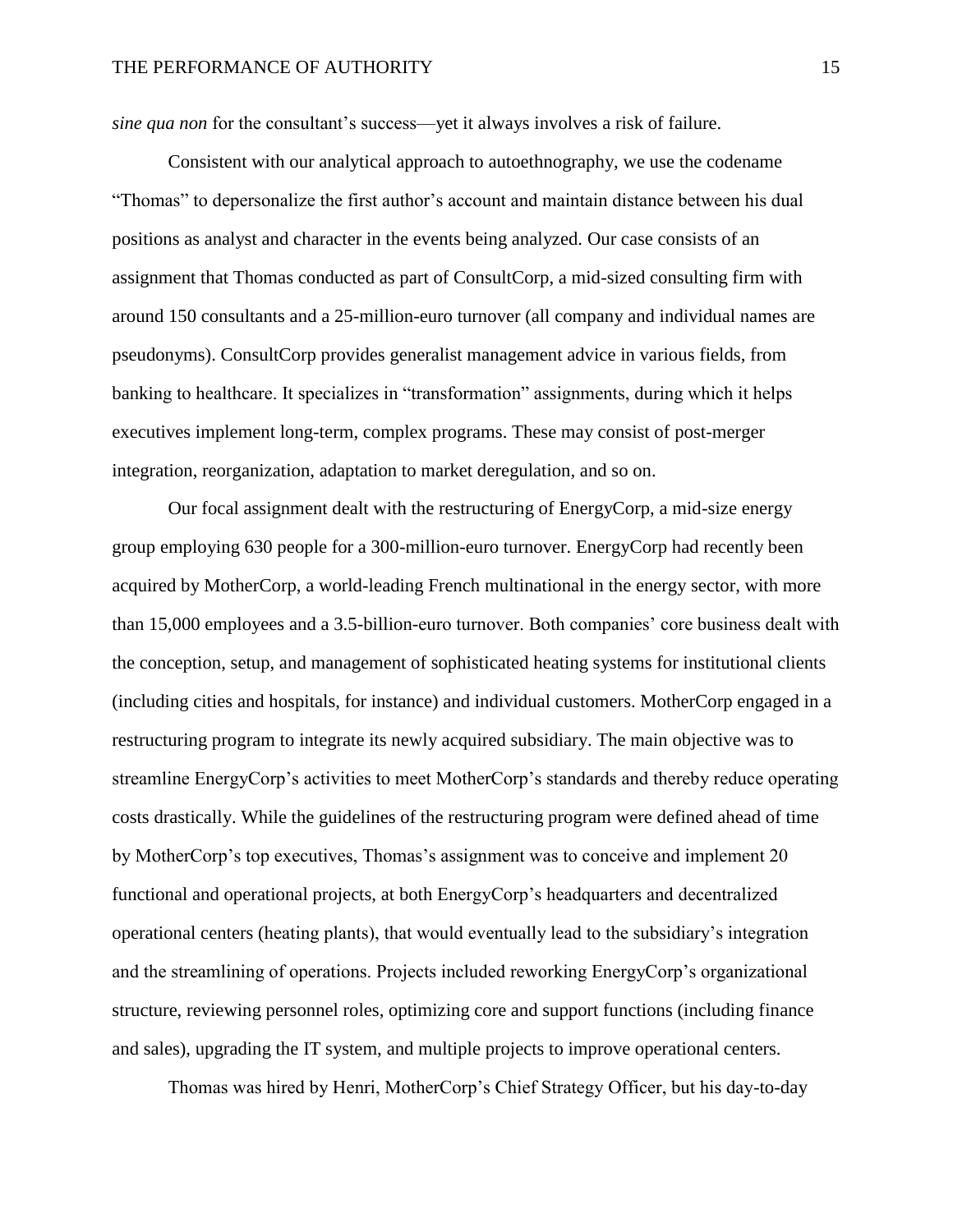client was Gerard, EnergyCorp's CEO. Thomas was the only full-time consultant operating on EnergyCorp's premises, with the status of senior consultant, and occasional support from Charles, a manager at ConsultCorp (approximately half a day per week). A single consultant might seem a modest commitment, given the scale of the project—but Henri wanted to maintain tight control over "his" consultant, whom he personally trusted from a prior assignment, and support him with a team of internal experts rather than rely on external resources.

Specifically, Thomas was in charge of two kinds of tasks: (1) steering the overall restructuring program—for example, by facilitating executive committee meetings and producing high-level strategic documents; (2) more operational tasks related to the management of each project, involving internal teams and the production of specific deliverables (organization charts, a People Review tool, etc.). He also played a mediator role by transposing executive directives to the field, conveying members' concerns to the top management team, and making sure functional teams spoke to each other. In our findings, we offer a detailed description of the consultant's activities as part of the restructuring program, and an analysis of the microprocesses he used to establish his authority.

## **Data collection**

Access to the site was made possible by Thomas's professional participation in the restructuring assignment. He was appointed at EnergyCorp in the context of a three-year work contract with ConsultCorp, which was supported by a government program aimed at increasing research within French businesses. Thomas worked as a full-time consultant on several assignments, the EnergyCorp assignment being one of them, affording him the opportunity to collect first-hand empirical data. ConsultCorp partners, close colleagues, and clients were aware of Thomas's research activity, but none had a personal or organizational stake in its outcome. He was given full access providing he didn't use a recording device and kept the research results entirely anonymous. Overall, Thomas' colleagues and clients treated him as a "regular" professional consultant, since he cost the same rate, worked the same hours, and was subject to the same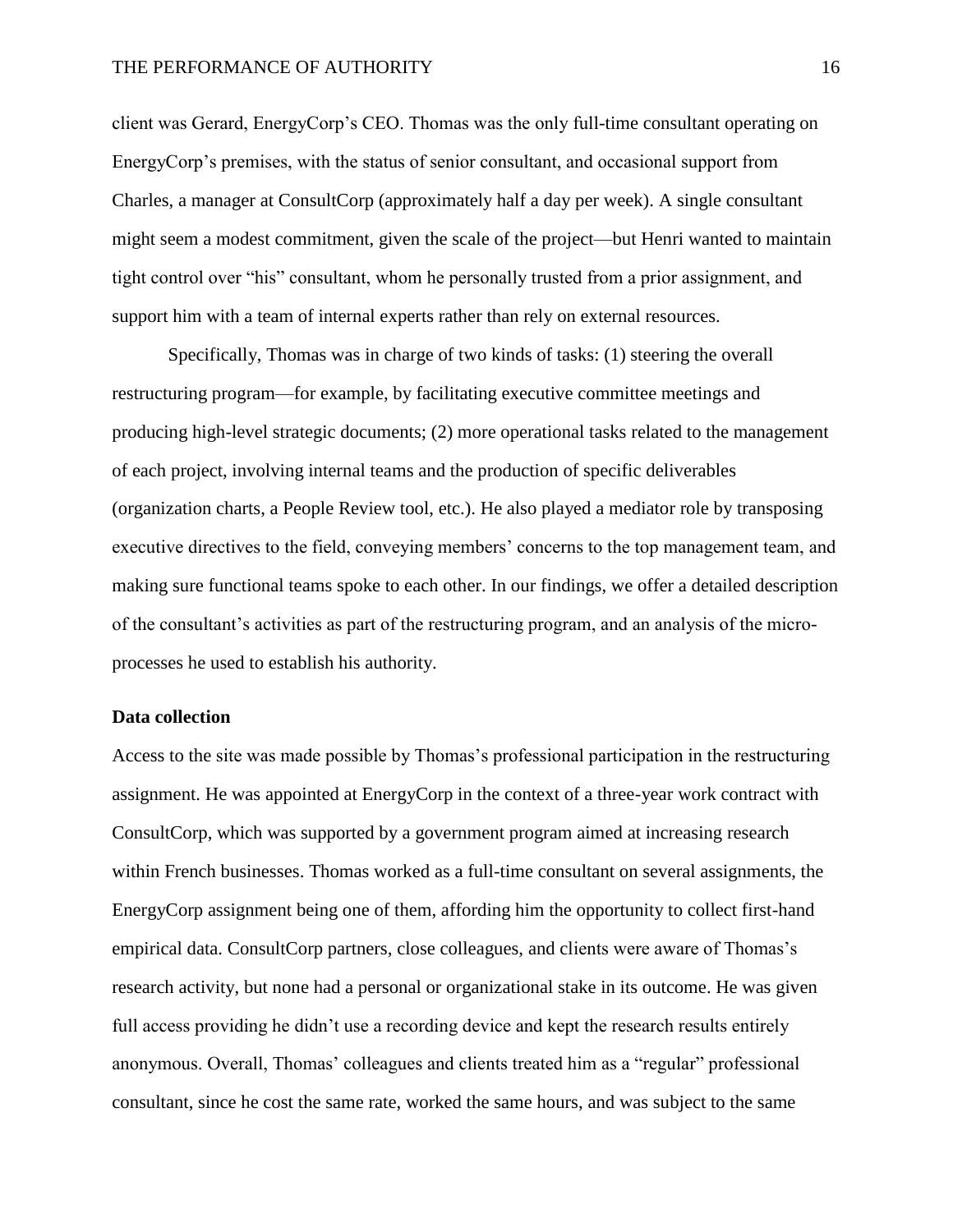performance requirements.

The first author collected empirical material in 2011, over a span of six months (the duration of the EnergyCorp assignment). As the consultant in charge of the restructuring program, he had unparalleled access to a wide array of data sources. While data collection may be more easily bracketed and tracked in traditional qualitative research (counting the number of interviews, the duration of recordings, etc.), Thomas's involvement in the field meant that every meeting, project, or document of the restructuring program was a potential source of data. In a typical day, Thomas would arrive at 8am and leave at 9pm, attend as many as 10 meetings, and prepare several notes, reports, or memos. This rich data set included (1) observations made across the full range of formal and informal settings that make up the bulk of consulting practice (meetings with clients and colleagues, work sessions, appointments with managers, etc.); (2) field documents (emails, memos, deliverables, strategy notes, etc.); and (3) informal conversations with insiders. We triangulated these data to support the empirical episodes described in the findings, as illustrated in Table 1.

---------------------------------------Insert Table 1 about here -----------------------------------------------

*Observations*. Thomas took field notes of what he observed while working and meeting with a variety of actors. Field notes were taken on the spot as part of consulting work or shortly afterwards, depending on what seemed appropriate. They comprised factual descriptions and recollections of events and conversations, as well as more egotic perceptions of what was going on (Emerson, Fretz, & Shaw, 2011). Taking field notes was not obtrusive, since consultants often play the role of "recording machines" (Starbuck, 1992), and since producing minutes for meetings was one of Thomas's tasks. Thomas kept a diary throughout the period of observation, resulting in over 300 single-spaced pages of field notes, classified chronologically and then thematically. After work and during weekends, Thomas typed out the handwritten notes on his computer and consolidated a narrative while adding initial theoretical insights to the story.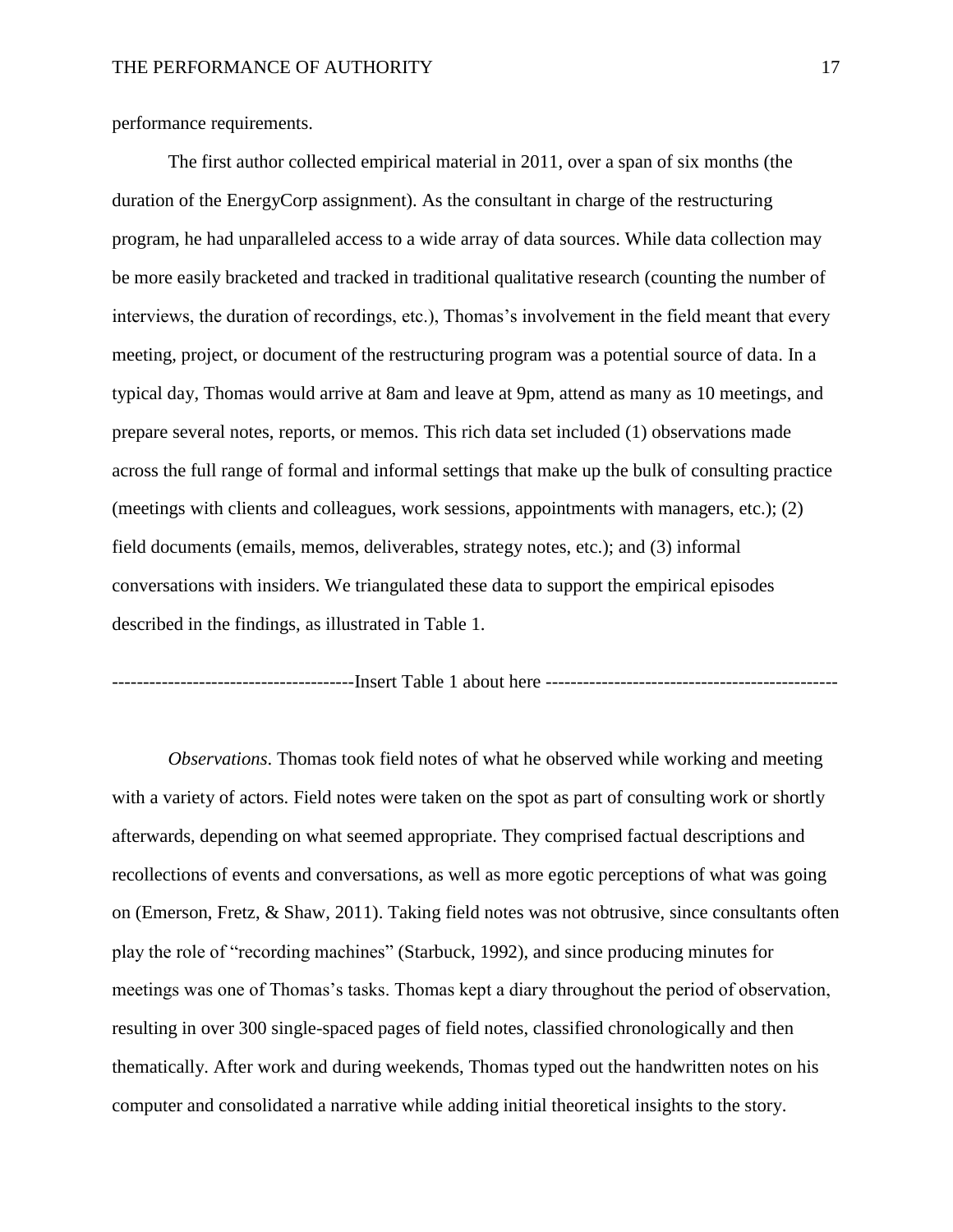Thomas entered the field with the aim of understanding "value creation" in consulting work and collected data during the first weeks of observation in rather general terms. When he realized that establishing authority was instrumental to his work, Thomas focused the data collection on this specific issue.

*Field documents*. Thomas systematically collected his working documents, amounting to a total of 26GB of data archived on a hard drive. They comprised: professional emails; the restructuring masterplan (new structure and organization charts); auditing reports for operational centers and functional departments; due diligences for operational centers; and restructuring tools developed using Microsoft's Excel spreadsheet software and the Access database system; as well as presentations, minutes, memos, etc. for the various projects. Thomas kept the successive versions of key documents as they evolved from draft to final versions. Field documents were pivotal to the analysis: They stabilize the meaning given to situations by various actors and complement more interpretative observations. Field documents were duly anonymized and reconstructed when used for research purposes.

*Informal conversations.* Thomas refrained from conducting structured interviews while working as a consultant, so as not to create confusion between his two roles in the field. However, as a full-time consultant, he had many conversations with informants at various levels of the organization that can be considered as open-ended, informal interviews (124 of which are reported in his fieldnotes). Such conversations were friendly chats supported by what Spradley (1979: 60) calls "contrast" questions—i.e. those focusing on the meaning of an event for informants. In addition, in the few months following the end of the six-month assignment, Thomas had nine follow-up meetings (usually friendly lunches) with EnergyCorp's CEO (one meeting); Barbara, the quality engineer (three meetings); Henri (three meetings) at MotherCorp; and Charles, his manager at ConsultCorp (two meetings). These meetings allowed Thomas to dig deeper into specific episodes of the story, validate his recollection of events, and seek additional information.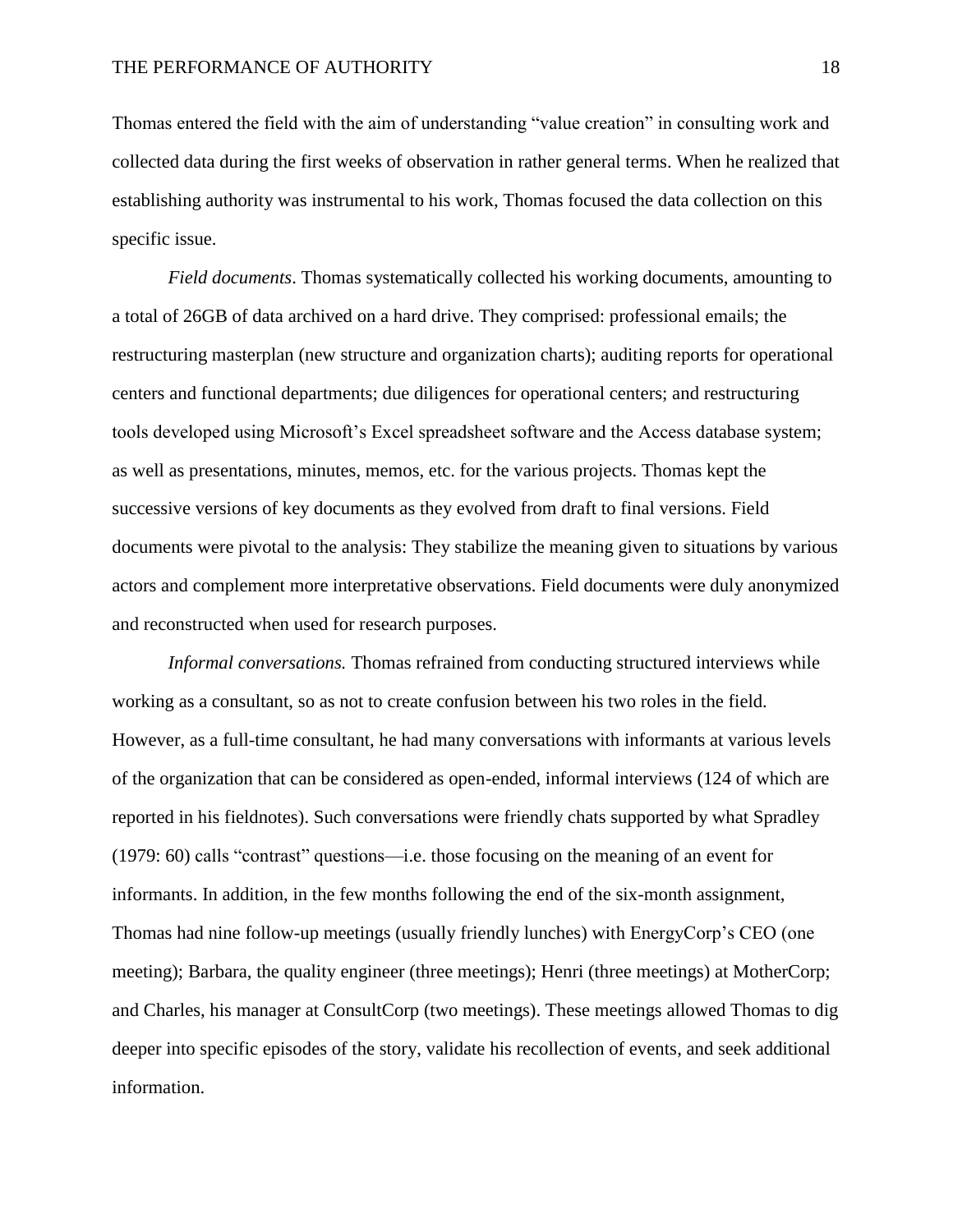#### **Three steps of data analysis**

Broadly speaking, our analysis comprised three main steps. Following a grounded theory approach, these steps did not form a strict sequence, but rather a constant back-and-forth between the data and the theory (Corbin & Strauss, 2015; Glaser & Strauss, 1967). Besides, in line with analytic autoethnography (Anderson, 2006), our analysis was driven by a collaborative effort to balance the first author's involvement with an outside perspective, in an effort towards theorybuilding (Wadham & Warren, 2014). We therefore created an "insider-outsider" research team (Evered & Louis, 1981) with a new author entering the team at each step of the data analysis.

The first step of analysis was done by the first author during data collection. It resulted in the production of a coherent narrative of 167 single-spaced pages: a chronological and highly descriptive "raw story," presenting events and ideas that Thomas felt were interesting in his work. Throughout this first narrative, the tensions surrounding authority in practice appeared consistently in a variety of forms: positioning adequately, satisfying clients, gaining legitimacy as an outsider, juggling expertise, moving ahead with tasks, overcoming resistance in coordination, etc. These events were translated into 34 episodes (situations, projects, meetings, etc.) where the issue of the consultant's authority came to the forefront.

The second step consisted in coding these episodes using open coding techniques (Miles & Huberman, 1994). It was at this point that the second author joined the research team. During multiple meetings, he critically reviewed, validated, and evaluated Thomas's notes and recollections. The two authors considered that establishing authority was constantly at risk of failure, and that moments of contention were especially interesting. Together, they narrowed down the number of episodes to 13. These were chosen because they illustrate moments where authority was on trial and where the consultant had to readjust his relation to actants, making it necessary to describe the temporal unfolding of events. Moving between the various sources of data available, the authors thoroughly rewrote these episodes in order to flesh them out with more empirical evidence. Both authors made sure that any "enhancements" made to Thomas's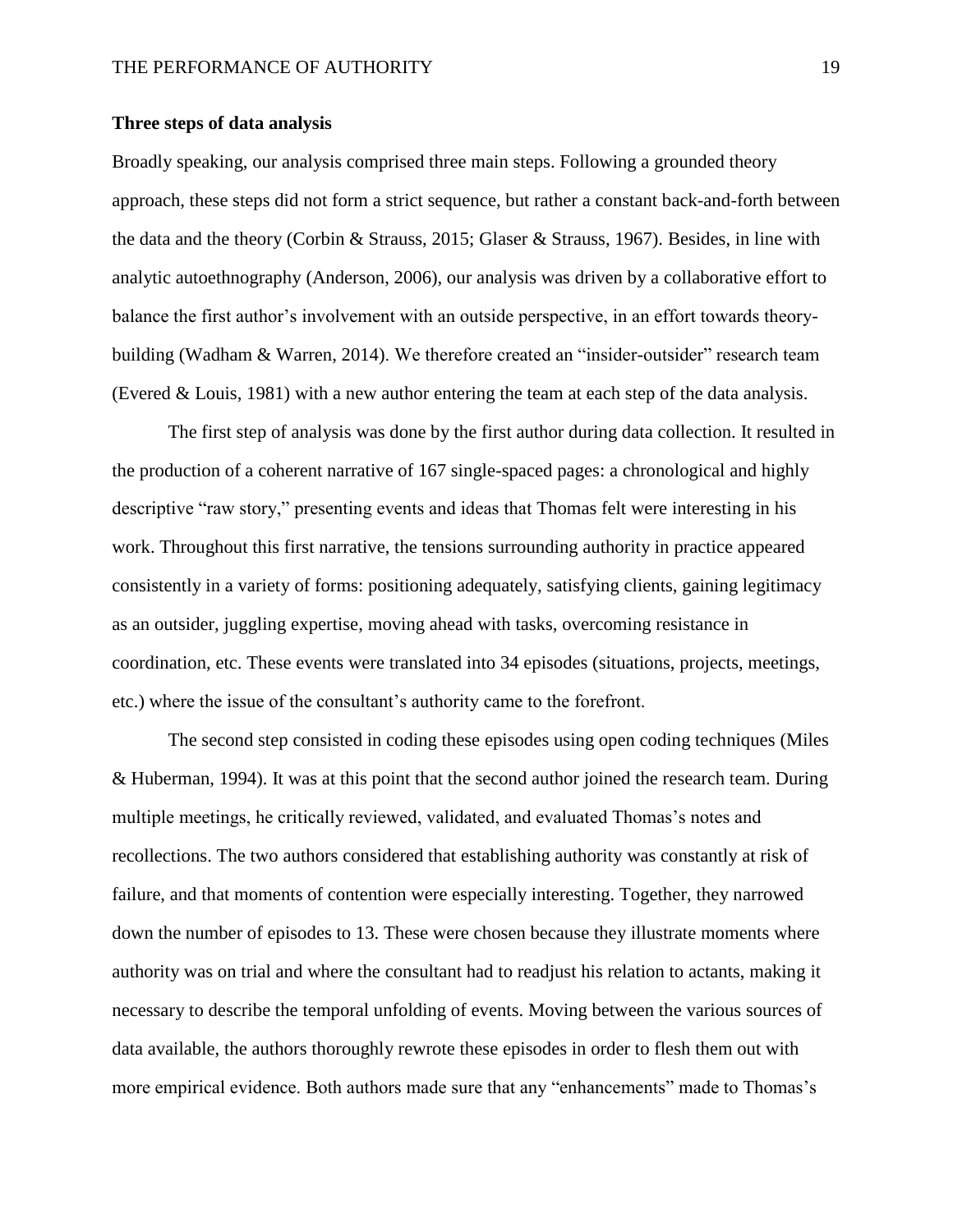story for the sake of comprehensibility did not sacrifice its correspondence to facts (Humphreys & Watson, 2009). These first rounds of coding made them realize that authority involved human beings, but also material artifacts and seemingly abstract entities such as principles and rules. At this point, the research team felt it was necessary to go back to the data and proceed to a more systematic axial and selective coding of the episodes (Corbin & Strauss, 2015) to understand *how* the various actants were set in motion in order to establish authority. This led to the definition of first-order categories (*mobilizing* or *distancing* from human allies; *equipping* or *gearing down from* material artifacts; and *invoking* or *revoking* abstract entities) and secondorder processes (*activation* and *passivation*) mapping out the ways in which the consultant related to various actants.

The third author then joined the research team. During multiple meetings and working sessions, he offered a new and more theoretical take on the analysis produced so far. He specifically challenged the existing codes and tested whether they were supported by the data. He also underlined the need to identify the way situations changed following the consultant's contribution, and whether or not they had guided collective action in the directions he was hoping for. Accounting for both outcomes allowed us to avoid the pitfall of observing only successful performances (by Thomas's expectations), which would generate a one-sided and somewhat tautological theory. At this point, we proceeded collectively with the writing of the paper, which is indeed an integral part of the research: Ethnography is not done in the field and then written down; *ethnography is writing* (Humphreys & Watson, 2009). Although we adopt a performative and relational approach, we tell the story from Thomas's point of view due to our autoethnographic method and to present a meaningful narrative of events and situations. This is not to imply that other actants did not have agency in the situation, or contribute to the performance of authority. The problem here is not one of who or what has agency, but how to make sense, as humans, of a story involving humans, while at the same time decentering the source of action and intention (e.g., Callon & Law, 1995). Moreover, presenting data in the form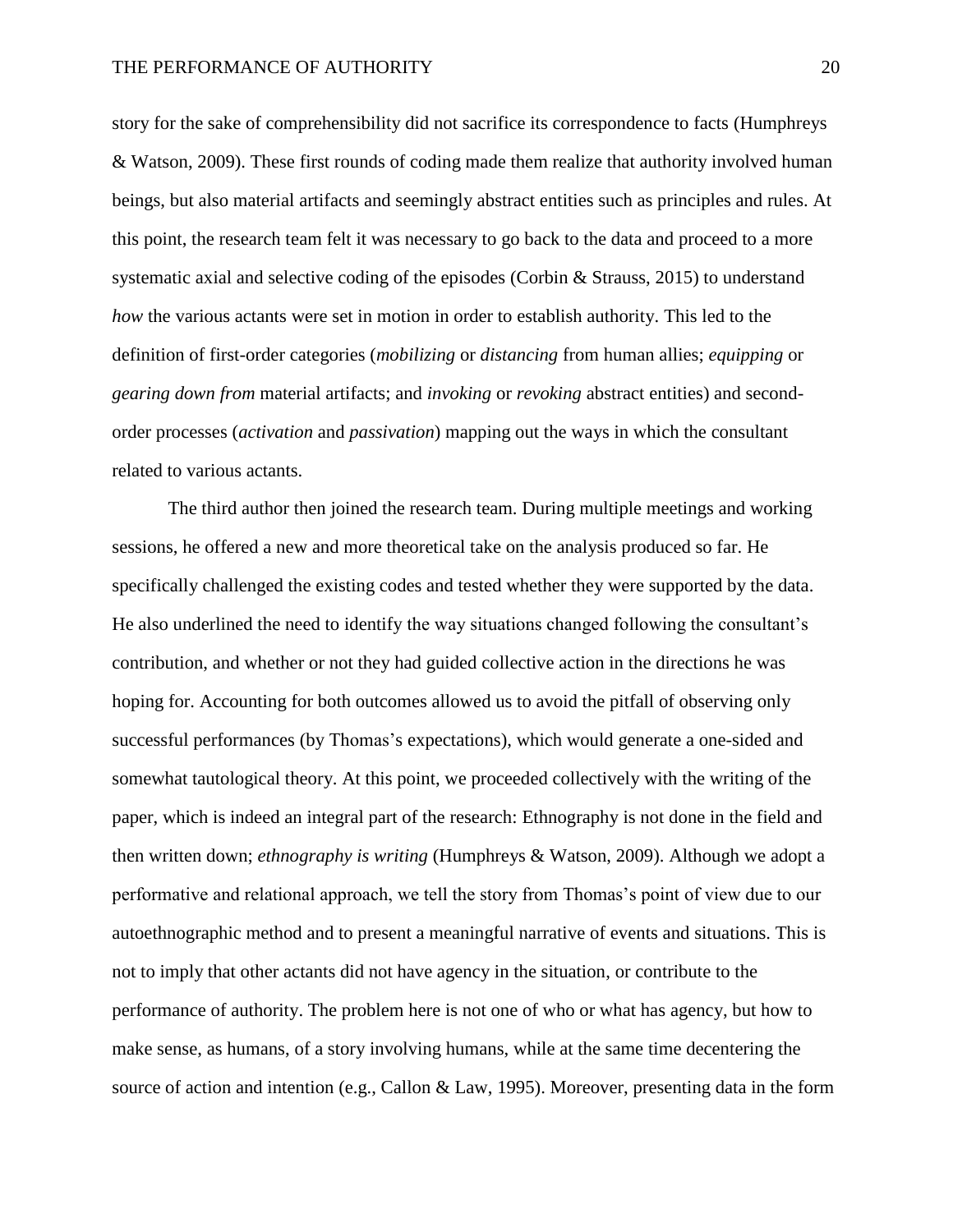of episodes could give the impression that authority happens—or breaks down—in a series of segmented occasions. We stress that authority is a continuous performance, and that we are using episodes only as an analytical bracketing device.

#### **EMPIRICAL EPISODES: RELATING TO VARIOUS ACTANTS TO ORIENT COLLECTIVE ACTION**

EnergyCorp's restructuring program was radical because the group had to be brought into line with MotherCorp's standards in all aspects of business and operations within a brief period. This meant reshuffling structures, procedures, and tools all at once, while cutting operating costs and letting go nearly half of the employees. At the peak of the program, more than 20 different projects were in progress concurrently. Despite the significance of the restructuring plan particularly for employees whose livelihoods were at risk—this radical shift was enacted progressively, through the consultant's ordinary tasks: attending meetings, producing various analyses and documents, coordinating staff members on specific projects, and so on. While they may appear mundane, these tasks were instrumental to a program that led to the gradual assimilation of a 630-employee company.

Table 2 describes the 13 episodes in which Thomas attempted to orient collective action in a variety of contexts. For each one, we provide additional evidence in terms of quotes and field-note extracts in Table 3. Together, these tables provide the empirical basis for our analytical categories. We chose to develop six of these episodes in order to elucidate the key points of our analysis through thick description. That way, we could showcase the richness of our data and transport the reader into Thomas's experience. We selected these six episodes because they are important turning points in the restructuring program. Episodes 1 and 2 focus on Thomas's dayto-day attempts to orient collective action with two significant groups of insiders—operational staff members and top managers—while he pushes forward specific projects. Episodes 3 and 4 consider Thomas's coordination of the politically sensitive "People Review project," which aimed at letting employees go and therefore put a lot of pressure on participants. Finally,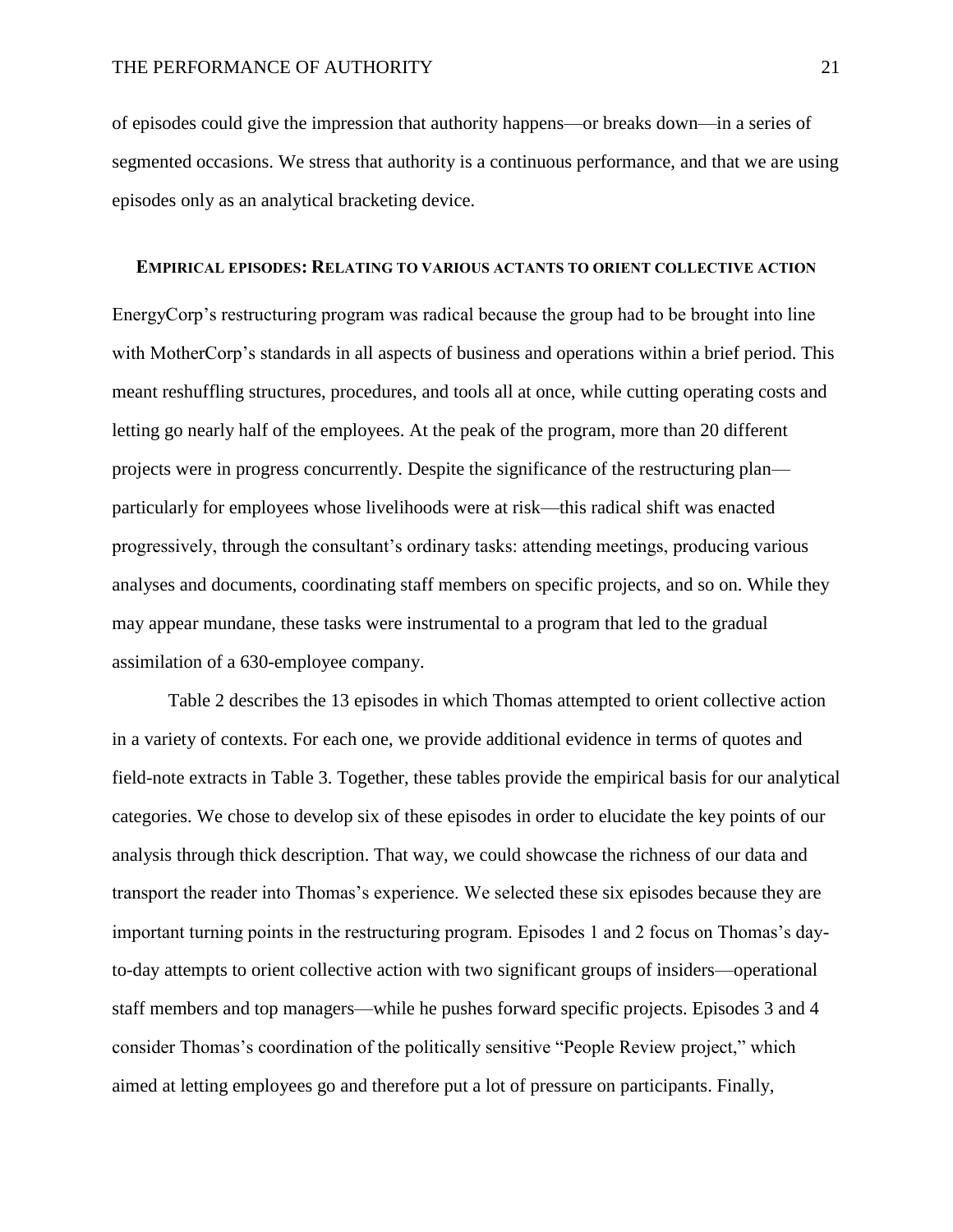Episodes 5 and 6 look at a technical controversy where the consultant was asked to choose between two different options for a new IT system.

------------------------------ Insert Table 2 and Table 3 about here-----------------------------

#### **Relating to human allies**

As he carried out his work, Thomas could rely on a variety of people to augment his capacity to act, so to speak, and contributed to guiding collective action. The precise way in which he related to these individuals, however, varied greatly depending on the precise challenges he faced, the audience he had to deal with, and other aspects of the situation. In the following two vignettes, we focus on his relationship with one person, Barbara, with whom he worked closely, but whose contribution was equivocal.

*Empirical episode 1: "I need my insider expert."* As part of the restructuring program, Thomas took responsibility for designing and implementing a new organizational structure that consolidated EnergyCorp's operational centers from 12 to four, reducing the firm's headcount by nearly half in the process. The centers' staff resisted the proposed plan in several project meetings, arguing that Thomas, as an outsider, lacked familiarity with EnergyCorp's day-to-day business, and that he was merely implementing headquarters' requirements, which had no practical relevance. MotherCorp's Chief Strategy Officer, Henri, had assigned Barbara, an experienced quality engineer with 10 years' field experience at various production sites, to help Thomas with support tasks. Thomas quickly realized that Barbara had a unique knowledge of operations, as well as wide-ranging contacts within the organization. He understood that relating to her by closely collaborating with her would allow him to bring her knowledge of day-to-day operations into the conversation, thus making his change proposals more practically applicable and aligned with the concerns of the workers. During project meetings with operational workers, Thomas consistently invited Barbara, sat next to her at the table, and entrusted her with fleshing out his recommendations for new plant organization and procedures. He would highlight her contribution to their shared work, publicly crediting her as his main informant for technical facts,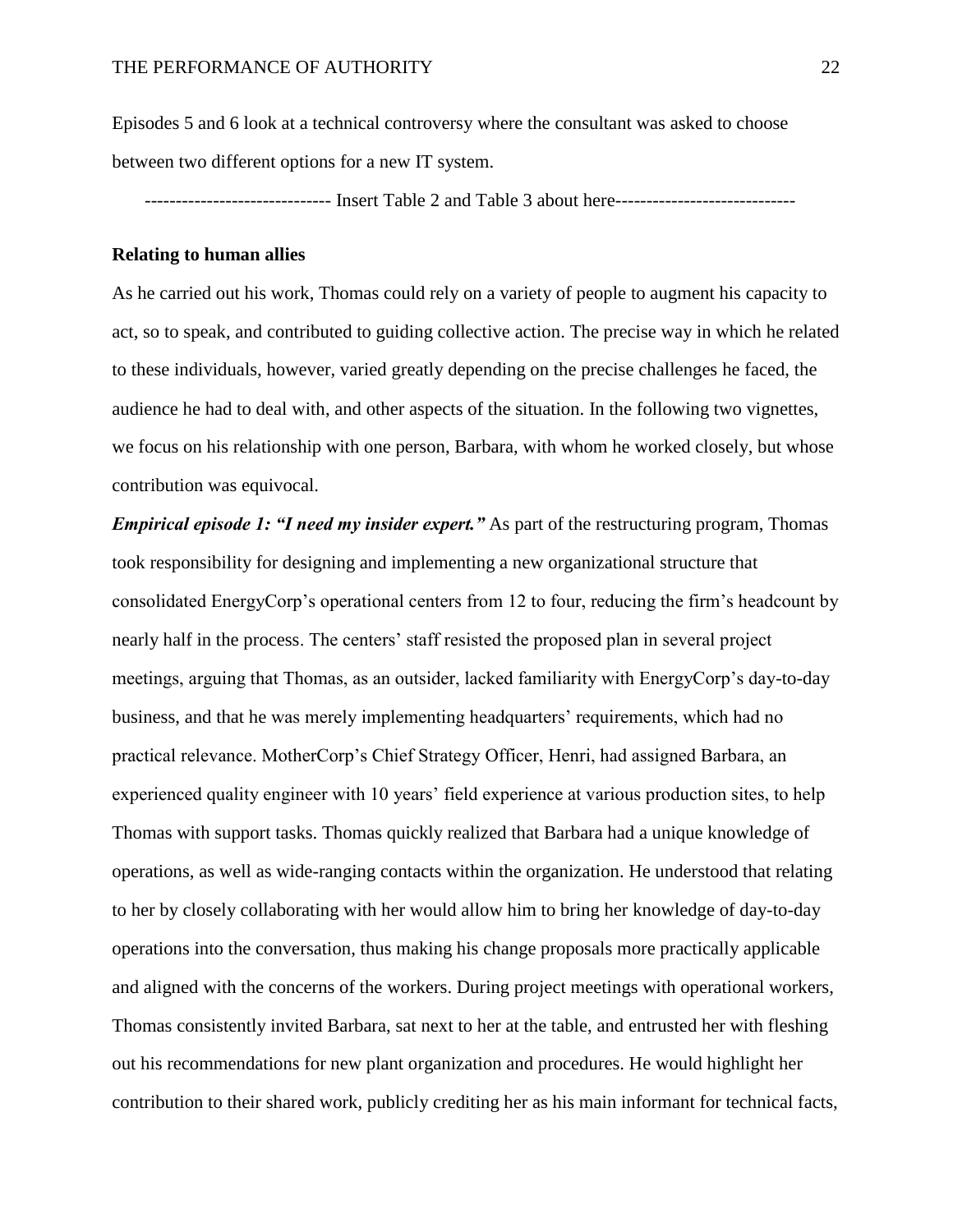cosigning reports with her, and actively building on her past engineering work to substantiate his requests. The pair would also regularly have lunch together at the EnergyCorp cafeteria, where Barbara would initiate informal conversations with skeptical colleagues who would get a chance to understand Thomas's role. By mobilizing her in all aspects of the restructuring process, Thomas considered Barbara his partner, and presented her as his "inside expert" when addressing workers from operational sites.

Working in close contact with Barbara allowed Thomas to overcome operational workers' resistance in situations where he was seen as an outsider. He was able not only to save time on the usual stages of trust-building, but also to relate to employees as a colleague who shared their concerns. For instance, during an auditing process at one of the operational centers, Barbara helped Thomas to access most of the finance department's staff without having to ask permission from the financial director, and led several interviews jointly with Thomas. This allowed technical details to be ironed out, and helped reassure participants about the objectives of the project. As Barbara told Thomas with respect to an interview with an accountant who refused to align with the newly defined accounting process: "Because I was there, she skipped straight to the problems with the analytical structure of the financial statements with you […]. One of the accountants was certainly unhappy with the new process, as it meant making significant changes to her routine, yet she resigned herself to adjust to it when she saw I was also involved" (field notes, informal conversation, May 2011). Thomas observed a rapid and consistent effect from relating to Barbara when it came to orienting projects with the accounting department, as illustrated by an operational worker who mentioned in front of his colleagues: "You guys at the project team are doing a good job. Everyone's willing to collaborate with you since Barbara helps take our technical requirements into account" (field notes, project meeting, July 2011).

*Empirical episode 2: "You need to keep her at bay."* While relating to Barbara allowed the course of action to be altered when working with operational workers, top executives did not see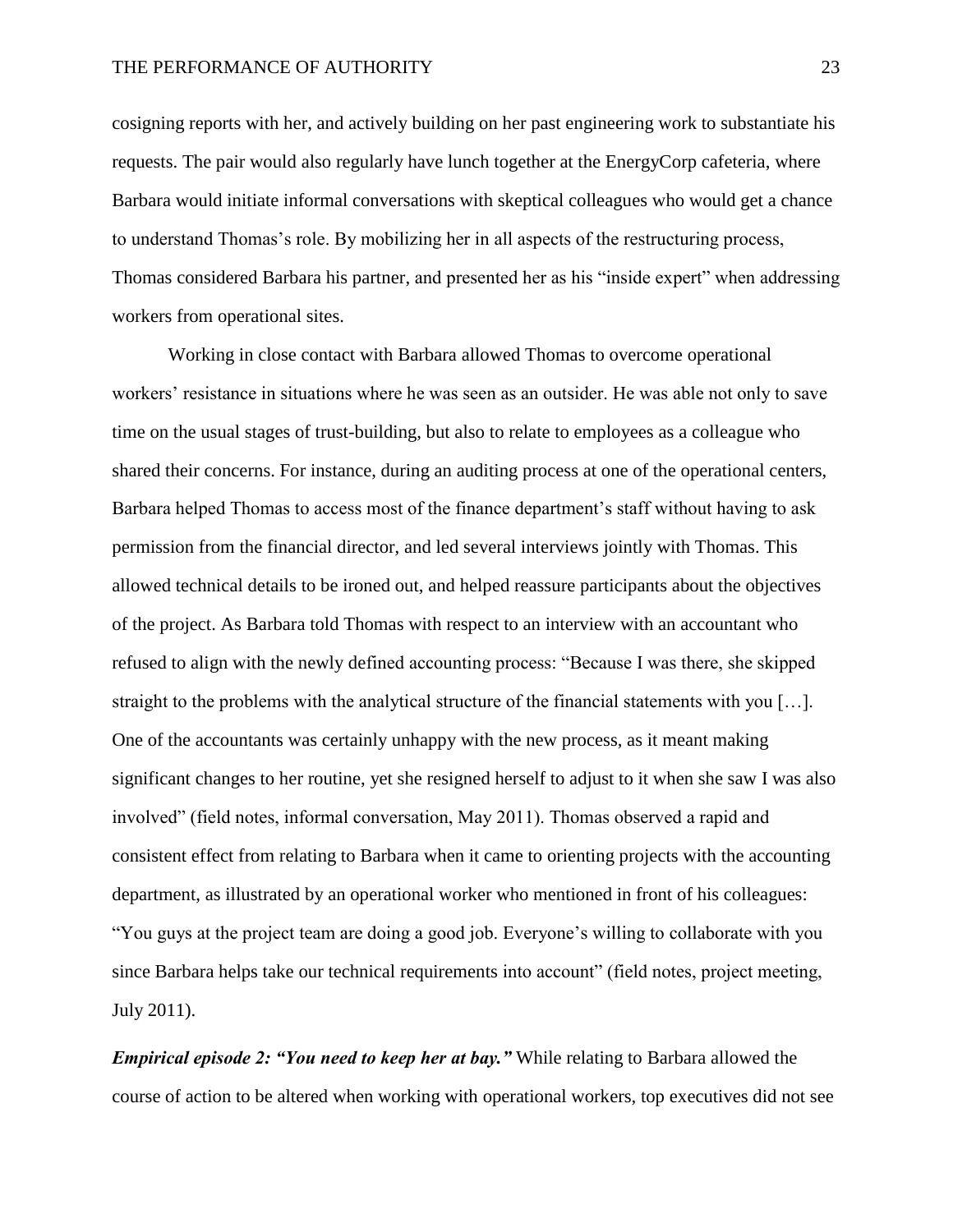the quality engineer's participation in sensitive restructuring matters in such a positive light. During the weekly executive committee meeting, as Thomas was presenting his draft of a new structure for operational centers, he publicly referred to Barbara as a source of ideas. This incurred the wrath of the CFO, who dryly remarked that "EnergyCorp was paying for consulting advice, not Barbara's two cents on the organization of plants" (field notes, executive meeting, June 2011). In another executive meeting, as Thomas was presenting instructions for streamlining the sales process due to reduced headcount, the Sales Director accused him of "missing the big picture" (field notes, executive meeting, June 2011) with his emphasis on Barbara's analysis of operations. Following these events, it gradually dawned on Thomas that executives had little interest in field-oriented input from staff members like Barbara. On the contrary, they favored consulting models and "outside comparisons in the form of benchmarking" (field notes, informal conversation with CEO, July 2011). Thomas also noted, when talking with the Sales Director, that Barbara was "tainted" in the eyes of executives, who blamed her for having a rather "procedural and persnickety approach to quality management issues" (field notes, informal conversation, June 2011).

Both Thomas and Henri were concerned about this turn of events, which they had not expected. They concluded that if the consultant remained too closely associated with Barbara, he would not be able to convince EnergyCorp's upper management that, although his recommendations were operationally sound, they were also fully aligned with their higher-level viewpoint on the restructuring process. As Henri advised him, "Don't let Barbara introduce you to the executives and top managers. You need to keep her at bay. She will harm your image more than anything else" (field notes, informal conversation, June 2011). Despite his fondness for Barbara, and his continuing reliance on her valuable information and advice in their joint work, Thomas accepted Henri's suggestion. He started distancing himself from Barbara on many occasions and emphasized his own role in shaping business recommendations instead. For instance, he attended several executive committees and project meetings on his own, putting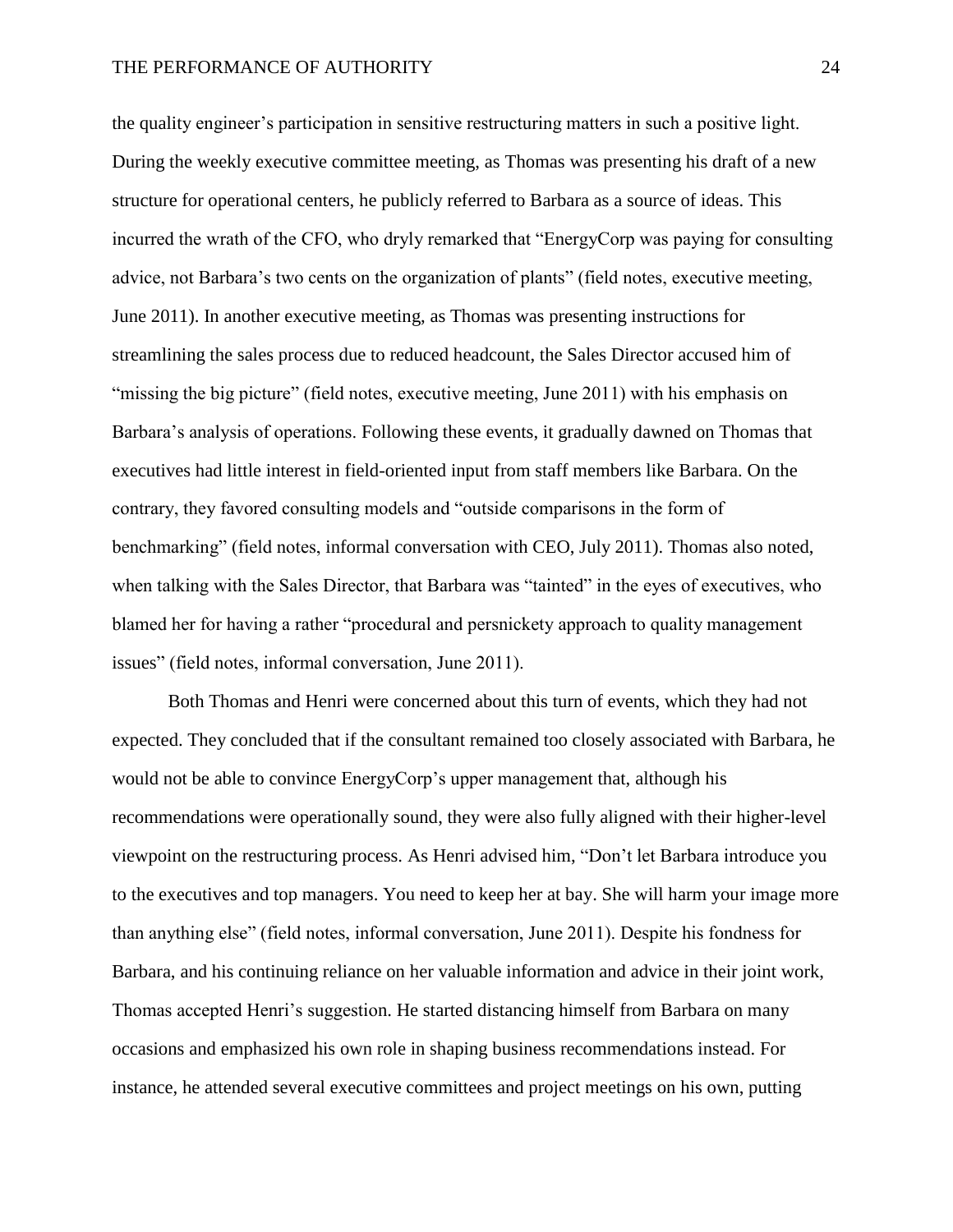forward his own models and analyses, as well as showcasing Henri's contributions to the project. Showing strong team spirit, and "having read the same signs from executives" (field notes, informal conversation, June 2011), Barbara conceded that the project would progress more favorably if Thomas handled the top floor on his own. In this vein, she agreed, for example, not to have her name mentioned in documents intended for high-ranking managers, while she continued to take charge of relations with the production plants.

**Summary: Mobilizing and distancing from human allies.** These first two episodes show that Barbara was instrumental to Thomas's ability to orient collective action when working with a variety of employees. Yet, she was not a well-defined "resource," since neither her knowledge nor her connections could grant authority to the consultant once and for all. While Barbara's operational expertise had a lot of traction with staff members and frontline workers, that very same expertise also appeared removed from the concerns of top executives when they considered whether to adopt a given program of actions.

Thomas was caught in a dilemma: While he needed Barbara's help, he also had to keep her at arm's length. However, what Thomas intuitively understood is that this was not a binary choice. What mattered was not only whether he related to Barbara, but also *how* he did so, depending on the situation. As the episodes show, on certain occasions, the consultant *mobilized* her through a variety of practices that were integral to their collaboration, such as attending meetings or conducting interviews together; contributing jointly to analyses and to the production of deliverables; crediting her as a source of information during meetings; and so forth. This mobilization could be witnessed in several encounters, from the more mundane (lunches or coffee breaks with workers) to the more strategic (project meetings or formal introductions). On other occasions, such as those following Henri's pointed warning, Thomas was *distancing* himself from Barbara. He would then tone down her role and contribution to the project and highlight different sources of information and his proximity to others, such as Henri.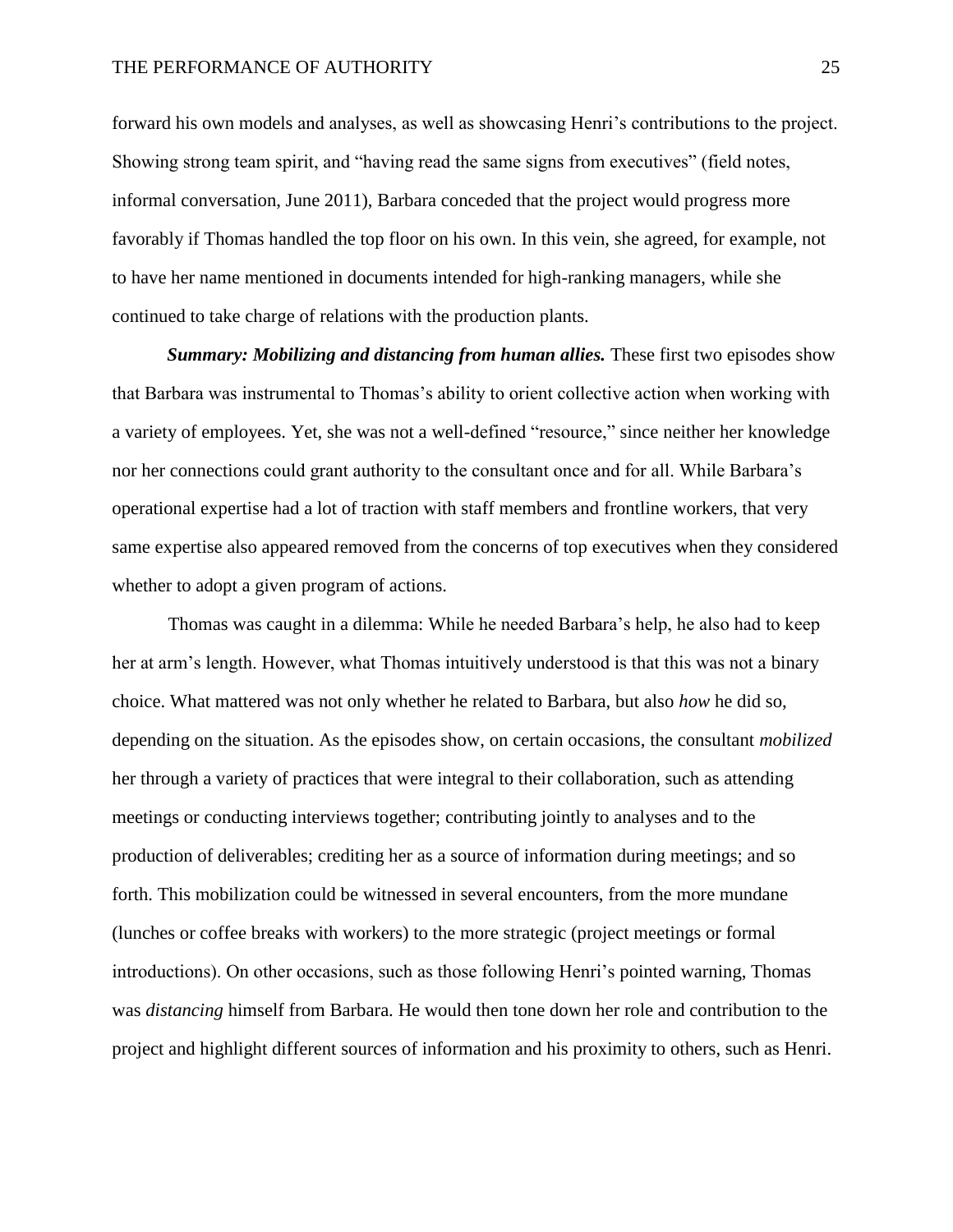## **Relating with material artifacts**

Thomas was also able to count on a variety of artifacts that, in some situations, turned out to contribute to his ability to steer collective action in the direction he hoped for. The next two vignettes focus on Thomas's use of a software application that not only helped him manage one aspect of the restructuring process, but also led people to follow his recommendations.

*Empirical episode 3: "The tool did the job.*" What was known as the "People Review project" was the most politically sensitive part of the restructuring program that Thomas had to carry out. In view of the impending redesign of the organization, it consisted of evaluating and reassigning employees, and letting go nearly half of them. Once these goals became known, a strong counterblast arose, as did frequent coordination breakdowns among the many individuals involved in the project.

First, executives sought to protect their turf by shielding their own people. They also fought over where certain key employees should be reassigned. For instance, the Sales Director and the Technical Director both wanted the engineers from the design bureau (who had a dual technical and commercial role) in their department. They ended up vociferously arguing with each other in front of Thomas during a project meeting. Second, executives had to cope with the tension between the ever-changing blueprint of the future organization and EnergyCorp's current organizational structure. They spent several project meetings advocating for competing staffing plans, quarreling over organizational charts, and failing to agree on a common vision. Thomas, who was leading the project, was in a difficult position due to his outsider status and his limited knowledge of the employees. When he tried to meet personally with the executives to advance decisions, they would push back and argue that they did not "need to be told how to organize their own departments, that resource allocation was their prerogative, and that the project was too political for him to take charge" (field notes, informal conversation with the Sales Director, June 2011).

Given the complexity of the People Review project, Thomas created a computerized tool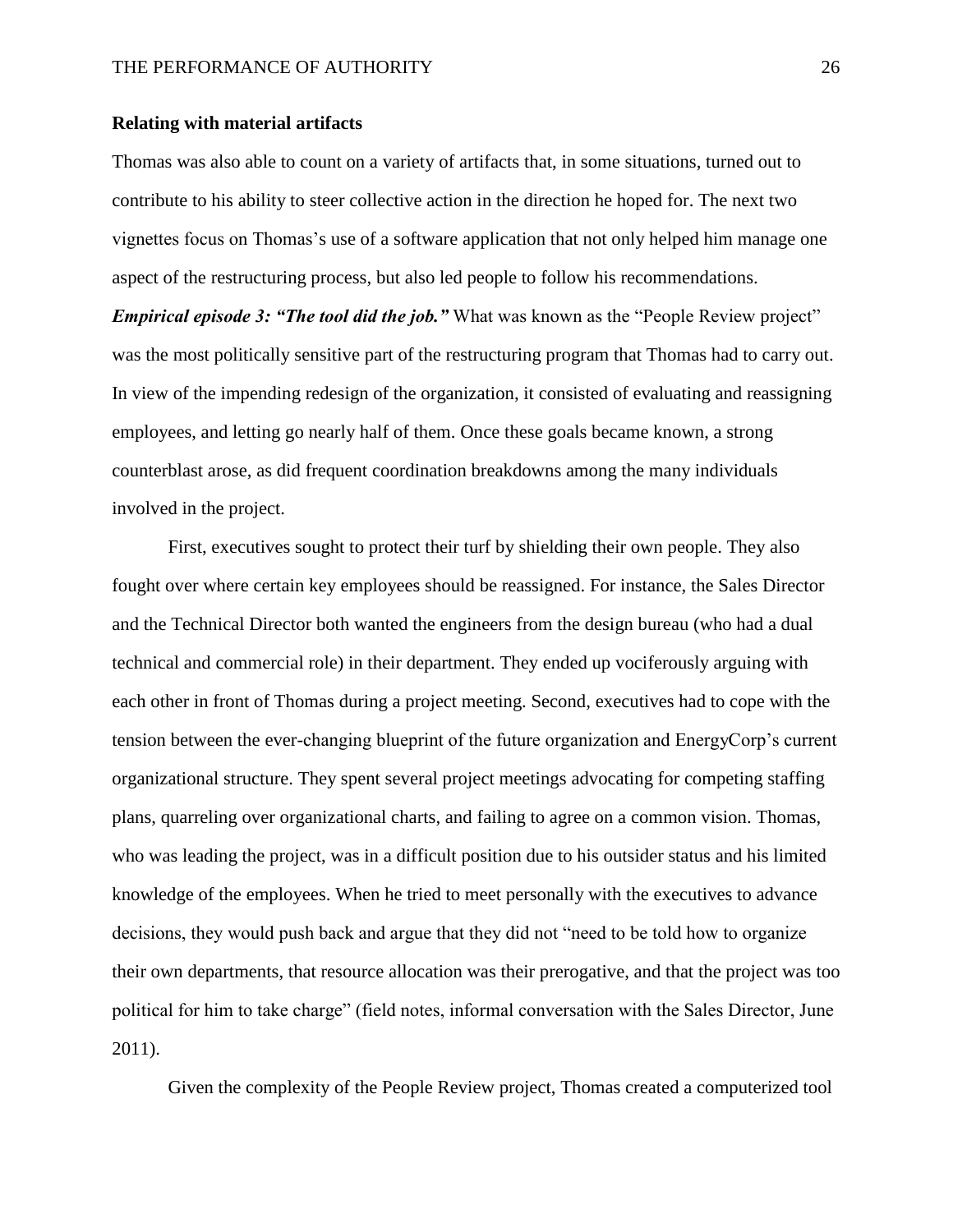to support the decision process. The software kept track of each employee's current organizational position and allowed a dynamic modeling of how they would move to a new location within the new structure. The tool made possible all kinds of simulations, optimizations, and calculations.

After a few weeks, Thomas realized that using the People Review tool gave him the unexpected ability to unite otherwise feuding parties. During project meetings with executives, union representatives, and others at EnergyCorp, Thomas would take over the conversation by projecting on a screen the expected new entities, personnel transfers, and HR savings. Thanks to the graphical interface, Thomas could share his "global vision of the project" and "align people around it" (field notes, project meeting, September 2011). Once each person's input was entered into the software, it would compile all their contributions and display a simulation of the ensuing organizational structure. If the same resource was claimed by two departments, the software would highlight the issue. When people contested his choices, Thomas would answer that, "it is the tool, in fact, that is doing the job," not him (field notes, project meeting, July 2011).

Executives, unable to master details and blinkered by a "silo" perspective, increasingly deferred to Thomas to mediate their differences and coordinate among them to reach compromises concerning staffing. He was privately invited by each director to help make final decisions on staffing issues. During People Review meetings, executives could rely on the tool to visualize how the new organization, as a whole, would look, and the impact of various scenarios on their own and each other's departments. These put Thomas in a particularly strong position, as he mentioned in his field notes: "As the walking memory of the project, they are even putting me in the position of arbitrating conflicts, given that I am the only one with a global vision on the restructuring project" (field notes, project meeting, September 2011).

*Empirical Episode 4: "You are only good at putting people in little boxes."* Thomas's use of the People Review tool also led to rejection from several participants. For instance, Benedict, the Chief Financial Officer, accused the consultant of being "only good for putting people in little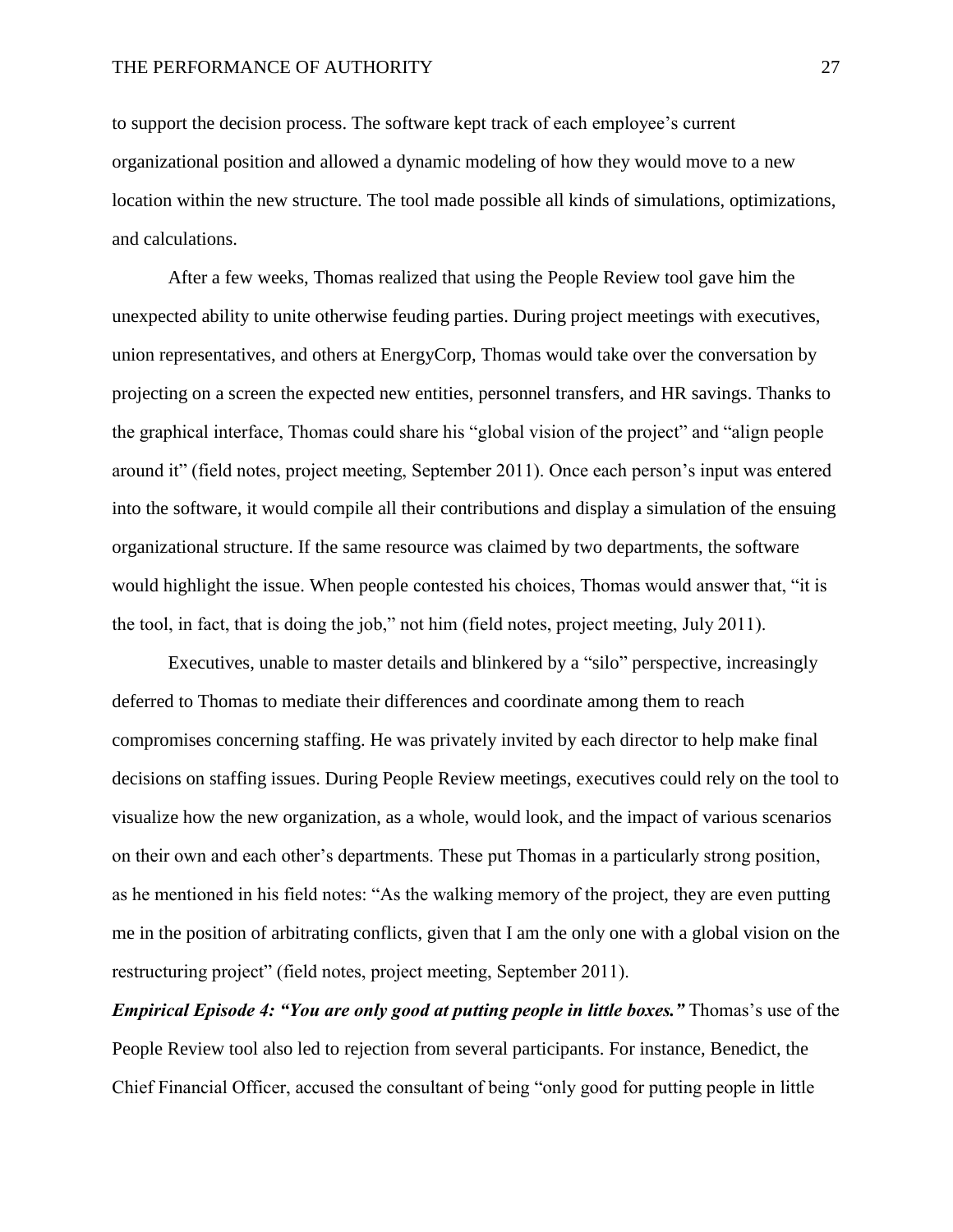boxes" because of his indiscriminate use of the tool. During a project meeting, he told him: "You can write down anything in the tool, but that doesn't mean it's workable" (field notes, project meeting, June 2011). On several occasions, Thomas faced resistance from Benedict, who felt that the tool imposed a very rigid understanding of the restructuring process in terms of predefined categories into which personnel had to fit. The chief HR officer, Samira, to whom Thomas wanted to give a larger role in the project, told him for her part that "she didn't need a piece of software to do her job" (field notes, project meeting, June 2011). Samira stated that "mastering database software wasn't where she brought the most value," and that "it wasn't her job to become the technical expert on the tool" (field notes, project meeting, July 2011).

In view of these two executives' disapproval of the tool, Thomas ceased using all of its calculation functions, and was careful to rely on the software purely as a presentation device when working with them. During project meetings at Benedict's office, he purposely used a simple pencil and a chart—even though, at the end of the day, the information would in fact be transcribed into the tool. On another occasion, Thomas showed Benedict that the tool's simulations and calculations ultimately rested on data provided by Benedict's own office, and that he could adjust all the parameters to his needs. In other words, the software was not imposing any hidden assumptions, and Thomas could change inputs that the executives found inappropriate. As for Samira, the CHRO, Thomas later learned from Henri that she worried that the ad-hoc computer software she used to keep track of HR cases would not be compatible with the tool, and that she would need to learn how to use a whole new application. To assuage her fears, Thomas emphasized that he had created the tool himself, and that he could customize it to Samira's needs, and import her data into it. As a result, after several weeks of reluctance, Samira agreed that her teams would take charge of the People Review tool—although she remained suspicious of it.

*Summary: Equipping, and gearing down from, material artifacts.* The two People Review episodes show how *material artifacts,* such as the tool, played a part in the consultant's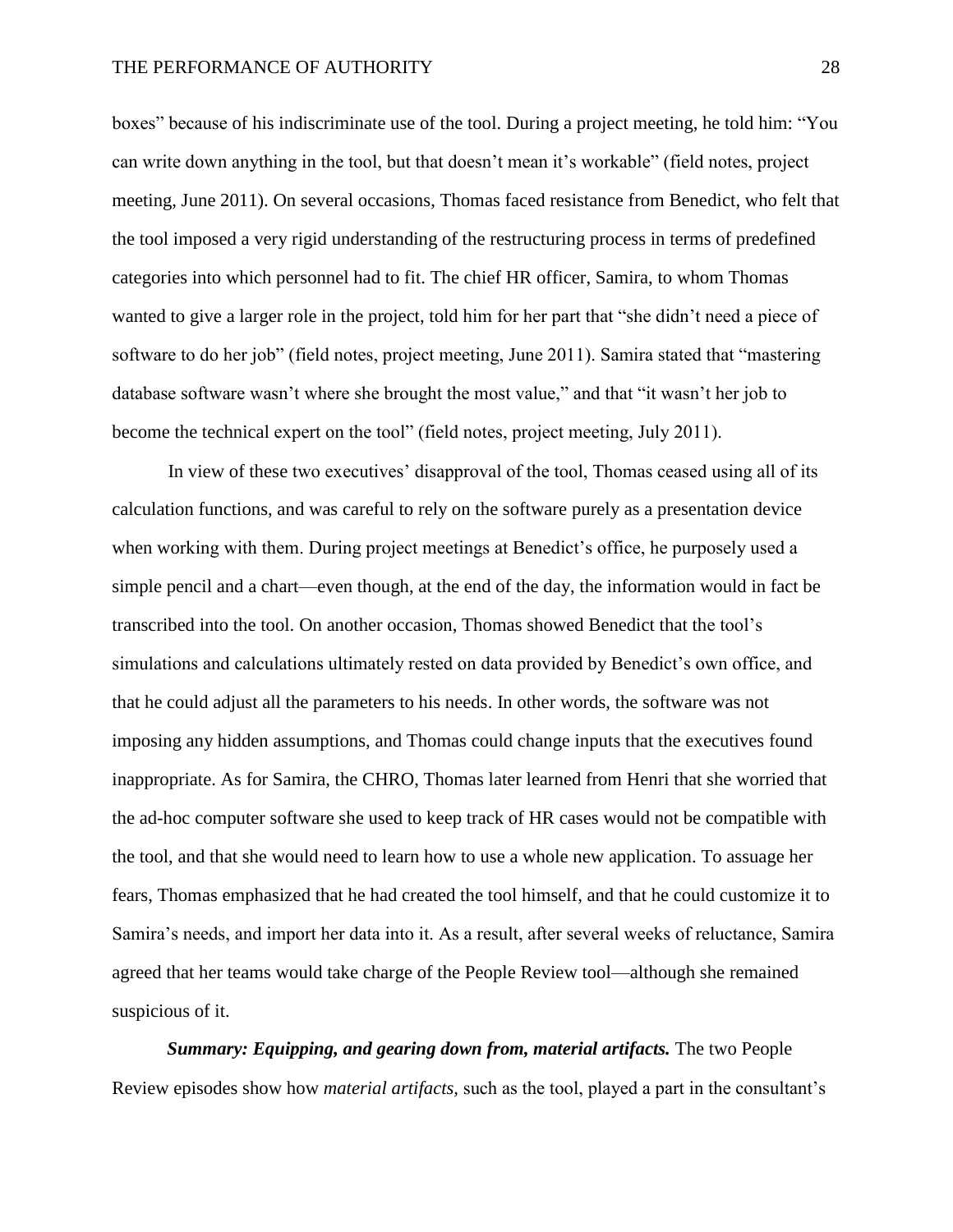contribution to orienting collective action when discussing staffing issues. The tool lent him calculative and representational abilities that placed him in a brokering position at the center of a complex network of potentially conflictual relations. Yet, material artifacts are not reducible to freestanding authority-granting resources; their uses, abuses, and misuses are directly driven by the demands of the situation. While Thomas's relation to the tool was largely acclaimed, as it facilitated conversations among executives, the consultant-software duo was also seen as constraining by the CFO, or intimidating by the CHRO. Moreover, when Thomas appeared to be overly complicit with the tool, their respective contributions might have become indistinguishable—as when Benedict accused Thomas of letting the formal frame of the tool's calculations take precedence over sound, "workable" business decisions.

As in the episodes concerning Barbara, Thomas managed to unite executives around a common reading of the People Review program by aptly modulating his relation to the tool depending on each situation's specifics. At times, Thomas would *equip* himself with the tool—a term that captures the way that the relation rested on the combination of their respective abilities. The notion confirms ANT's idea that knowing or rationality are not located only in cognizant humans, but also in their interaction with "calculative devices" (Callon & Muniesa, 2005). The case of the tool shows that the same applies to authority: The tool conferred additional abilities on Thomas, such as analytical power and augmented recording capacity, as well as ordering and visualization functions, which proved crucial when it came to orienting collective action. Conversely, we also observe in the episodes that, at other times, Thomas would not hesitate to downplay the importance of the tool in order to adjust to the CFO's and the CHRO's specific concerns. He *geared down* and separated himself from the material artifact. For instance, he would refrain from using some of its functions, emphasize his ultimate control over it, or abandon it altogether in favor of pencil and paper.

## **Relating with abstract entities**

In addition to relating with people and objects, Thomas also related with seemingly immaterial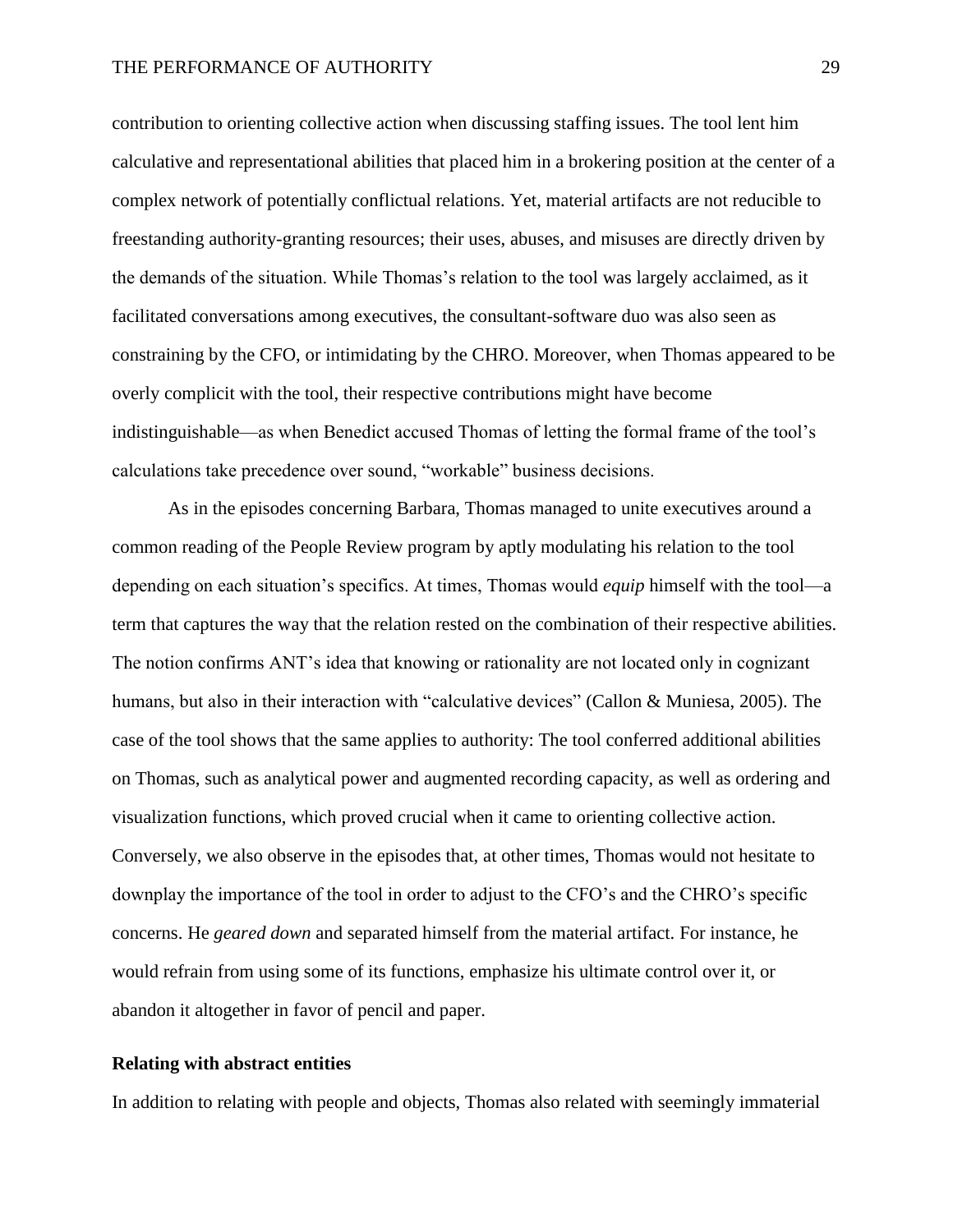things such as rules, principles, and methods. These abstract entities either helped him guide collective action or prevented him from doing so, depending on the manner of his relation. We focus on the abstract entities that Thomas related with as he was carrying out an important IT transition project.

*Empirical episode 5: "I scrupulously followed MotherCorp's auditing method."* Thomas's capacity to orient collective action was put on trial once again when he was involved in the review of EnergyCorp's IT system—one of the most prominent technical controversies of the restructuring project. EnergyCorp's IT system was considered ineffective and in need of a complete overhaul. Thomas's role was to provide expert advice to EnergyCorp's CEO, Gerard, during the decision process that would lead to the selection of a replacement. Two options were on the table, as outlined in the project's strategic plan. One option was to deploy MotherCorp's system at EnergyCorp, with the project being handled by the global IT services and billed internally. The other was to upgrade EnergyCorp's current system by purchasing software modules from vendors and having the local IT team build additional in-house tools. The stakes were high, since the system was instrumental to EnergyCorp's operational work and client billing, and the solution represented the single largest cost item in the restructuring program.

As part of an auditing process, Thomas led several analyses that compared each option's technical specifications, performance, and costs. He based these analyses on different sets of data, including various figures, observations, and interviews with the IT team and users. The data was gathered not only at EnergyCorp, but also at a MotherCorp subsidiary operating in a related industry. During his interviews, Thomas realized that EnergyCorp's IT Director, as well as some technicians, feared that Thomas would favor the first option (going with the MotherCorp system) because he doubted they had the skills to upgrade the existing IT system and manage it in line with MotherCorp's standards. To undermine his work, they repeatedly "contested the consultant's authority" (in their own words; field notes, project meeting, September 2011) to evaluate EnergyCorp's IT system performance and that of the IT team. "'How can you judge us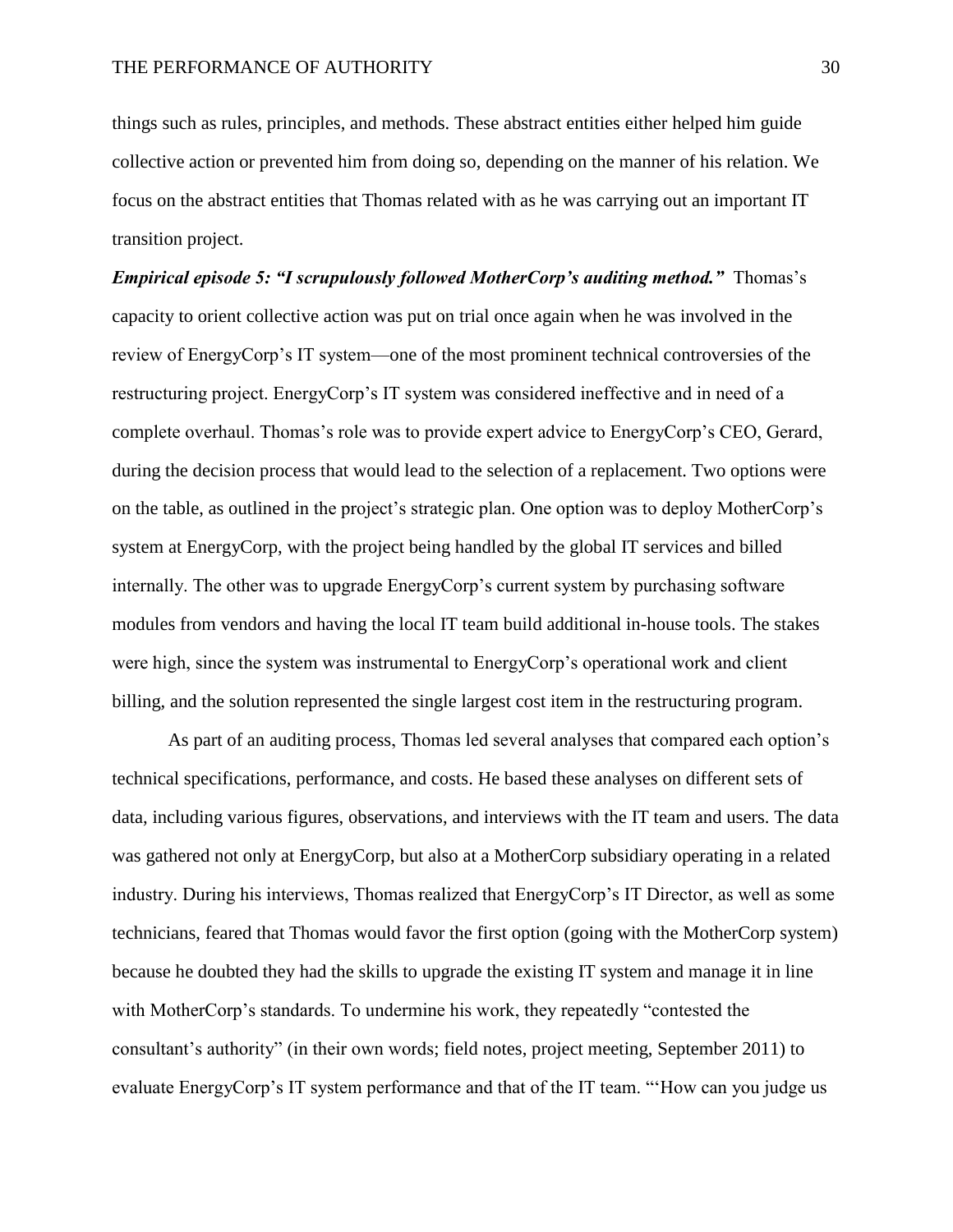in a few days,' an IT engineer asked Thomas, 'when we've been working on the solution for years? It may not be perfect, but it has done the job so far'" (field notes, informal conversation, September 2011). Although Thomas referred to Gerard during several project meetings by reminding his interlocutors that the CEO was the one ordering the audit, the IT department remained reluctant to participate, and the IT Director refused to share the system's "technical procedures and specifications" with the consultant (field document, September 2011).

To get the IT team on board with the project, Thomas took care during audit interviews to refer specifically to "the MotherCorp method" for auditing IT services—a fully specified method including various templates and policies for carrying out an evaluation—and to point out that "[he] was only there to apply the method rigorously" (field notes, project meeting, October 2011). He emphasized the procedural importance and fairness of this method by going through its technical specifications during a meeting with the IT team, and also in any written presentations and deliverables. In a personal conversation with the IT Director, Thomas insisted that he had "scrupulously followed each phase of MotherCorp's auditing method to reach his conclusion," and that "the method had been successfully applied in other subsidiaries to make these kinds of decisions" (field notes, informal conversation, October 2011). Although the IT Director still mostly saw Thomas as a threatening outsider, he felt obliged to recognize the validity of the conclusions reached via the auditing method, given that he was himself a former MotherCorp top manager who had helped craft its IT policies. In front of his team, he acknowledged that he was indeed "very familiar with the process and willing to use it at EnergyCorp, since he had made sure in the past that it was technically relevant" (field notes, project meeting, October 2011). As a result, the IT Director provided Thomas with additional insights on how to proceed with the software audits and encouraged his team to collaborate more closely with Thomas.

*Empirical episode 6: "I can produce rigorous and principled analysis on my own.*" Based on the results of the first auditing process, Thomas recommended the first option—implementing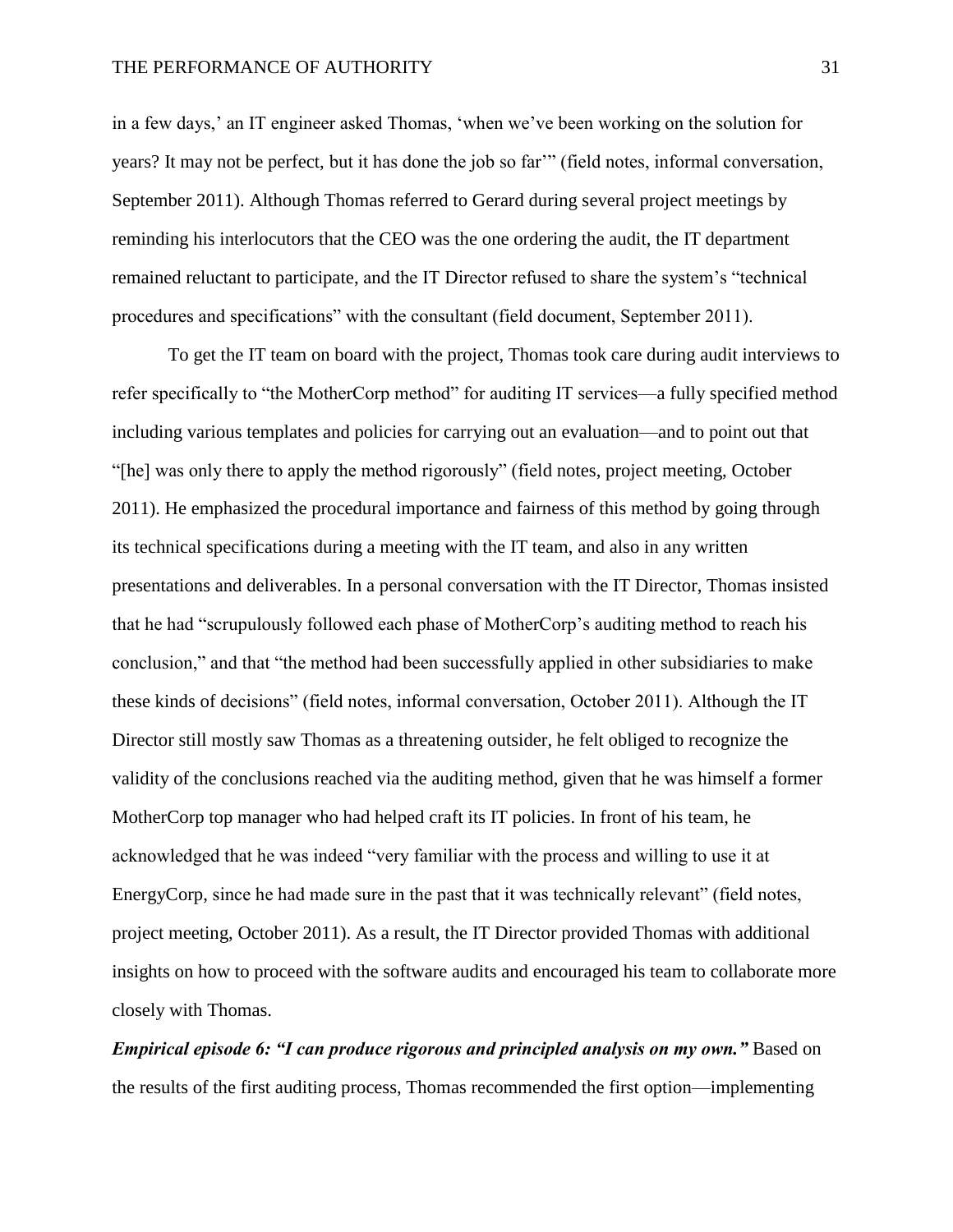MotherCorp's system— to Gerard, EnergyCorp's CEO. While it did involve a higher initial investment, Thomas argued that the expense seemed justified by "better performance and by the expected longevity of the new acquisition" (field document, November 2011), which would make it worthwhile harmonizing EnergyCorp's IT system with those of other subsidiaries. Yet, even though the solution was also supported by EnergyCorp's IT Director, Gerard strongly contested the consultant's analysis, arguing that "something was wrong" in the way Thomas had approached the situation and justified his recommendation (field notes, executive meeting, November 2011). In an email to Thomas in response to his report, Gerard wrote: "I feel like I'm caught between two experts: local IT services and the implacable system of MotherCorp, with its own interests. [...] I would like to see an objective assessment by a consultant, and that is not what I am seeing right now" (field document, November 2011). Through the grapevine, Thomas later learned that Gerard saw his plan as a tactic by MotherCorp to gain control over EnergyCorp. The CEO also objected to the cost of the proposed solution, which was higher than the in-house option: "Why should I pay two million euros for a system that already exists and a project that consists of transferring data into it?" (field notes, project meeting, November 2011). Gerard did not recognize the consultant's assessment of the situation, or the soundness of the auditing method. Instead, he blocked the project and remained adamant that it was a MotherCorp plot to take control of his subsidiary by infiltrating people and unifying IT systems.

To address Gerard's concerns and unfreeze the situation, Thomas announced that he would embark on a second audit of tools, roles, and procedures and compare EnergyCorp's IT service to other subsidiaries. This time, he made sure that he omitted any reference to MotherCorp's auditing method. He even publicly downplayed its importance during a project meeting attended by both Gerard and IT engineers from the group, by telling them that the auditing method "is only good when the data is clean enough to be transferred between systems without additional costs, which is not the case here. So, we don't need MotherCorp's auditing method to guide how we should proceed" (field notes, project meeting, November 2011).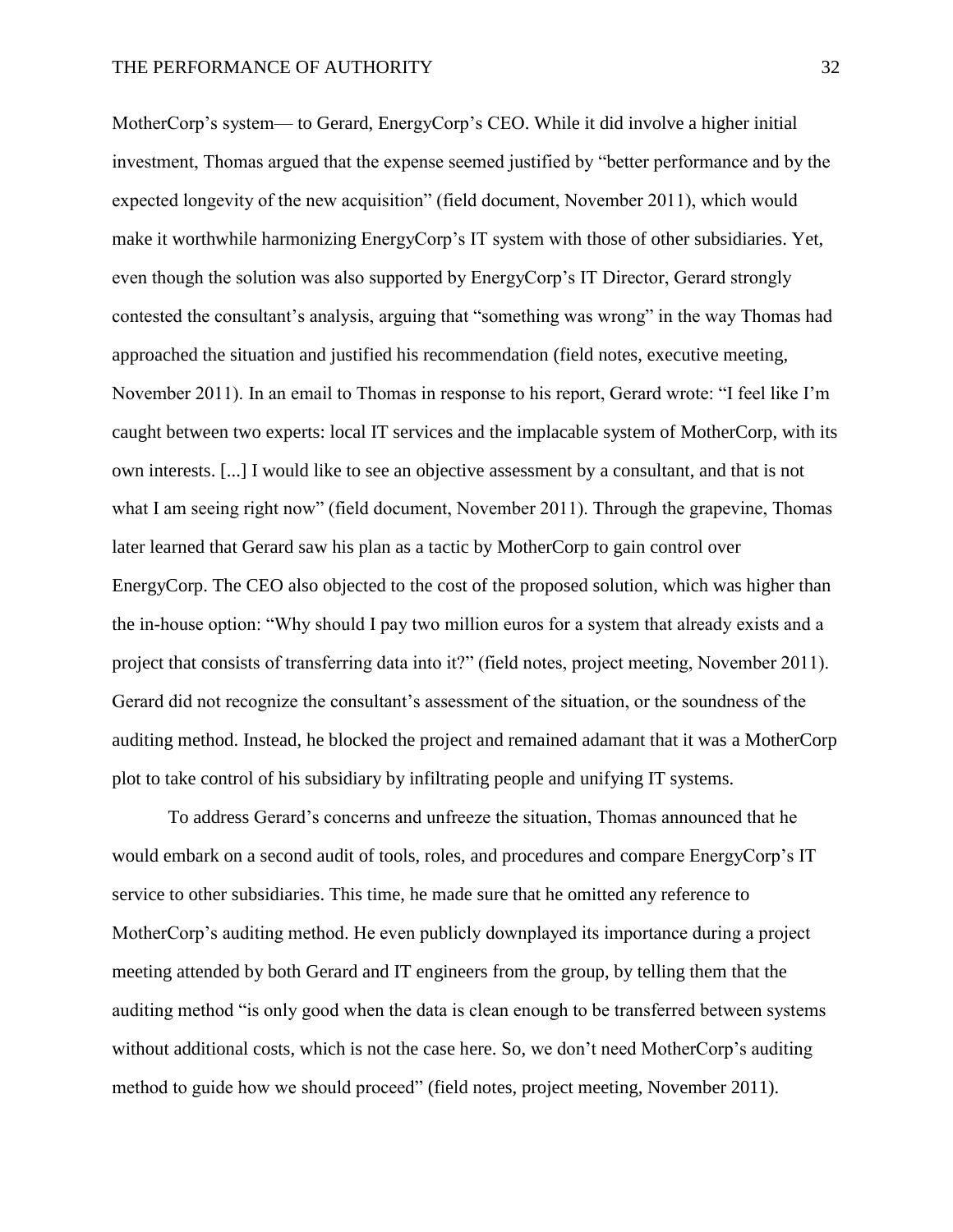Instead, Thomas made it clear to Gerard that the recommended path forward would be based on "ConsultCorp's return on experience" from similar assignments—for instance, "the general cost of IT systems, the cost of data transfer between systems, technical risks, and the expected return on investment" (field document, strategic memo, November 2011). He argued that short-term costs should not overshadow long-term returns on investment, and that the compatibility of the new system with the group's would be an important long-run asset. During multiple private encounters with Gerard, Thomas was sure to mention that the continued blockage of this IT project could imperil the corporate-wide restructuring program and antagonize MotherCorp's executives. Though the second report ended up coming to the same conclusion as the first, Gerard grudgingly agreed to comply with the consultant's recommendations. While he continued to distrust the holding group's intentions, he stopped his blocking actions against MotherCorp's IT system and proceeded to its implementation.

*Summary: Invoking and revoking abstract entities.* In these final two excerpts, we see that relating to what we call *abstract entities*, such as "MotherCorp's auditing method," was key in eliciting compliance from both the IT Director and the CEO. We use the term "abstract entity" to refer to any idea, institution, principle, professional norm, value, way of doing, and so on, that may participate in defining the situation when it is referred to in conversation. Indeed, people rarely say "I am authoritative," but rather assert their authority indirectly by pointing to the need to follow best practices or standards. In this example, "best practices" or "standards" are abstract entities that are selected to lend weight to the speaker's proposed course of action (Cooren, 2010). In the empirical episodes, a particular emphasis is put on "MotherCorp's auditing method," but other abstract entities are also at play: "ConsultCorp's return on experience," the "long-term goals of EnergyCorp," the "IT department's expertise," and so forth.

At times, the consultant *invoked* MotherCorp's auditing method to elicit compliance, in the sense that he referred to it as motivating or aligning with his suggested course of action, as when dealing with EnergyCorp's IT Director. On other occasions, however, the consultant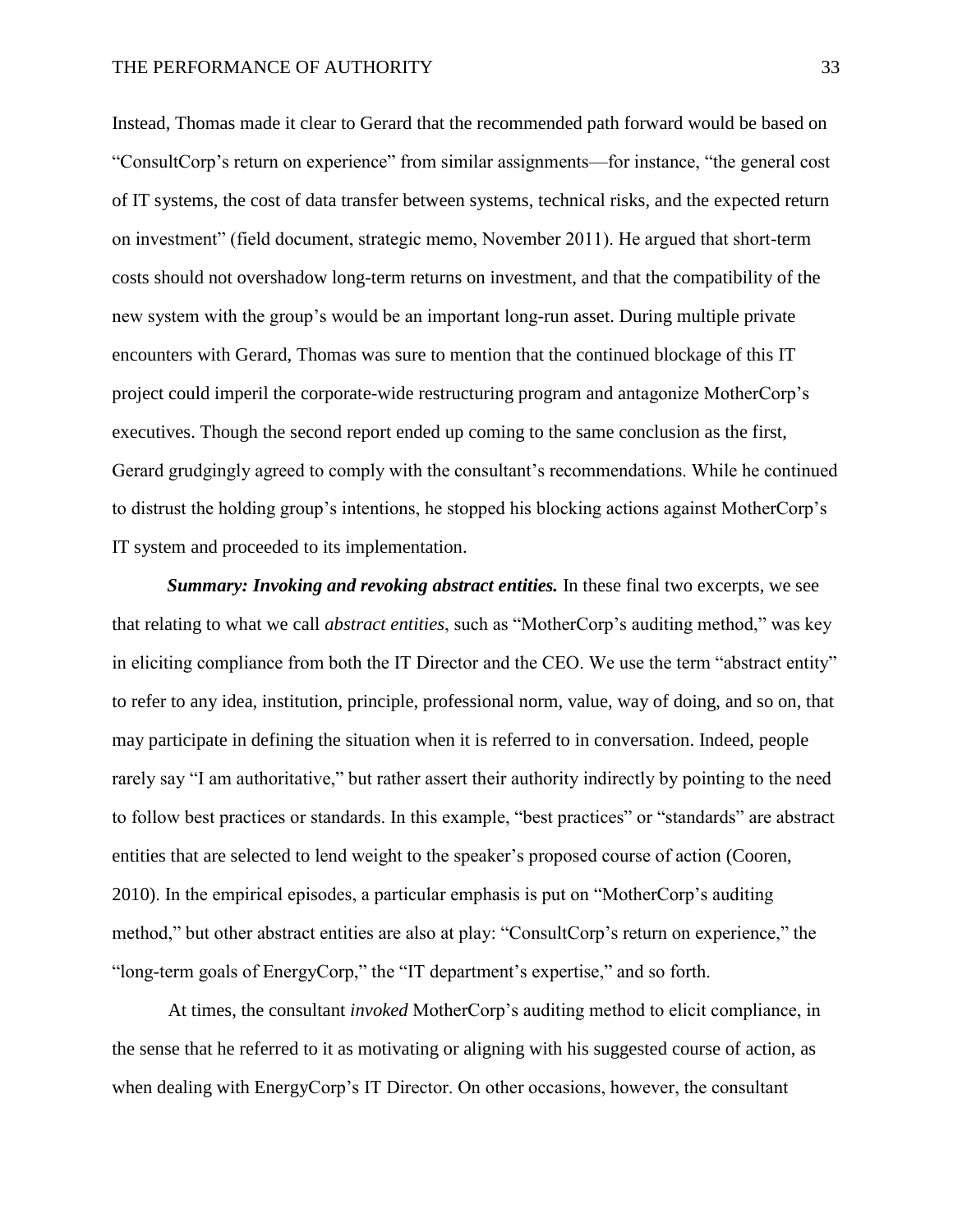*revoked* precisely the same method, pointing to its misalignment with the situation, especially following Gerard's rejection of the initial report. In this vein, our data shows that the consultant and other protagonists did not bluntly contradict each other. Rather, they counterpoised different readings of the situation by invoking or revoking methods, ideas, and other abstract entities that they presented as pointing to a particular course of action. Whether the evoked entities are objectively valid is secondary to our argument, since even the most substantially accurate idea must still be made to count in the situation through relational practices of invocation and revocation.

These six empirical episodes illustrate moments where the consultant's authority was on trial: contested in different ways by a variety of actors. They reveal two important features of Thomas's ability to orient collective action. First, his authority was neither stable nor given in advance. Without denying the importance of expertise, rank, and norms in eliciting compliance, our analysis shows that these elements must be practically made to count anew in each situation. No single resource—Thomas's charisma, his status, the management mandate he was given, his professional credentials or esoteric consulting methods—definitively granted him authority over people. As he discovered, what worked in some situations failed in others, and what helped him alter operational workers' courses of action turned out, on occasion, to have the exact opposite effect on top managers' behavior. Authority, the episodes reveal, should be regarded as a practical and situated accomplishment that is susceptible to failure; in other words, it is a *performance*.

Second, the ethnographic data also points to the fact that authority could be performed through relating with three types of actants: *human allies*, *material artifacts,* and *abstract entities*. These categories neatly sort out the infinite array of people, groups, tools, documents, principles, methods, etc., that actors can relate with in order to orient collective action when faced with an equally infinite range of unique situations. The consultant related to each category of actant through specific movements: either *mobilizing* or *distancing* from human allies;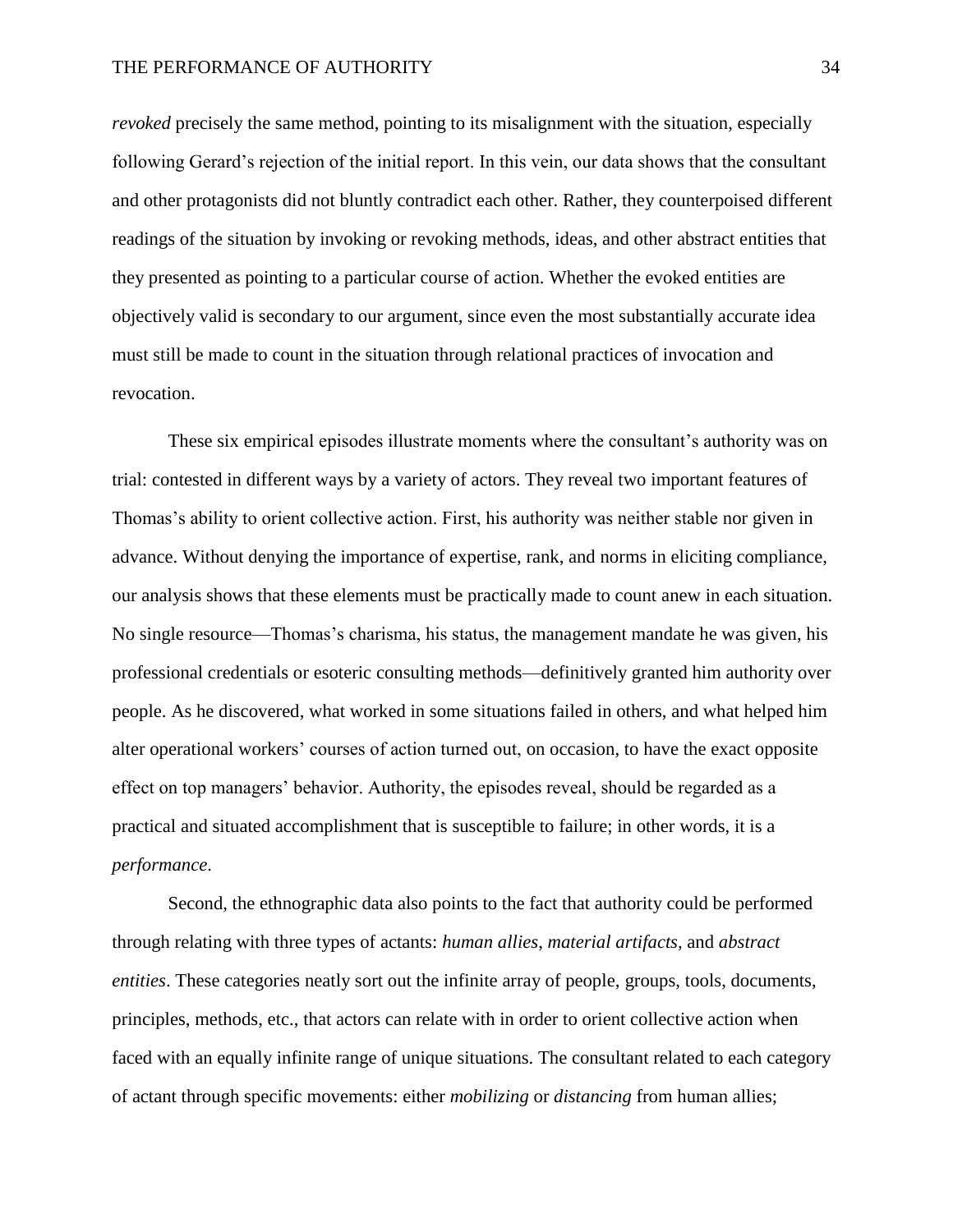*equipping* or *gearing down from* material artifacts; and *invoking* or *revoking* abstract entities. In the following section, we investigate how these movements are specific to each actant, yet have commonalities in supporting the performance of authority.

#### **HOW THE RELATIONAL SHAPING OF THE SITUATION ORIENTS COLLECTIVE ACTION**

#### **The micro-processes of activation and passivation**

A closer study of the interactional moves we identify above—mobilizing and distancing; equipping and gearing down; and invoking and revoking—reveals that they all point to the idea that Thomas presented himself either as acting with others (whether human allies, material artifacts, or abstract entities) or, conversely, as acting alone. This suggests that authority relations are distinct from other types because they deal with the intrinsic tension surrounding the authorship of collective action (Holm & Fairhurst, 2018; Taylor & Van Every, 2014). From a relational perspective, it could be said that when action is shared, the focal actor *activates* their relations with others in the situation; conversely, when others' contribution is downplayed, the focal actor *passivates* their relations with others. We view these as micro-processes, and hence call them *activation* and *passivation*. In what follows, we define and illustrate both (1) activation and (2) passivation, and (3) analyze how they are dynamic and mutually constitutive processes. Figure 1 provides a schematic representation of our model and Table 2 summarizes our empirical data and reinterprets it through the prism of activation and passivation.

-------------------------- Insert Figure 1 about here --------------------------

*(1) Activation.* Whether by mobilizing human allies, using artifacts, or invoking abstract entities, the consultant put forth his relations to other actants, and, therefore, oriented collective action by downplaying his own authorship of the situation. For instance, in the first empirical episode, when attempting to maneuver operational workers who doubted his technical relevance, Thomas teamed up with Barbara and placed her contribution center-stage; she was his "insider expert," his main source of information, and an active contributor to their joint deliverables. In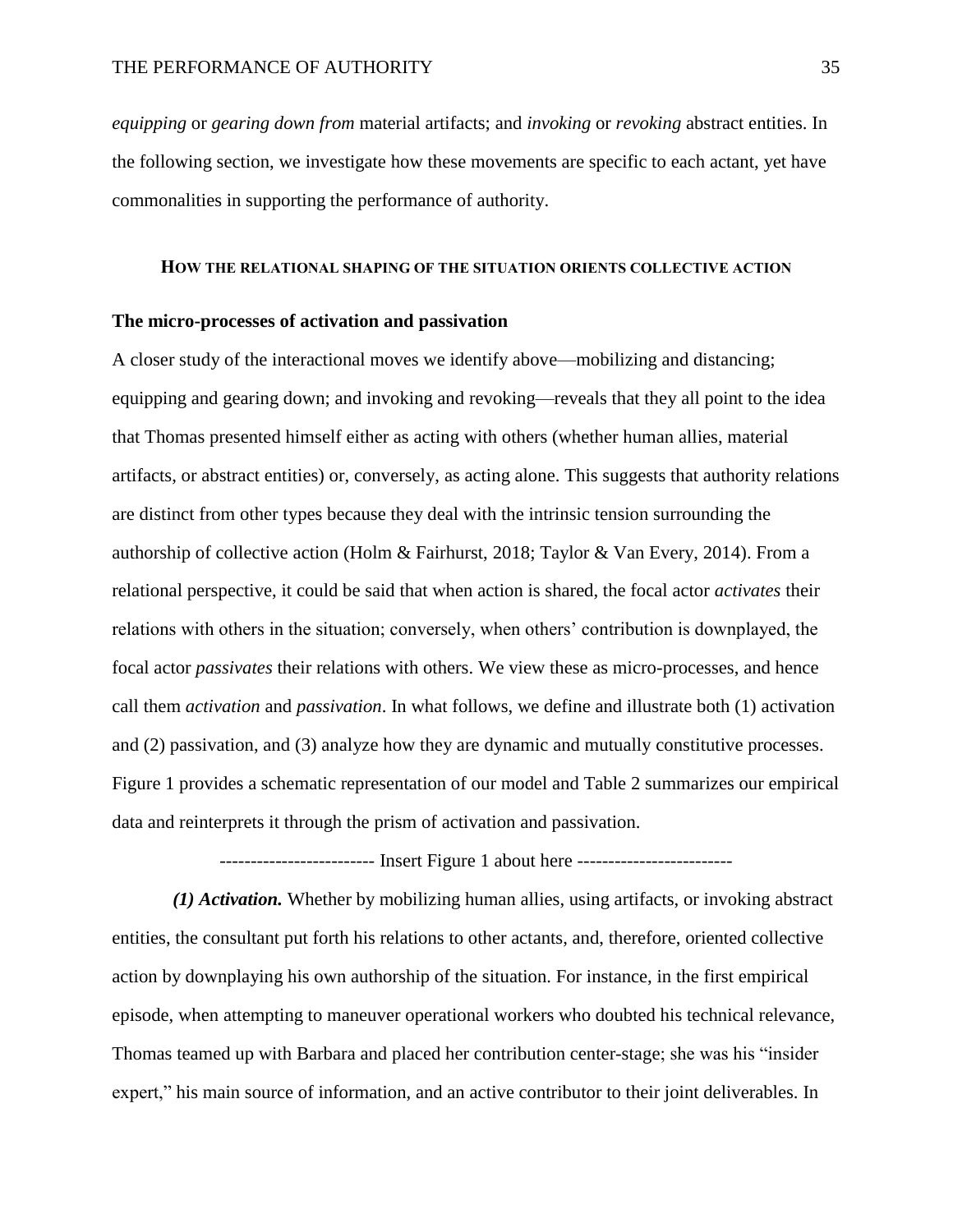the third empirical episode, when faced with the challenge of coordinating reluctant senior executives on the People Review project, Thomas created a software tool, which he positioned as the cornerstone of the decision-making process, even going as far as to maintain that "it is the tool, in fact, that is doing all the work." Finally, in the fifth empirical episode, Thomas systematically invoked MotherCorp's auditing method to overcome the IT Director's concerns, remarking that he himself was only there to apply the method, which emanated from MotherCorp itself and had proved successful in the past. In all these cases, Thomas put forth the contribution of a wider array of actants to the authorship of the situation. In doing so, the consultant gave weight to his directive by suggesting that it was partially, if not completely, motivated by others. He also specifically related with actants from whom he expected people would be more willing to "take orders": Barbara, the tool, and the auditing method. Therefore, we define activation as the *micro-process by which someone foregrounds and leverages relations*  with other actants in order to orient collective action. This, in turns, means that the actor takes the focus away from their own contribution to the situation.

*(2) Passivation.* At other times, Thomas relied on a different process to alter others' course of action. When distancing from human allies, gearing down from material artifacts, and revoking abstract entities, he symmetrically hid his relations with other actants, reminding clients and insiders of his own authorship of the situation. For instance, in the second empirical episode, when he was striving to coordinate the work of reluctant executives, the consultant downplayed Barbara as a source of ideas, removed her name from key documents, and, instead, emphasizing his own part in the formulation of the suggested actions. In the fourth empirical episode, he managed to quell the initial misgivings of the CRHO and the CFO about the People Review project by refraining from using the tool and, instead, resorting to it as a mere presentation device to highlight his control over it. Finally, in the last episode, Thomas gained Gerard's assent by revoking ConsultCorp's auditing method as the guiding framework behind his suggestions, and, instead, underlining his own professional experience in reaching his final conclusion. In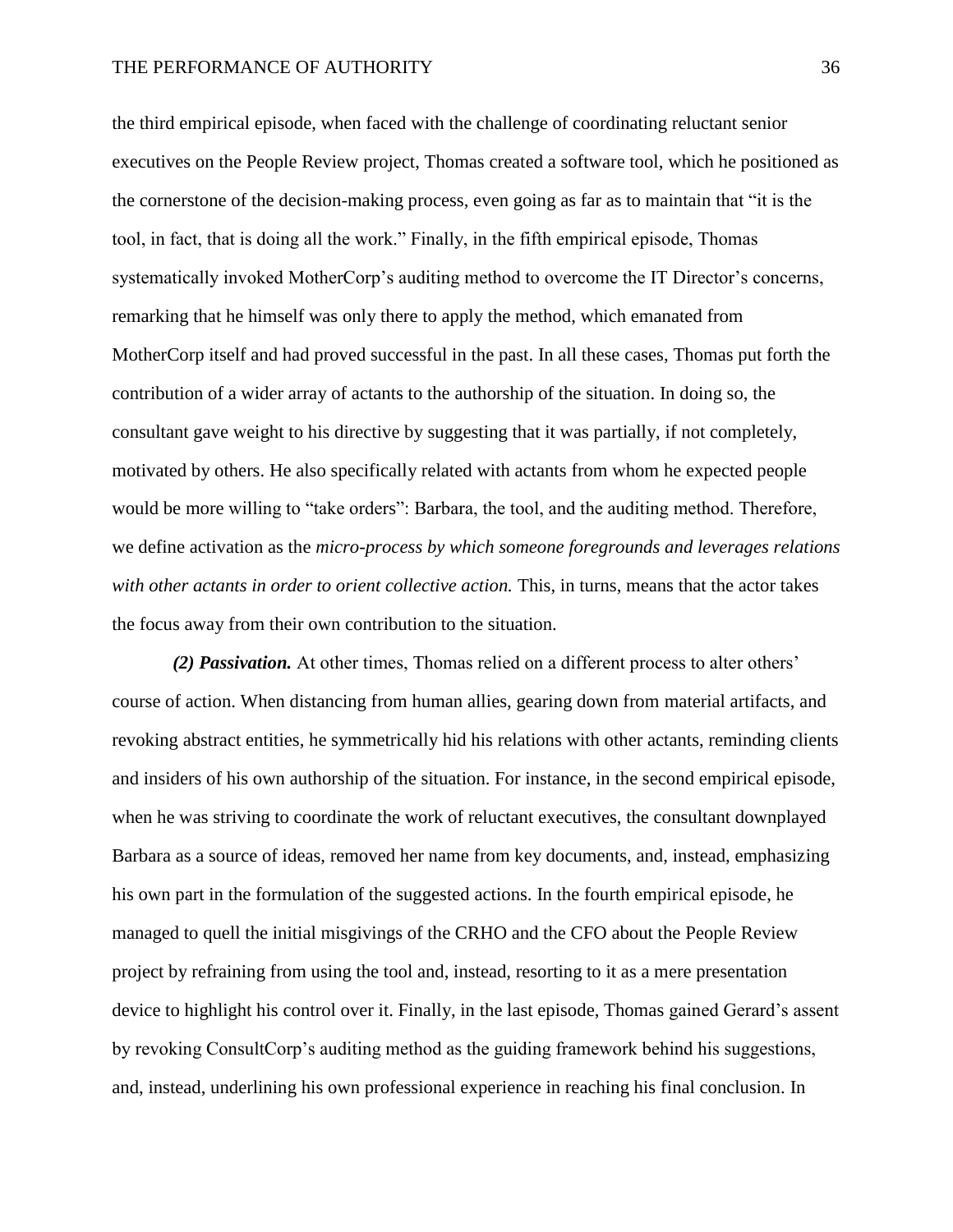doing so, the consultant took authorship of the course of action he recommended and reminded others that he was the focal point in the wider array of actants. Passivation, in this sense, can be understood as *the micro*-*process by which someone backgrounds and downplays their relations with actants in order to orient collective action.* This, in turn, means that the actor puts the focus on their own contribution to the situation*.*

#### **The situational sensitivity of activation and passivation**

Despite Thomas's best efforts in choosing one micro-process or the other, both activation and passivation sometimes failed to orient collective action in the direction he was hoping for. This is attributable to the reaction of other actors, the continuous evolution of the situation, or the consultant's occasional misreading of it. When such setbacks occurred, we observed that Thomas had to adjust on the fly from one micro-process to the other, to bring new actants into the situation or, conversely, to remove them from it. For instance, as illustrated in episode 2, when the consultant realized his relation to Barbara had no traction with executives, he downplayed his relations with her and put forth a more prominent role for himself in their joint work. The same phenomenon occurred in episodes 4 and 6, when Thomas moved from activation to passivation of his relations with the tool or MotherCorp's auditing method to gain collaboration from the CRHO and the CFO, or from the CEO.

We also observed that when the process of activation did not yield the results he expected, Thomas did not necessarily resort to passivation. On certain occasions, he used activation again, but with a *different network of actants*. For instance, in the second episode, after distancing himself from Barbara, the consultant gained traction over executives by mobilizing Henri, invoking sophisticated consulting models, and so forth. In the fourth episode, taking the tool off the table when it antagonized executives also meant equipping with a new set of material artifacts: a pencil and a simple chart. In the last episode, when the consultant noticed that invoking MotherCorp's auditing method was counterproductive with the CEO, Gerard, he shifted to activating a different set of actants—namely, other abstract entities such as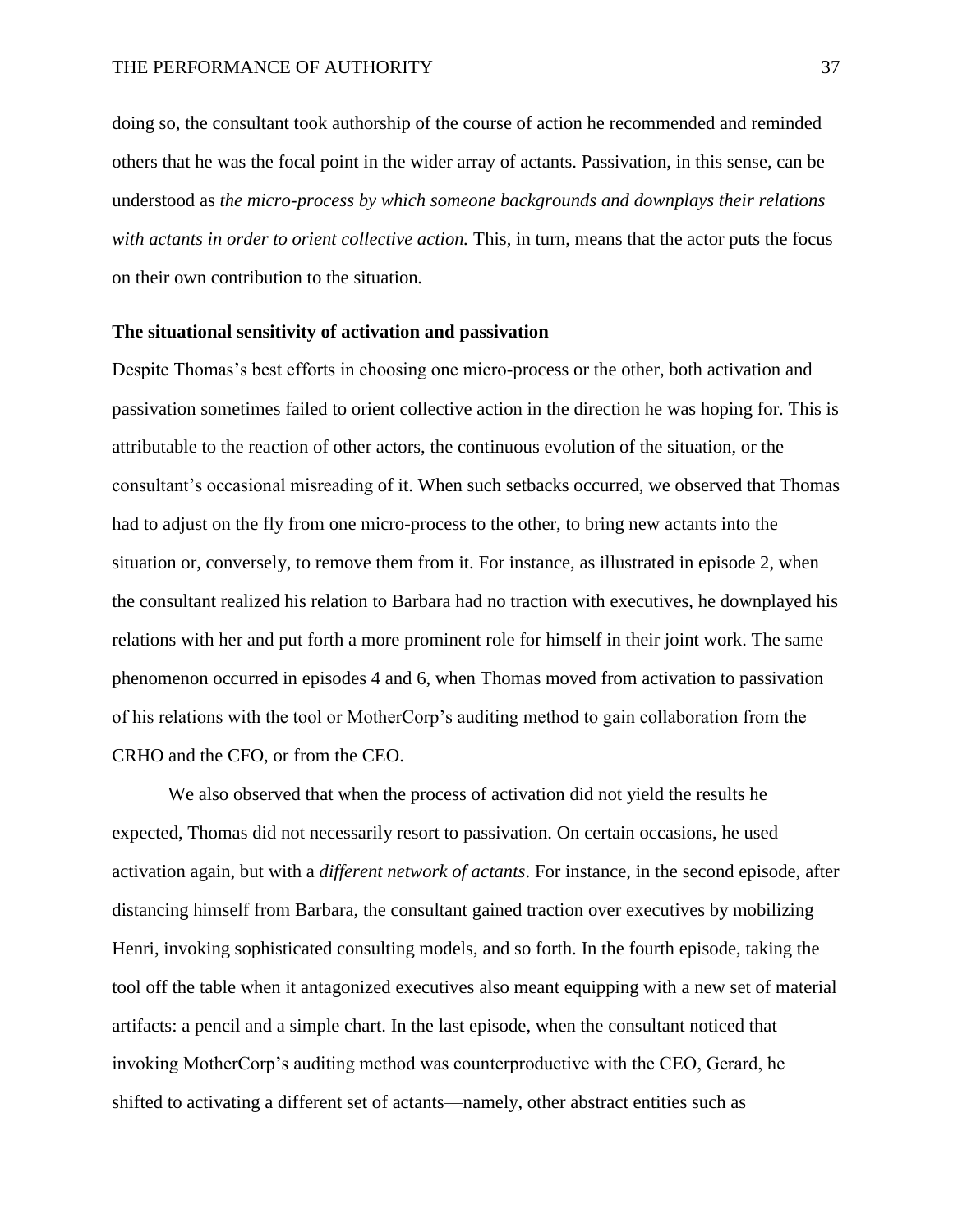"ConsultCorp's return on experience."

The data analysis also shows that passivation and activation must not be understood as dualistic opposites*,* but rather as located on a continuum of two mutually constitutive processes. An actor can never entirely diffuse their relation with other actants, because authority only makes sense in the context of collective action. When one person seemingly orients collective action, they are in fact backed up by a variety of human allies, material artifacts, and abstract entities that must be made present in the situation. On the other hand, an actor can never entirely hide behind their relations with others, as it would amount to disappearing entirely as an actor. Thus, the performance of authority is not reducible to any particular posture. What matters is keeping activation and passivation in balance, depending on what the situation demands, and thus continuously contributing to its reshaping. The art of the dancer, to use a metaphor, does not lie in any one figure, but in the very movement that produces one figure after another, without ever staying still.

As the consultant activates or passivates his relations with various actants, he is attempting to shape the situation in such a way that it orients collective action. A performative understanding of authority highlights that the situations encountered by the consultant throughout his work are not stable contexts *in which* passivation and activation occur. Instead, the situations were continuously morphed by the consultant (and, arguably, other people) as he engaged in the micro-processes of passivation and activation. For instance, in the fifth episode, when Thomas invoked the "MotherCorp auditing method" during meetings, he shaped the situation by enacting a specific role for such an actant—a role that other people then had to consider with particular attention. At the same time, other actants—such as prior auditing data, Thomas's own expertise, and the first report—were moved away from the situation. Similarly, in episode 3, when Thomas orchestrated coordination among executives by equipping himself with the People Review tool, he made it *de facto* a key actant to which executives had to relate in various ways, in all situations concerned with the People Review project. Situations, in this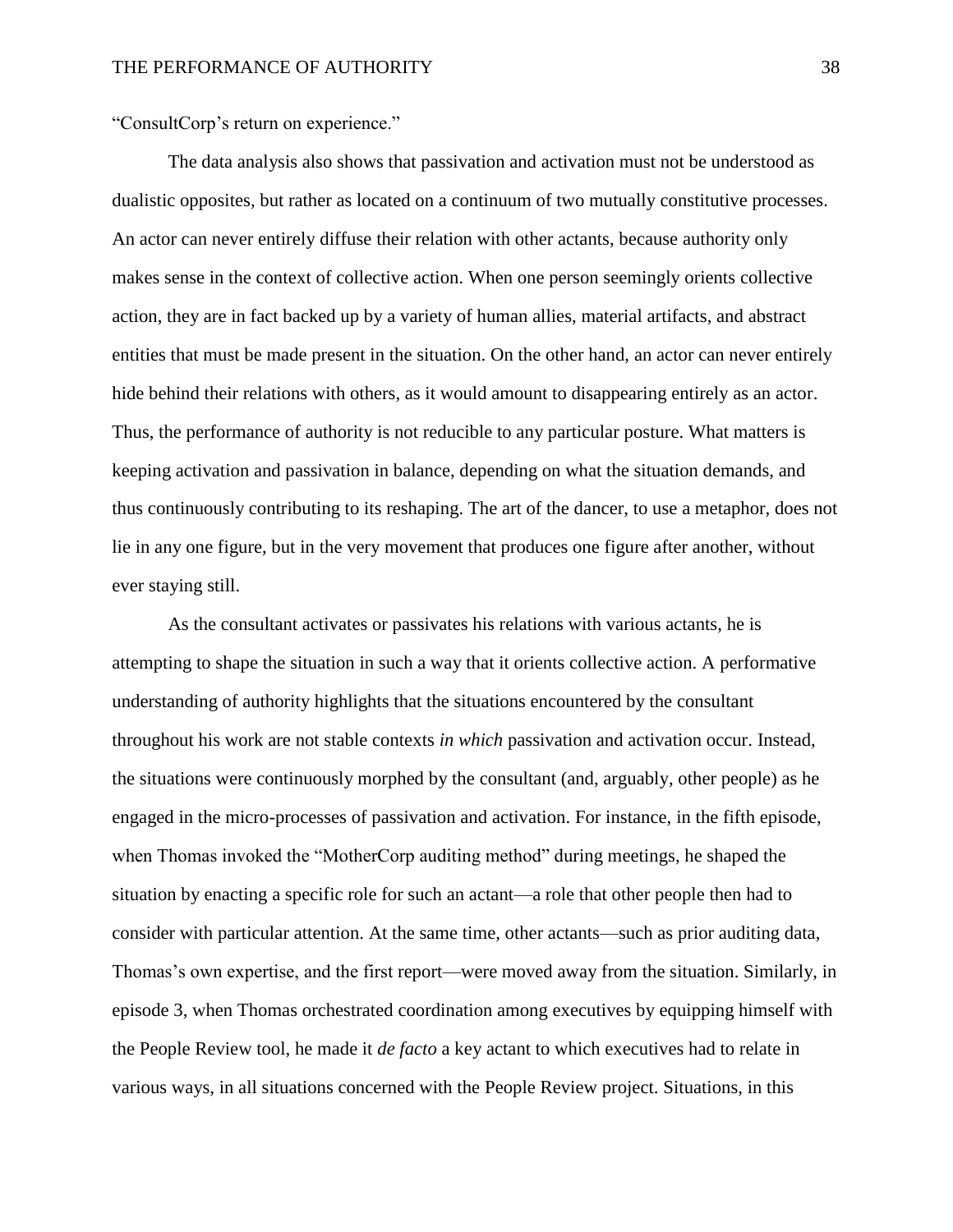sense, are dynamic configurations of material (implying people and artifacts) and semiotic actants (implying abstract entities). They emerge from the mundane activities of shared work, from the details of how tools are used to the vernacular intricacies of speech. Emphasizing the continuous shaping of the situation via material-semiotic relations makes it clear that the performance of authority involves mediation via the situation. People are not giving orders or complying with each other; rather, they are trying to impose a shaping of the situation with which actants must align.

## **DISCUSSION**

In this paper we analyzed how a focal actor orients collective action by activating and passivating relations with other actants in order to shape the situation in such a way that others defer to it. Specifically, we found that the performance of authority amounts to relating to three types of actants through three symmetrical movements: mobilizing and distancing from human allies; equipping and gearing down with respect to material artifacts; and invoking and revoking abstract entities. These movements have two underlying micro-processes in common, activation and passivation, by which the authorship of collective action is situationally distributed. Deploying these micro-processes orients collective action by aligning actants with the demands of the situation.

The performative approach to authority we propose makes three distinct theoretical contributions. First, it departs from substantialist approaches and augments the relational program on authority (Huising, 2014, 2015; Kellogg, 2009) by pinpointing the micro-processes through which relations orient collective action. Second, it engages with ANT and CCO research by showing how authority emerges from material and semiotic relations enmeshed in the shaping of a situation (Cooren, 2010; Holm & Fairhurst, 2018; Kuhn et al., 2017; Latour, 2005). Finally, it provides new insights as to how authority unfolds in non-hierarchical, fragmented, and fluid post-bureaucratic contexts.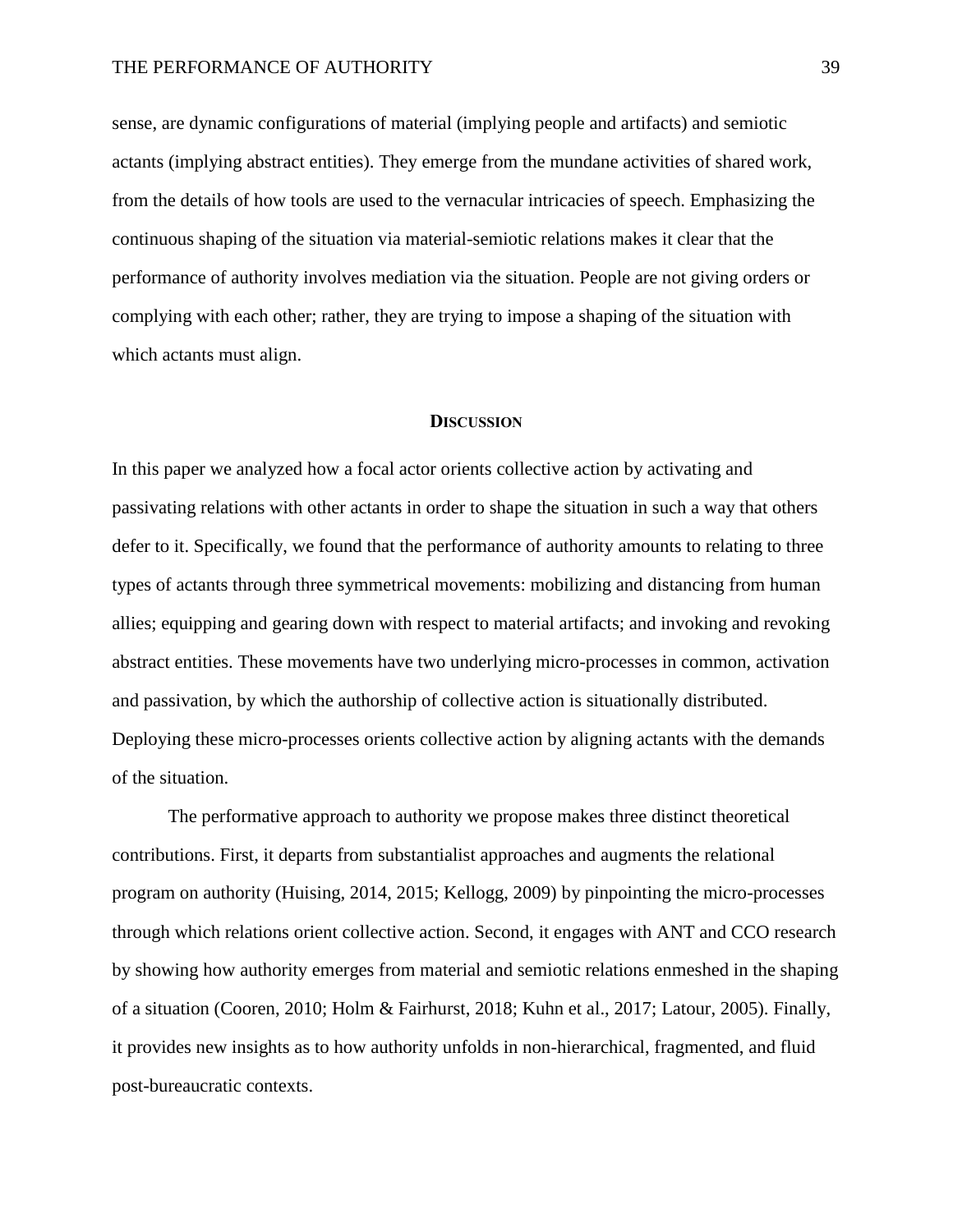## **A performative perspective on the construction of authority**

In contrast to previous substantialist approaches, our performative perspective emphasizes that authority is not a static "thing," or the intrinsic property of any specific "source," but an outcome of the weaving of relations in a specific situation. In the case of the position view, authority is conflated with a particular location within the hierarchy or the assets that the order-giver controls (e.g., Aghion & Tirole, 1997). The expertise view, for its part, equates authority with the more or less "esoteric" knowledge that the order-giver possesses (e.g., Dobrajska et al., 2015). Finally, the acceptance view locates authority in the order-taker's cognition, and focuses on identifying which messages and signals allow one's authority to be more readily accepted (e.g., Tyler & Lind, 1992). Each of these perspectives seeks to single out a clear basis for authority: If you have the right position or the right knowledge, or send out the right, acceptable message, then you are assumed to "have" authority. Our study reveals, instead, that authority is not reducible to any one source or pole of the relation; it emerges from the interactions between participants and depends on the specifics of the situation (Emirbayer, 1997; Nicolini, 2011; Østerlund & Carlile, 2005). It takes the notion of *interest* in its deepest etymological sense: The word comes from the Latin *inter*, meaning "between," and *esse*, which means "being," and concerns the links required for people and things to sustain themselves among their peers, their project, or their organization. When people follow their "interest," they defer to situations where relations that matter to them are put to the forefront. This performative attitude invites a methodological and epistemological shift: The point is not to explain *why* people obey an order, but rather *how* authority is actually done—whether successfully (from a given actor's viewpoint) or not.

This understanding of authority advances the relational program set forth by scholars studying authority in professional settings (Huising, 2014, 2015; Kellogg, 2009). These studies focus on macro practices—such as doing "scut work" (Huising, 2015), producing "censure episodes" (Huising, 2014), or creating "relational spaces" (Kellogg, 2009)—used by groups of people to engage with each other and perform or resist authority, especially in the context of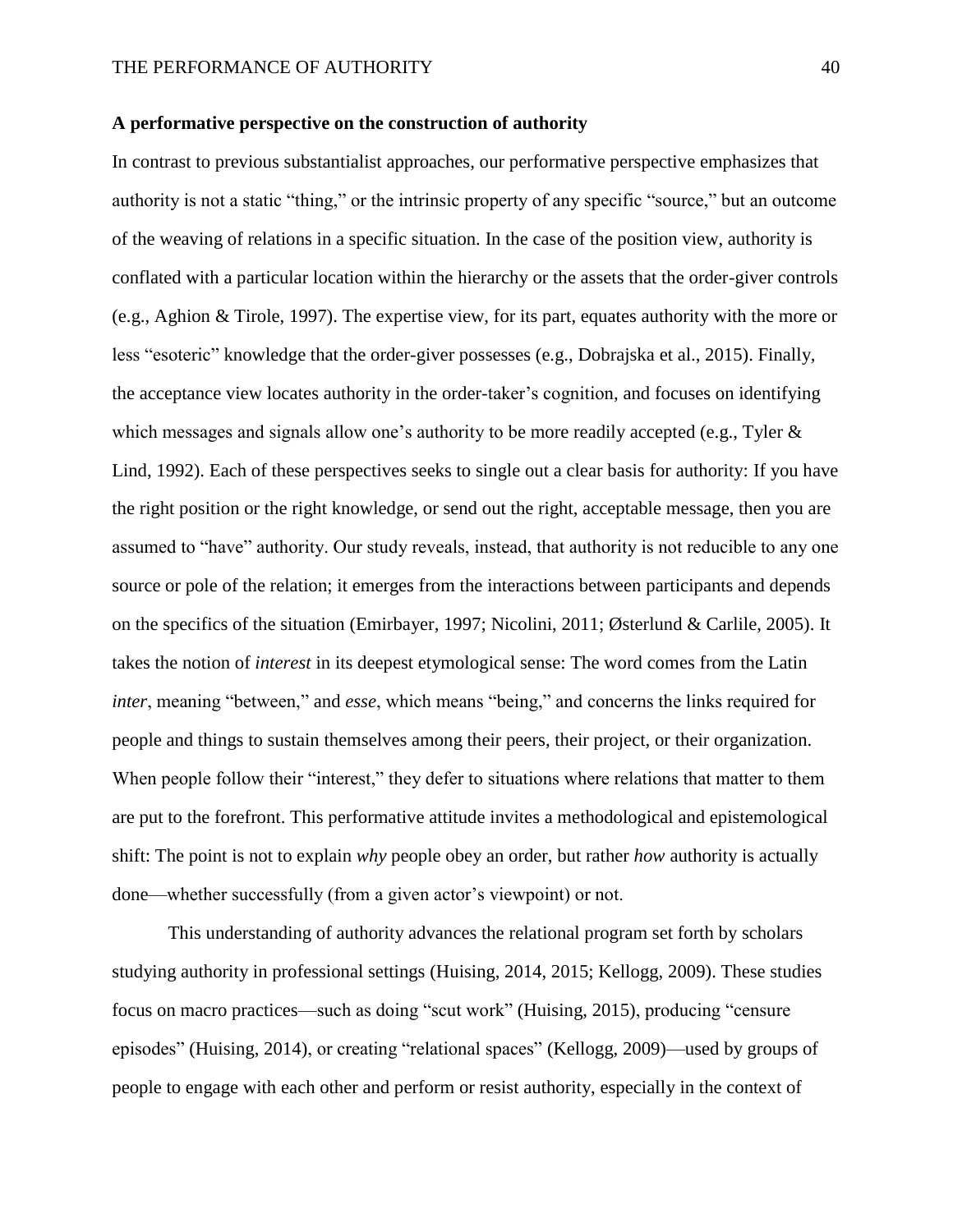expert work. By specifying the micro-processes through which relations orient collective action, our performative approach provides an integrative theoretical framework that cuts across these practices, unpacks their pattern of action, and specifies their situational relevance. For example, Huising's (2014) analysis of how a group of administrative personnel resisted the authority of experts through censure episodes is a case of invocation of abstract entities—the goals of the organization—that shaped a situation in which experts' practices were undermined. When the author proposes that biosafety experts performed their authority over lab technicians through "scut work" (Huising, 2015), she focuses on various instances of activation of a network of material artifacts (such as lab equipment) that were meaningful to low-level employees. However, scut work seems counterfactual when considering how professionals could perform their authority in relation to high-status individuals. This was duly exemplified in our case, in which top executives did not value the consultant's activation of the quality engineer's operational knowledge—as has also been demonstrated in classical research on professions (Hughes, 1962).

In Kellogg's (2009) study, "spaces of relational mobilization" were crucial to a group of surgeons' capacity to foster institutional change against an opposing group. These spaces were material-semiotic hybrids where people mobilized each other, geared up with specific tools, and invoked abstract entities—such as their common identity—that were put forth to perform their authority. In our case, we observed that the consultant also used relational spaces to strengthen relations with a variety of actors (i.e., Barbara, Henri, etc.) yet did not align with any specific group, as it would have meant losing the support of the others. Rather, the consultant had to dynamically activate/passivate his relations to each group (executives vs. operational workers; MotherCorp vs. EnergyCorp), which allowed him to circulate within the organization more surely than if he had associated with the strongest camp. Our performative approach, in this sense, extends current research on relational authority, by showing that it is also available to external actors without a strong professional affiliation or group identity.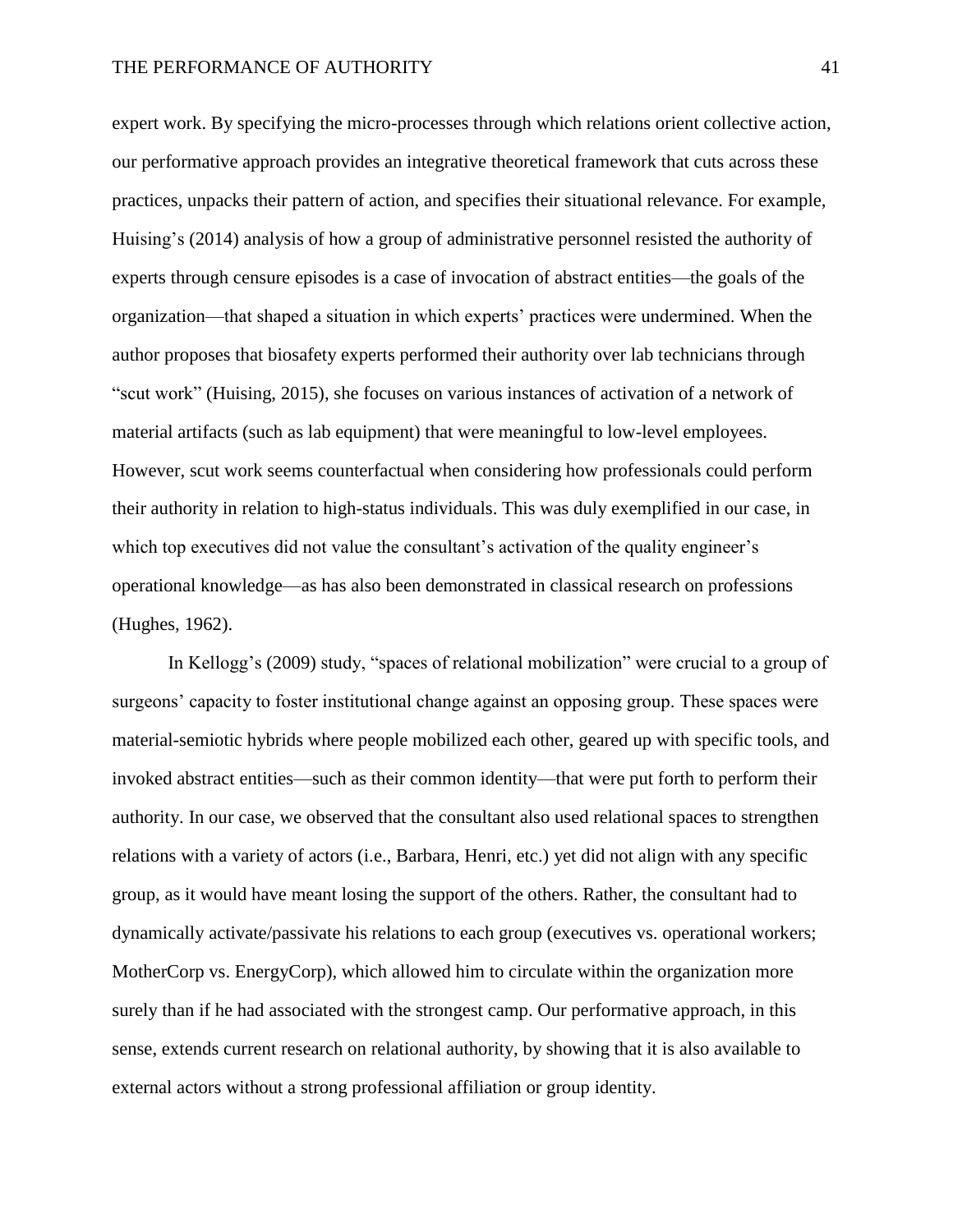## **From a human-centric to a relation-centric view of authority**

Our performative understanding of authority also responds to recent calls to take relationality seriously in management studies (Kuhn et al., 2017). We found that people orient collective action through the distribution of agency made possible by the activation/passivation of their relations with other actants. This does not deny the importance of expertise, hierarchy, contracts, etc., but shows that structures and resources, no matter how deep and permanent, must be made to count via relational practices in enacted and multiple situations (Kuhn et al., 2017). While our performative take portrays authority as fluid and emergent, it can still explain why some people's authority endures across contexts. Actors may be involved in more stable or durable relations with other actants—material relations being more robust than semiotic ones, for instance—and may be more skilled at sustaining them over time. For instance, the authority of the President of the United States appears consistent because it rests on a wide and stable network of people, material artifacts, and abstract entities, including a large bureaucracy, courts of law, the US Constitution, and the state's monopoly on violence. But it does not follow that the President's authority has been achieved once and for all: In a sandbox, trying to convince a small child that it is time to leave, the President would be just as helpless as the next adult. In a performative view, the consistency of authority is, therefore, accounted as an effect rather than a starting point. It is contingent, in the sense that it is only "stabilized for now" (Law, 1992) and always at risk of being challenged again.

ANT was the first theory to take seriously the performative nature of sociotechnical entanglements and the sharing of action between actants (Callon, 1991; Latour, 1986). ANT's analysis, especially its concept of "blackboxing," captures how a focal actor acquires authority by incorporating the action of others into their own (Callon, 1986). This enrolment is said to be truly effective only when the work necessary to hold the network together is hidden or, at least, made opaque (Latour, 2005; Law, 1992)—what we call "passivation" of relations. Authority, we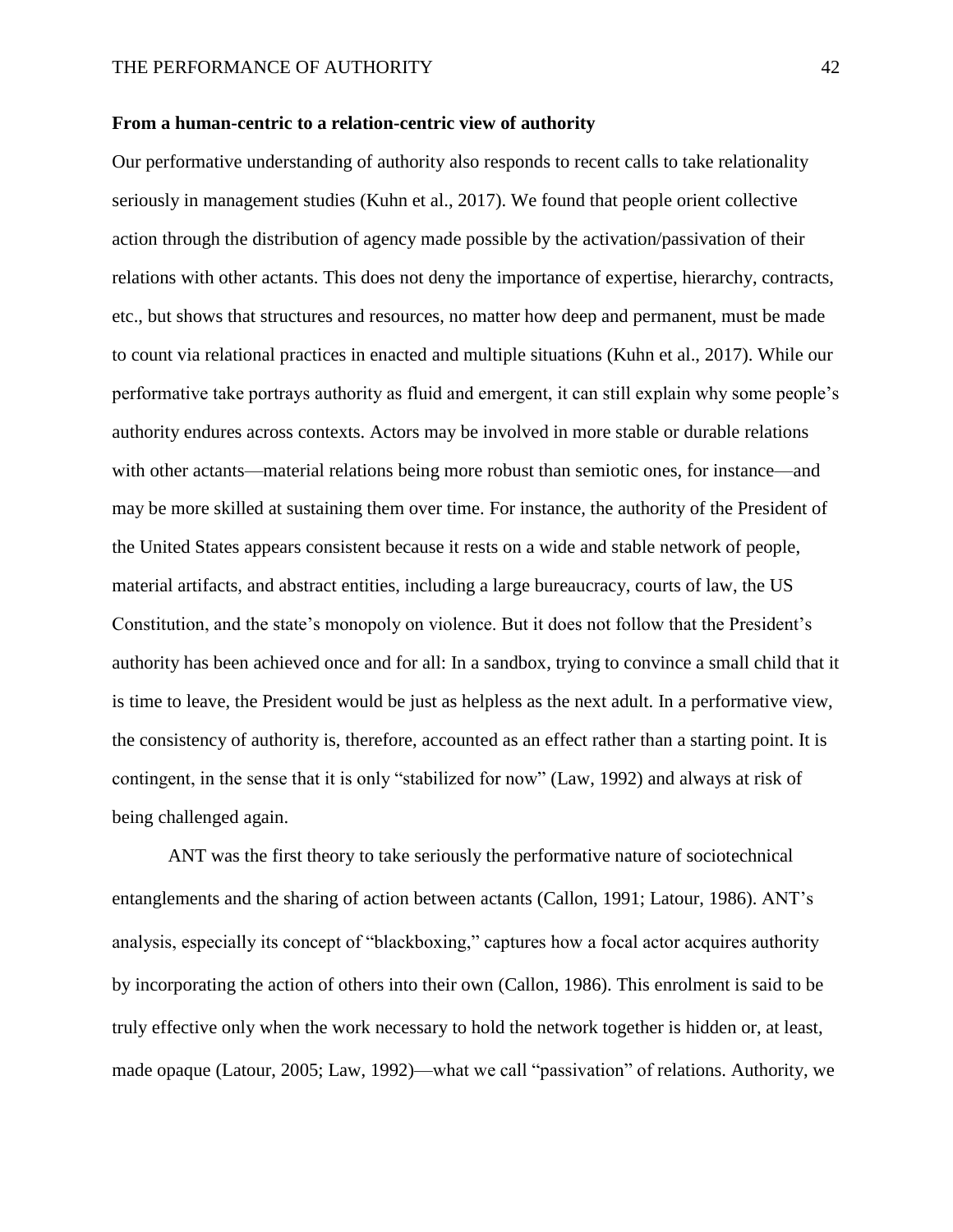suggest, lies instead in the dynamic adjustment between activation and passivation, and in the continuous redistribution of agency between actants. It is only when others' work is not completely "blackboxed" that their spokesperson can be authoritative. Otherwise, the question arises: On behalf of whom or what are they speaking? Additionally, ANT has been prolific in describing the constitution and stabilization of networks over long periods of time, e.g., largescale technology projects. In contrast, our interaction-centered analysis pays specific attention to emergent situations and discursive encounters. It grounds ANT's conceptual repertoire at the micro level by emphasizing the work done by an actor to navigate contradictory networks of actants in organizations, rather than simply joining and strengthening one of them.

Our findings answer recent pleas within CCO to investigate how authority also stems from contributions besides discourse, including those of objects (Ashcraft et al., 2009; Holm & Fairhurst, 2018). By considering human allies, material artifacts, and abstract entities all at once, we show the importance of teamwork, physical proximity, and the use of tools in complementing the invocation of figures in speech to give weight to one's actions. In doing so, our findings also open up the definition of the situation to a broader range of actants besides human coconversants (Courtright et al., 1989; Fairhurst et al., 1995). Broadening CCO's understanding of authority also offers a finer look at how authoritative texts, both *concrete* (the People Review tool) and *figurative* (the "goals of EnergyCorp"), are woven to guide collective action in a given situation (Kuhn, 2008, 2012). Through the dynamic tension between passivation and activation, figures and texts become authoritative when they are aptly brought into a situation where other actants care for their relationship with them. This also means that, at times, authority may be obtained by *revoking* some figures—i.e., taking them out of situations, thus placing emphasis on the focal actor (i.e., passivation of relations). Therefore, our contribution integrates the different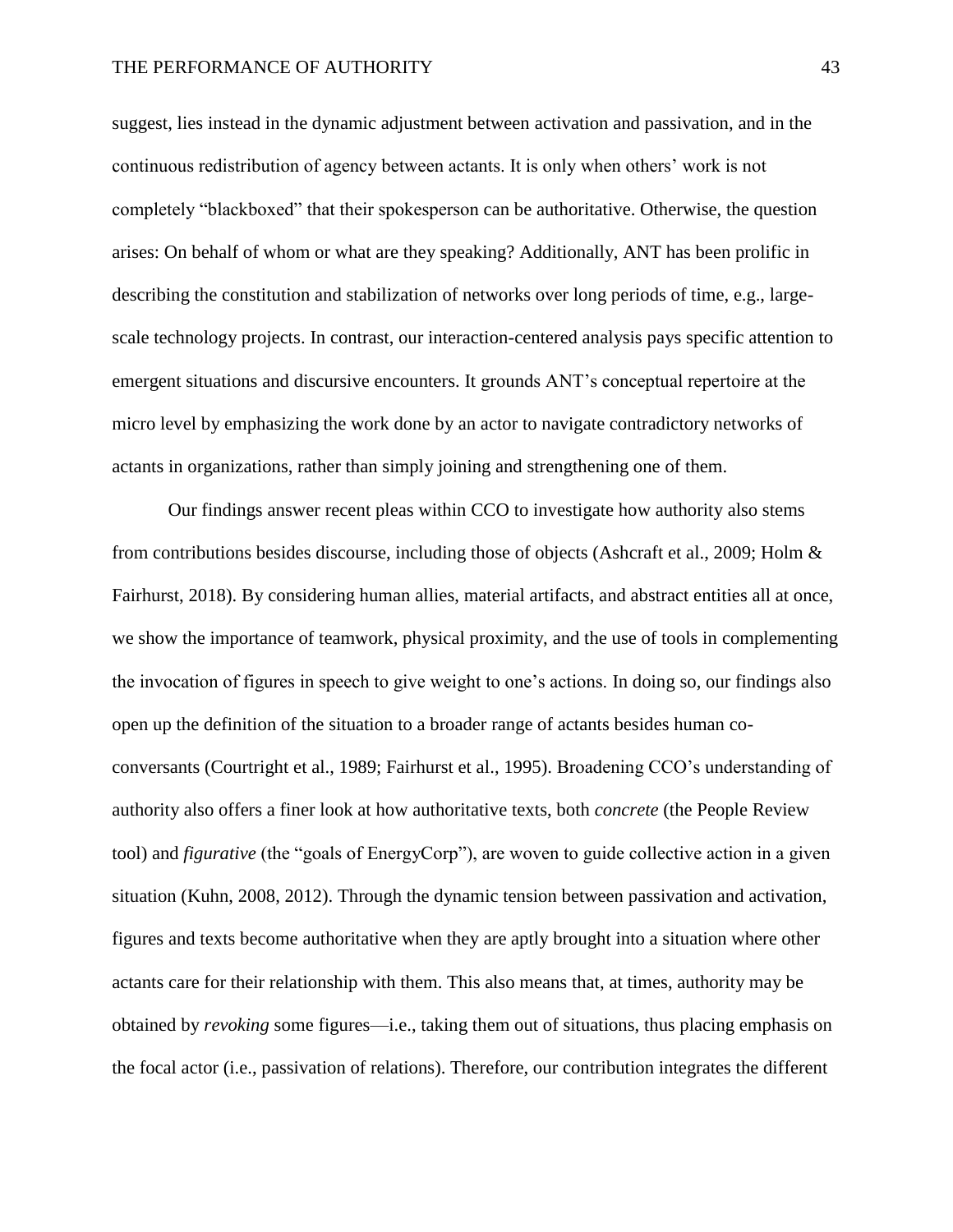modalities through which collective action is guided (Cornelissen, Mantere, & Vaara, 2014) and invites us to speak of both authority and resistance in the same terms (Erkama  $\&$  Vaara, 2010).

A performative approach to authority reveals that the messy entwining of actants is a practical concern for organizational members, not just an analytical problem for researchers. Debates over material vs. human/social agency in sociomateriality's program (Orlikowski & Scott, 2008; Leonardi & Barley, 2010; Orlikowski, 2010) have dedicated efforts to sorting out "whether the social and the material need to be disentangled […] or to the contrary, analyzed together via a relational ontology focused on constitutive entanglement" (Faraj & Azad, 2012: 249). We adopt a different take on this debate. Our research shows that what matters in the field is not so much who or what has agency, but the strength of their joint effect in shaping the situation. It was only by weaving the relations between actants of different ontologies that the consultant could distribute authorship of the situation, thereby orienting collective action.

#### **Performing authority in post-bureaucratic organizations**

Our study illustrates how people creatively manage to orient collective action despite limited pre-existing sources of authority. A core implication of our research is to support calls for novel theories in the study of organizing that extend beyond traditional and static perspectives of organizational structure, boundaries, roles, resources, or other antecedents of action. As work becomes more contingent, an increasing number of managers have become "consultant managers" focused on functional integrations, projects, and internal clients. They must cope with flatter hierarchies, lateral careers, and the fragmentation of relationships in project-oriented and cross-functional knowledge teams (O'Mahony & Bechky, 2006; Sturdy, Wylie, & Wright, 2015). In our findings, acting authoritatively means crossing the traditional fault lines of organization theory: internal/external; functional/operational; top management/staff; social skills/technical expertise; etc. Due to the fluid nature of post-bureaucratic organizations, these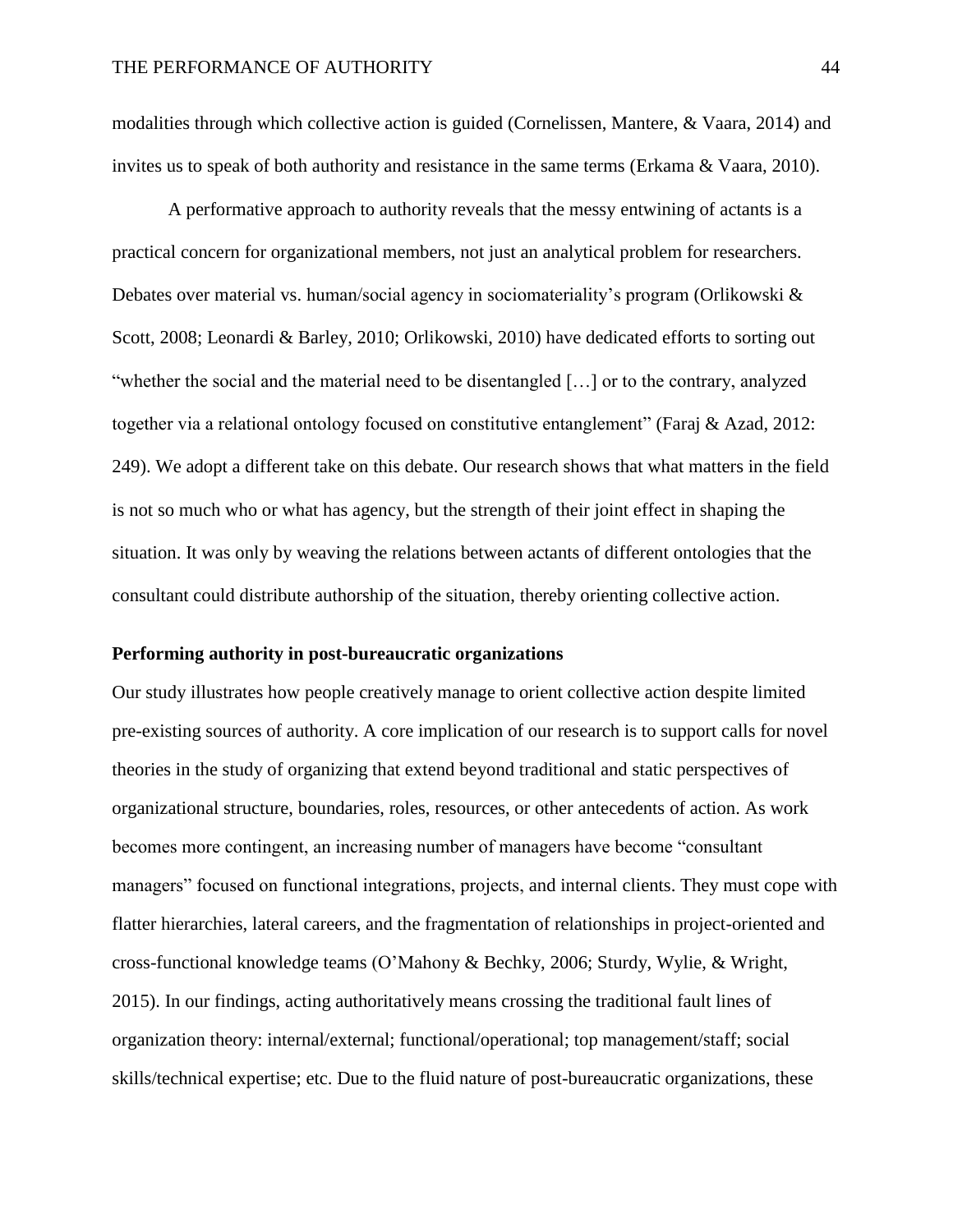categories are increasingly blurred (Hodgson, 2004). Looking at activation and passivation as micro-processes while acknowledging that they may take a multitude of empirical forms provides tools to study authority in even the most unstable settings.

To account for such contexts, we need theories that transcend the classical distinctions between a giver and a receiver of authority, or between a superior and a subordinate. In this vein, our performative approach shows that authority is not an either/or question, where some people are passive while others are active, but rather a continuous accomplishment involving the careful blending of activation and passivation to shape each situation. Indeed, the crucial notion here is that of *situation*, which is the common ground for more equal participation, as Mary Parker Follett pointed out a long time ago: "One *person* should not give orders to another *person*, but both should agree to take their orders from the situation" (Follett, 1940: 59). Our performative perspective allows us to account for how any actor, even a subordinate, may end up telling others what to do, given the right situation. For example, if a doctor's actions endanger a patient in trauma care, a hierarchically subordinate nurse can overrule them by invoking safety rules, medical standards, or procedures (Faraj & Xiao, 2006). The performative view of authority does not negate the importance of rank, predetermined positions, and expertise. Rather, it stresses that these factors are neither homogeneous nor sufficient, and that their relevance emerges from the co-constitution of actants and situations through relational micro-processes. In this sense, we illustrate the power of performativity when it is employed in organizational contexts to tackle a key concept of organization and management theory (Gond et al., 2016). Performativity offers an excellent approach to study authority in new work contexts where its usual forms can hardly be delineated.

Finally, our performative approach highlights the contested nature of authority. People may contribute to shaping a situation by selectively relating to people, tools, and principles, but this empowering effect comes at a price. Selectively altering relations may undermine one's capacity to act as much as reinforcing it, as when Thomas downplayed Barbara's contribution to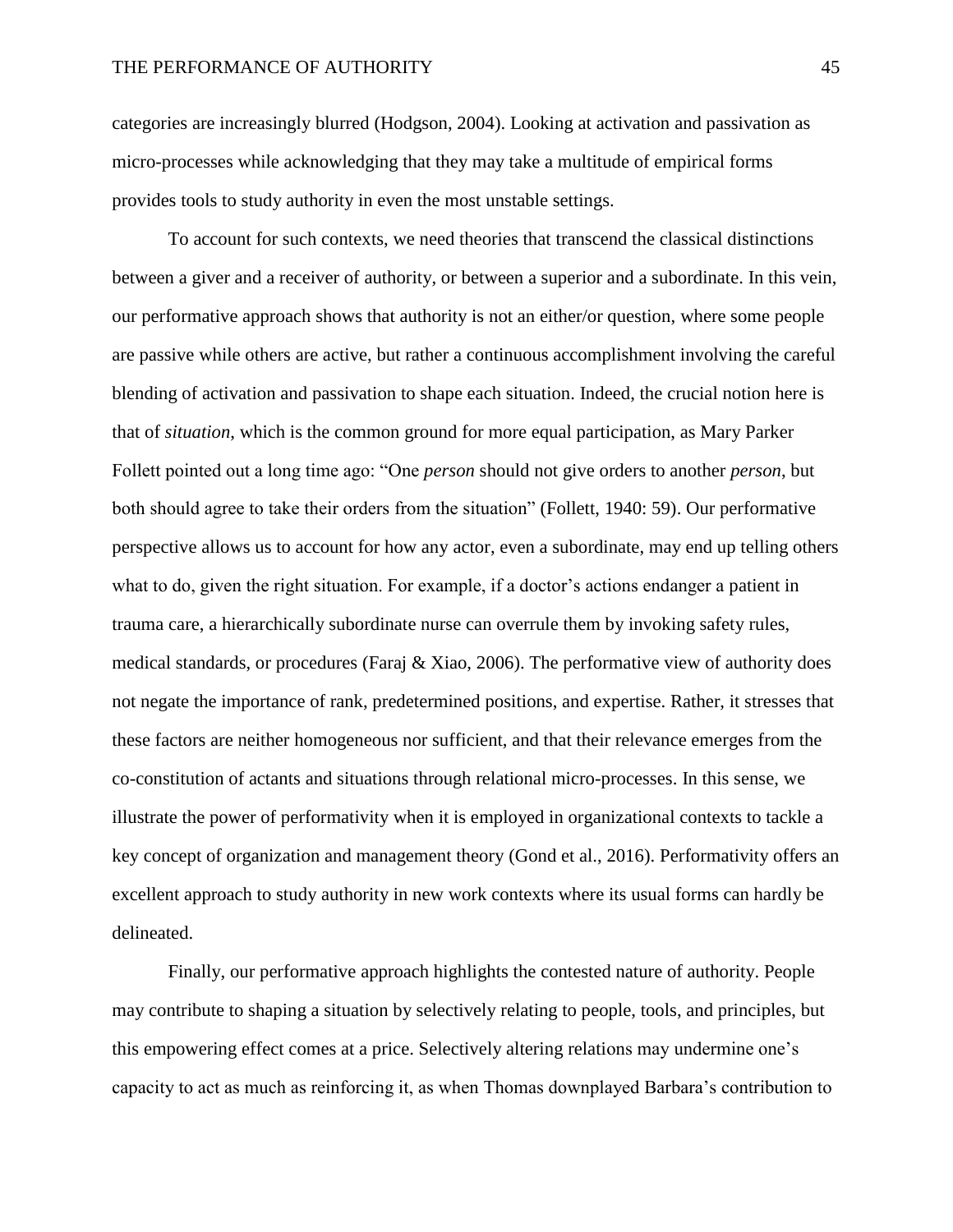their common work to attempt to gain collaboration from executives. Others witness the moves of the focal actor from their own perspective, reach their own conclusions as to motive, and may suffer a blow to their own role or public image. Thus, taking the performativity of authority seriously reveals its political dimension, and invites researchers to adopt a critical stance when investigating how organizational actors shape situations to which others shall defer. In this respect, future research based on the performative lens is needed for a subtler understanding of the power dynamics unfolding in increasingly non-hierarchical work settings.

## **CONCLUSION**

Our research demonstrates that people can perform authority even if they do not "possess" its usual attributes. As our study shows, a commitment to relating to other actants in each situation can provide the chance to be authoritative and overcome liabilities, such as outsider status or limited knowledge of the organization. Our analysis of activation and passivation draws attention to the idea that others' contribution is a crucial facet of one's authority—for participation is integral to actions that matter, even though it may be muted or rendered invisible. An implication is that it may no longer be possible to provide a step-by-step recipe for authority, given that performances always unfold locally and with an element of surprise. Yet, it does create a space for sharing the endeavor of crafting, as William James put it, a world "still in the making" (James, 1921: 257).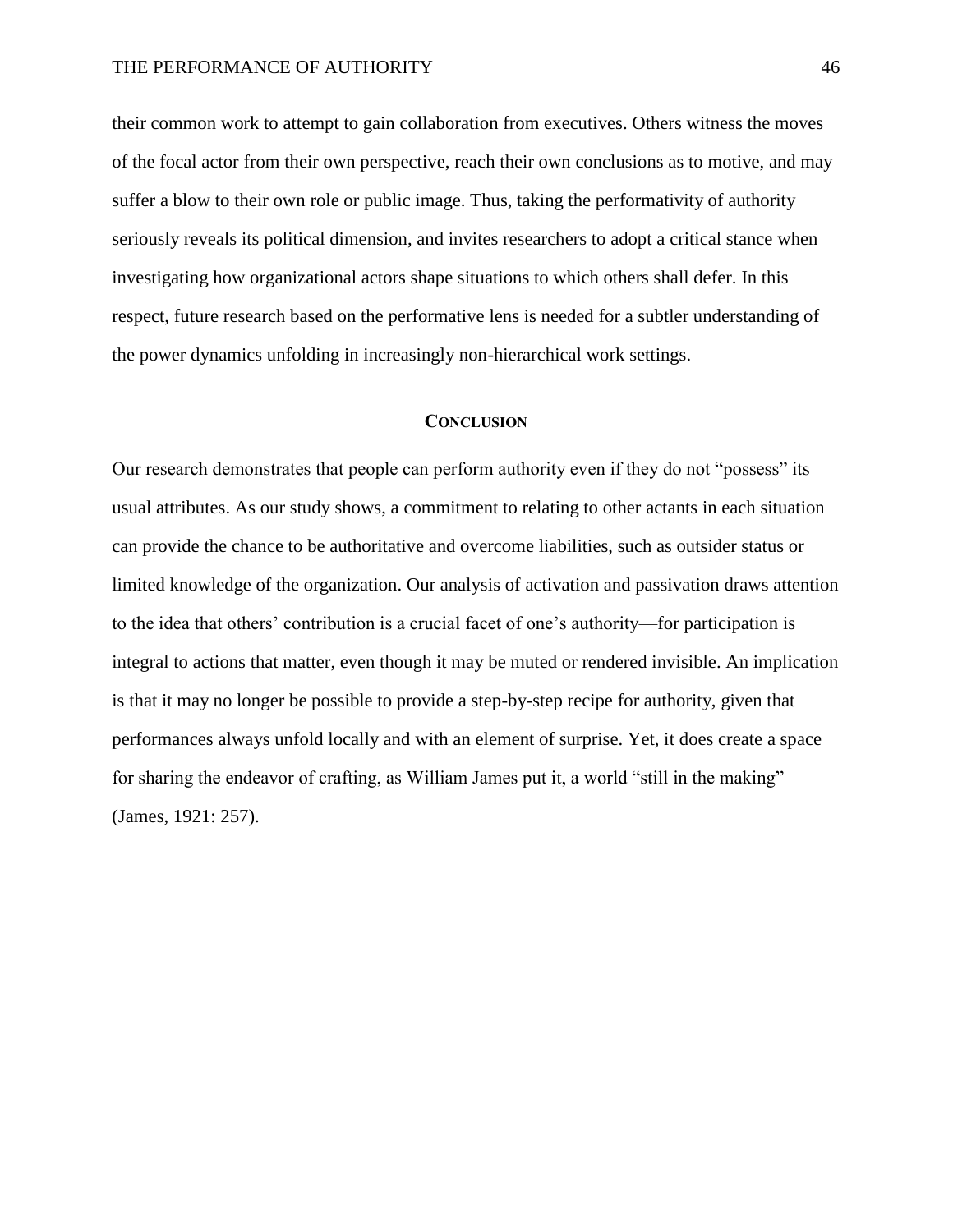## **References**

- Aghion, P., & Tirole, J. 1997. Formal and Real Authority in Organizations. *Journal of Political Economy*, 105(1): 1–29.
- Albanese, R. 1966. Substitutional and Essential Authority. *The Academy of Management Journal*, 9(2): 136–144.
- Alvesson, M. 1993. Organizations as rhetoric: Knowledge intensive firms and the struggle with ambiguity. *Journal of Management Studies*, 30(6): 997–1015.
- Alvesson, M. 2009. At-home Ethnography: Struggling with Closeness and Closure. In S. Ybema, D. Yanow, H. Wels, & F. H. Kamsteeg (Eds.), *Organizational Ethnography: Studying the Complexity of Everyday Life*: 156–174. London: Sage.
- Anderson, L. 2006. Analytic Autoethnography. *Journal of Contemporary Ethnography*, 35(4): 373–395.
- Anteby, M. 2013. Relaxing the Taboo on Telling Our Own Stories: Upholding Professional Distance and Personal Involvement. *Organization Science*, 24(4): 1277–1290.
- Ashcraft, K. L., & Kuhn, T. 2017. Agential Encounters: Performativity and Affect Meet Communication in the Bathroom. In B. H. J. M. Brummans (Ed.), *The Agency of Organizing: Perspectives and Case Studies*: 170–193. New York, NY: Routledge.
- Ashcraft, K. L., Kuhn, T., & Cooren, F. 2009. Constitutional Amendments: "Materializing" Organizational Communication. *The Academy of Management Annals*, 3(1): 1–64.
- Barley, S. R. 1996. Technicians in the Workplace: Ethnographic Evidence for Bringing Work into Organizational Studies. *Administrative Science Quarterly*, 41(3): 404–441.
- Barley, S. R., & Kunda, G. 2004. *Gurus, hired guns, and warm bodies: itinerant experts in a knowledge economy*. Princeton, NJ: Princeton University Press.

Barnard, C. 1968. *The functions of the executive*. Cambridge: Harvard University Press.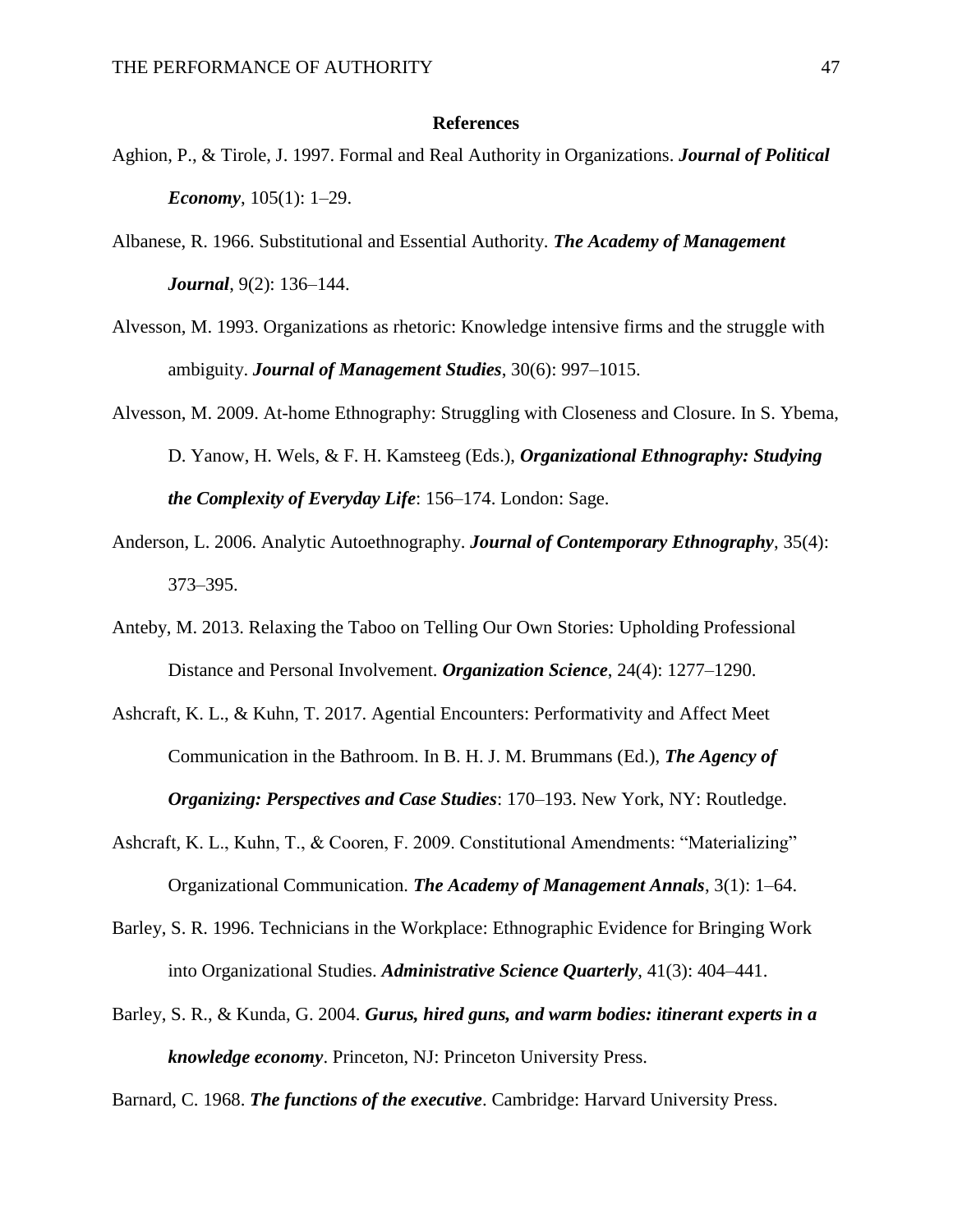- Bendix, R. 1956. *Work and authority in industry ideologies of management in the course of industrialization.* New York: Wiley.
- Benoit-Barné, C., & Cooren, F. 2009. The Accomplishment of Authority Through Presentification: How Authority Is Distributed Among and Negotiated by Organizational Members. *Management Communication Quarterly*, 23(1): 5–31.
- Block. 2011. *Flawless Consulting: A Guide to Getting Your Expertise Used*. San Francisco, CA: John Wiley & Sons.

Bourdieu, P. 1991. *Language and symbolic power*. Cambridge: Polity.

- Bourgoin, A. 2015. *Les équilibristes, une ethnographie du conseil en management*. Paris: Presses des Mines.
- Bourgoin, A., & Harvey, J.-F. 2018. Professional image under threat: Dealing with learning– credibility tension. *Human Relations*, 0018726718756168.
- Boyle, M., & Parry, K. 2007. Telling the Whole Story: The Case for Organizational Autoethnography. *Culture and Organization*, 13(3): 185–190.
- Callon, M. 1986. Some elements of a sociology of translation: domestication of the scallops and the fishermen of St Brieuc Bay. In J. Law (Ed.), *Power, action and belief: a new sociology of knowledge?* 196–223. London: Routledge.
- Callon, M. 1991. Techno-economic networks and irreversibility. In J. Law (Ed.), *A sociology of monsters: Essays on power, technology and domination*: 132–161. New York: Routledge.
- Callon, M., Lascoumes, P., & Barthe, Y. 2009. *Acting in an uncertain world: an essay on technical democracy*. Cambridge, MA: The MIT Press.

Callon, M., & Law, J. 1995. Agency and the Hybrid Collectif. *The South Atlantic Quarterly*,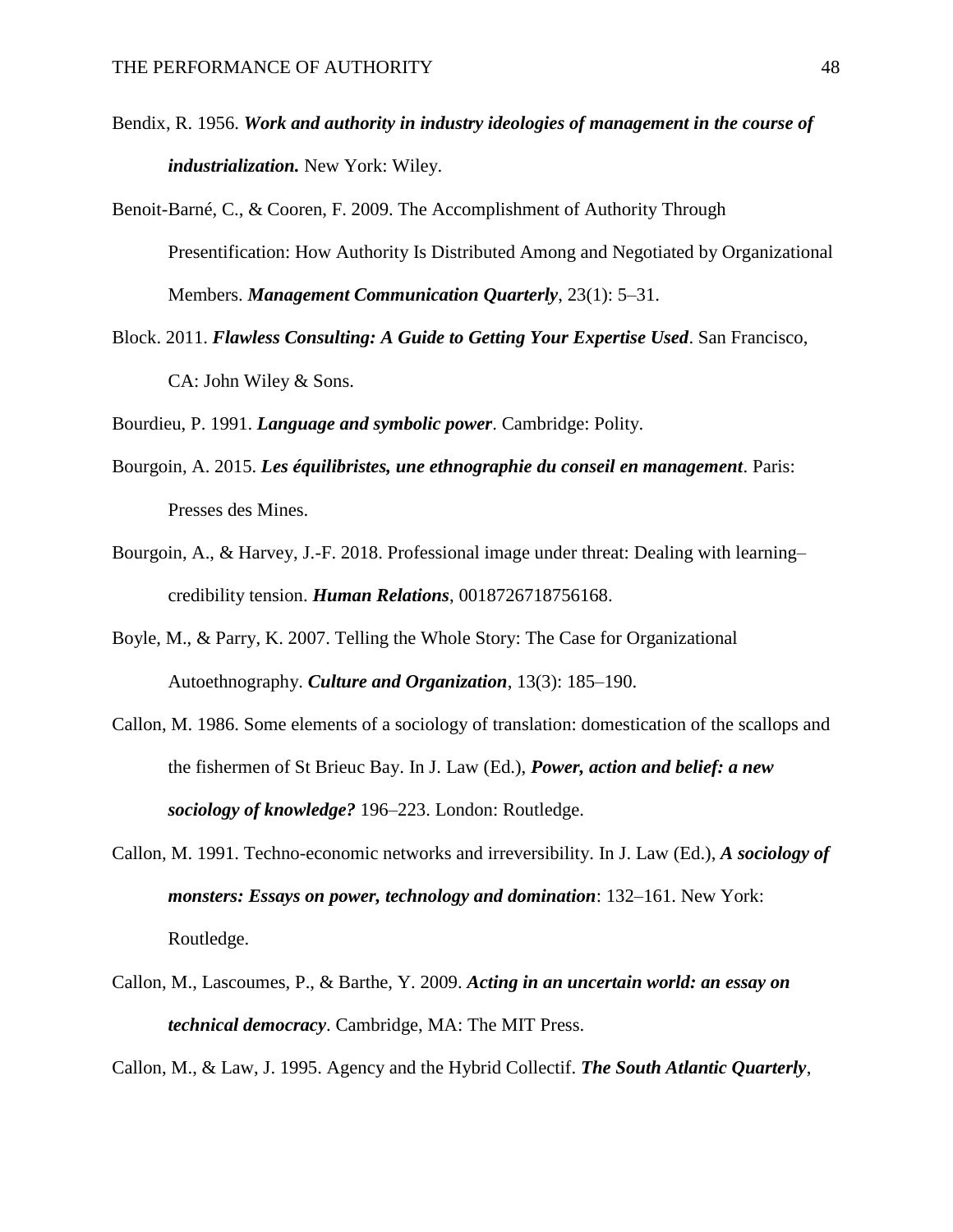94(2): 481–507.

- Callon, M., & Muniesa, F. 2005. Peripheral Vision: Economic Markets as Calculative Collective Devices. *Organization Studies*, 26(8): 1229–1250.
- Clark, T., & Fincham, R. (Eds.). 2002. *Critical consulting: new perspectives on the management advice industry*. Malden, Mass: Blackwell Publishers.
- Cooren, F. 2010. *Action and Agency in Dialogue: Passion, Ventriloquism and Incarnation*. Amsterdam/Philadelphia: John Benjamins.
- Cooren, F., Bencherki, N., Chaput, M., & Vásquez, C. 2015. The Communicative Constitution of Strategy-Making: Exploring Fleeting Moments of Strategy. In D. Golsorkhi, L. Rouleau, D. Seidl, & E. Vaara (Eds.), *The Cambridge Handbook of Strategy as Practice*: 370– 393. Cambridge: Cambridge University Press.
- Cooren, F., & Matte, F. 2010. For a constitutive pragmatics: Obama, Médecins Sans Frontières and the measuring stick. *Pragmatics and Society*, 1(1): 9–31.
- Corbin, J. M., & Strauss, A. L. 2015. *Basics of qualitative research: techniques and procedures for developing grounded theory* (Fourth edition). Los Angeles: SAGE.
- Cornelissen, J. P., Mantere, S., & Vaara, E. 2014. The Contraction of Meaning: The Combined Effect of Communication, Emotions, and Materiality on Sensemaking in the Stockwell Shooting. *Journal of Management Studies*, 51(5): 699–736.
- Courtright, J. A., Fairhurst, G. T., & Rogers, L. E. 1989. Interaction Patterns in Organic and Mechanistic Systems. *The Academy of Management Journal*, 32(4): 773–802.
- Crozier, M. 1964. *The bureaucratic phenomenon*. Chicago, IL: University of Chicago Press.
- Czarniawska, B., & Mazza, C. 2003. Consulting as a Liminal Space. *Human Relations*, 56(3): 267–290.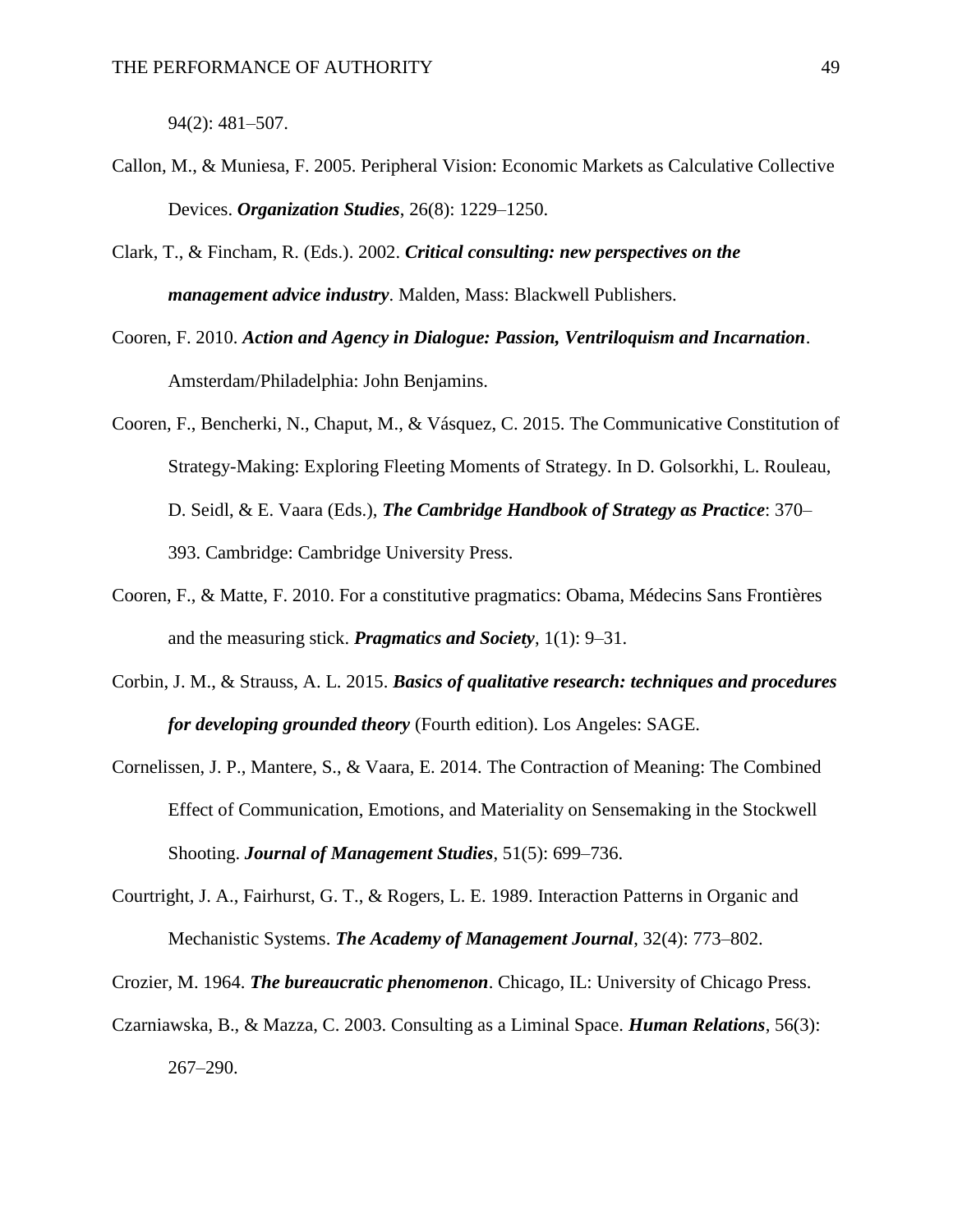- Denis, J.-L., Langley, A., & Rouleau, L. 2007. Strategizing in pluralistic contexts: Rethinking theoretical frames. *Human Relations*, 60(1): 179–215.
- Denzin, N. K. 2003. Performing [Auto] Ethnography Politically. *Review of Education, Pedagogy, and Cultural Studies*, 25(3): 257–278.
- Dobrajska, M., Billinger, S., & Karim, S. 2015. Delegation Within Hierarchies: How Information Processing and Knowledge Characteristics Influence the Allocation of Formal and Real Decision Authority. *Organization Science*, 26(3): 687–704.
- Dreyfus, H. L., & Dreyfus, S. E. 2005. Peripheral Vision: Expertise in Real World Contexts. *Organization Studies*, 26(5): 779–792.
- Ellis, C. 1997. Evocative autoethnography: Writing emotionally about our lives. *Representation and the text: Re-framing the narrative voice*: 116–139. Albany, NY: State University of New York Press.
- Emerson, R. M., Fretz, R. I., & Shaw, L. L. 2011. *Writing ethnographic fieldnotes* (2nd ed). Chicago: The University of Chicago Press.
- Emirbayer, M. 1997. Manifesto for a relational sociology. *American Journal of Sociology*, 103(2): 281–317.
- Epstein, S. 1995. The Construction of Lay Expertise: AIDS Activism and the Forging of Credibility in the Reform of Clinical Trials. *Science, Technology, & Human Values*, 20(4): 408–437.
- Erkama, N., & Vaara, E. 2010. Struggles over Legitimacy in Global Organizational Restructuring: A Rhetorical Perspective on Legitimation Strategies and Dynamics in a Shutdown Case. *Organization Studies*, 31(7): 813–839.

Evered, R., & Louis, M. R. 1981. Alternative perspectives in the organizational sciences: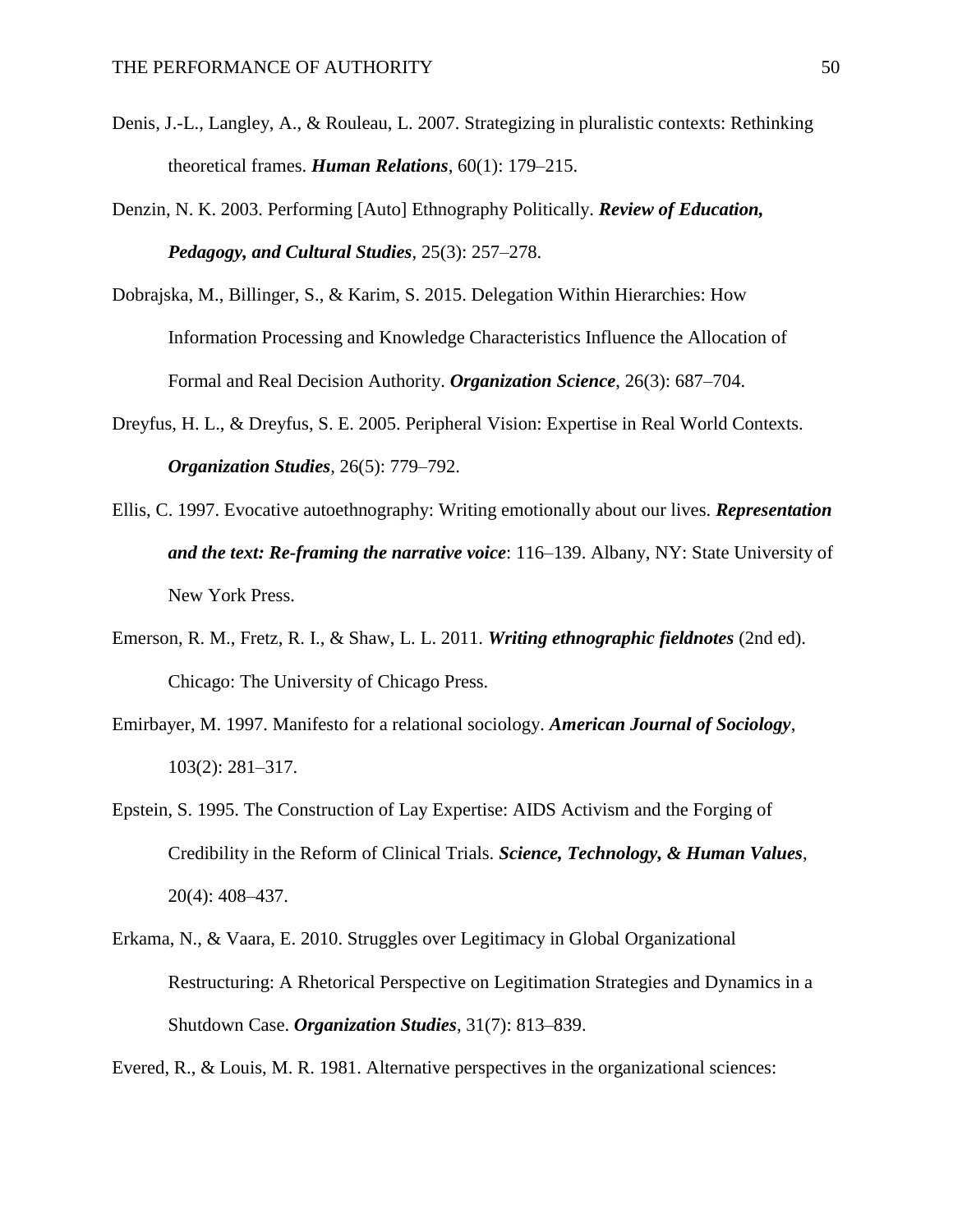"inquiry from the inside" and "inquiry from the outside." *Academy of Management Review*, 6(3): 385–395.

- Eyal, G. 2013. For a Sociology of Expertise: The Social Origins of the Autism Epidemic. *American Journal of Sociology*, 118(4): 863–907.
- Fairhurst, G. T. 2007. *Discursive leadership : in conversation with leadership psychology*. Los Angeles: SAGE Publications.
- Fairhurst, G. T., Green, S., & Courtright, J. 1995. Inertial Forces and the Implementation of a Socio-Technical Systems Approach: A Communication Study. *Organization Science*, 6(2): 168–185.
- Fairhurst, G. T., & Putnam, L. 2004. Organizations as discursive constructions. *Communication Theory*, 14(1): 5–26.
- Fairhurst, G. T., & Uhl-Bien, M. 2012. Organizational discourse analysis (ODA): Examining leadership as a relational process. *The Leadership Quarterly*, 23(6): 1043–1062.
- Faraj, S., & Azad, B. 2012. The materiality of technology: An affordance perspective. In P. M. Leonardi, B. A. Nardi, & J. Kallinikos (Eds.), *Materiality and Organizing: Social Interaction in a Technological World*: 237–258. Oxford: Oxford University Press.
- Faraj, S., & Xiao, Y. 2006. Coordination in Fast-Response Organizations. *Management Science*, 52(8): 1155–1169.
- Fayol, H. 1949. *General and industrial management.* London: Pitman.
- Follett, M. P. 1926. The Psychological Foundations: The Giving of Orders. In H. C. Metcalf (Ed.), *Scientific foundations of business administration*: 132–149. Baltimore, MD: The Williams & Wilkins Company.

Follett, M. P. 1940. *The Dynamic Administration: The Collected Papers of Mary Parker*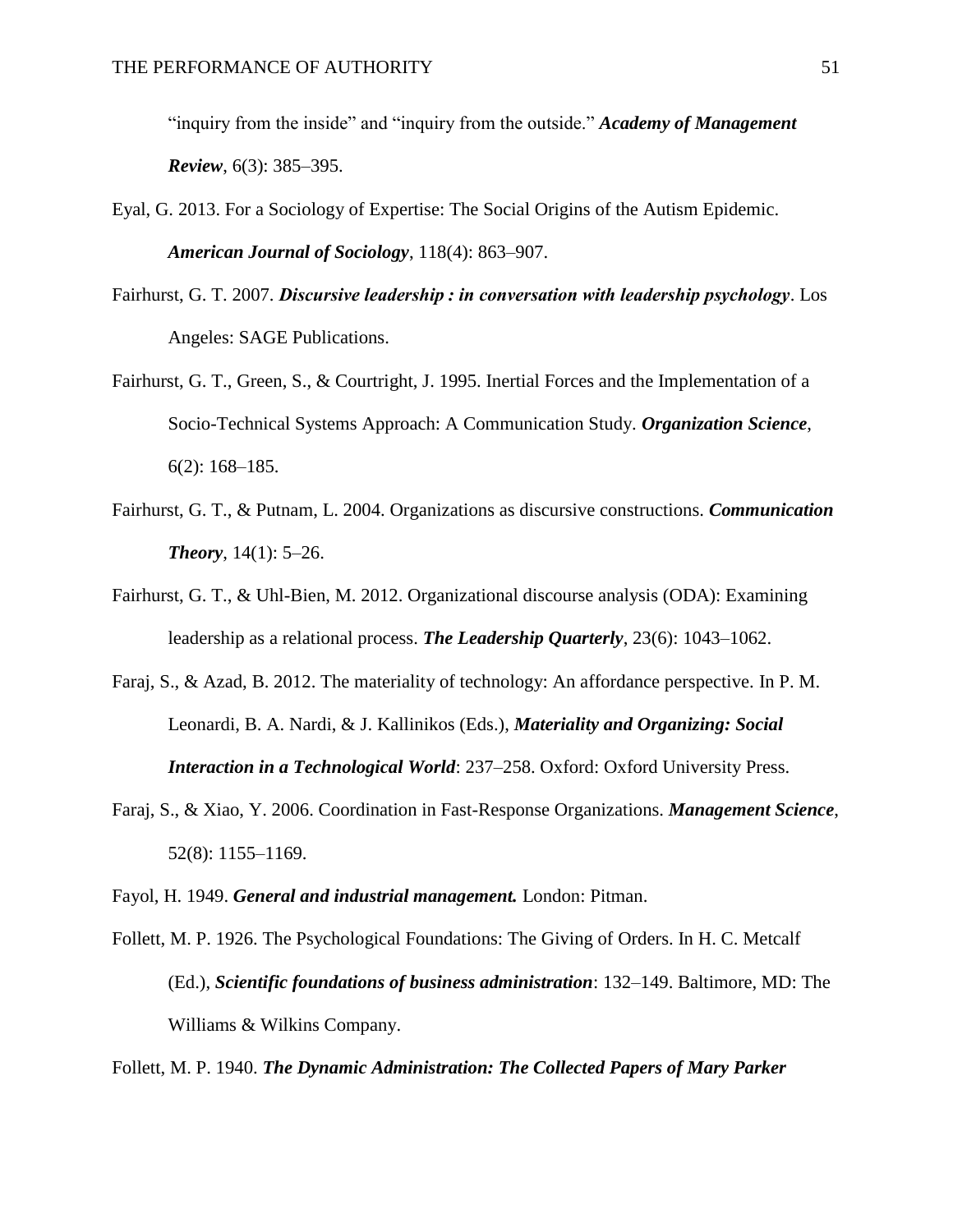*Follett*. London: Routledge.

- Foucault, M. 1965. *Madness and civilization; a history of insanity in the age of reason.* New York: Pantheon Books.
- French, W., & Henning, D. 1966. The Authority-Influence Role of the Functional Specialist in Management. *Academy of Management Journal*, 9(3): 187–203.

Geertz, C. 1973. Thick Description: Toward an Interpretive Theory of Culture. *The Interpretation of Cultures: Selected Essays*: 3–30. New York, NY: Basic Books.

- Giddens, A. 1984. *The constitution of society: outline of the theory of structuration*. Cambridge: Polity Press.
- Glaser, B. G., & Strauss, A. 1967. *The Discovery of Grounded Theory: Strategies for Qualitative Research*. Hawthorne, NY: Aldine de Gruyter.
- Gond, J.-P., Cabantous, L., Harding, N., & Learmonth, M. 2016. What Do We Mean by Performativity in Organizational and Management Theory? The Uses and Abuses of Performativity. *International Journal of Management Reviews*, 18(4): 440–463.
- Gond, J.-P., & Nyberg, D. 2017. Materializing Power to Recover Corporate Social Responsibility. *Organization Studies*, 38(8): 1127–1148.
- Grossman, S. J., & Hart, O. D. 1986. The Costs and Benefits of Ownership: A Theory of Vertical and Lateral Integration. *Journal of Political Economy*, 94(4): 691–719.
- Hennion, A. 2007. Those Things That Hold Us Together: Taste and Sociology. *Cultural Sociology*, 1(1): 97–114.
- Hetland, H., Sandal, G. M., & Johnsen, T. B. 2008. Followers' Personality and Leadership. *Journal of Leadership & Organizational Studies*, 14(4): 322–331.

Hodgson, D. E. 2004. Project Work: The Legacy of Bureaucratic Control in the Post-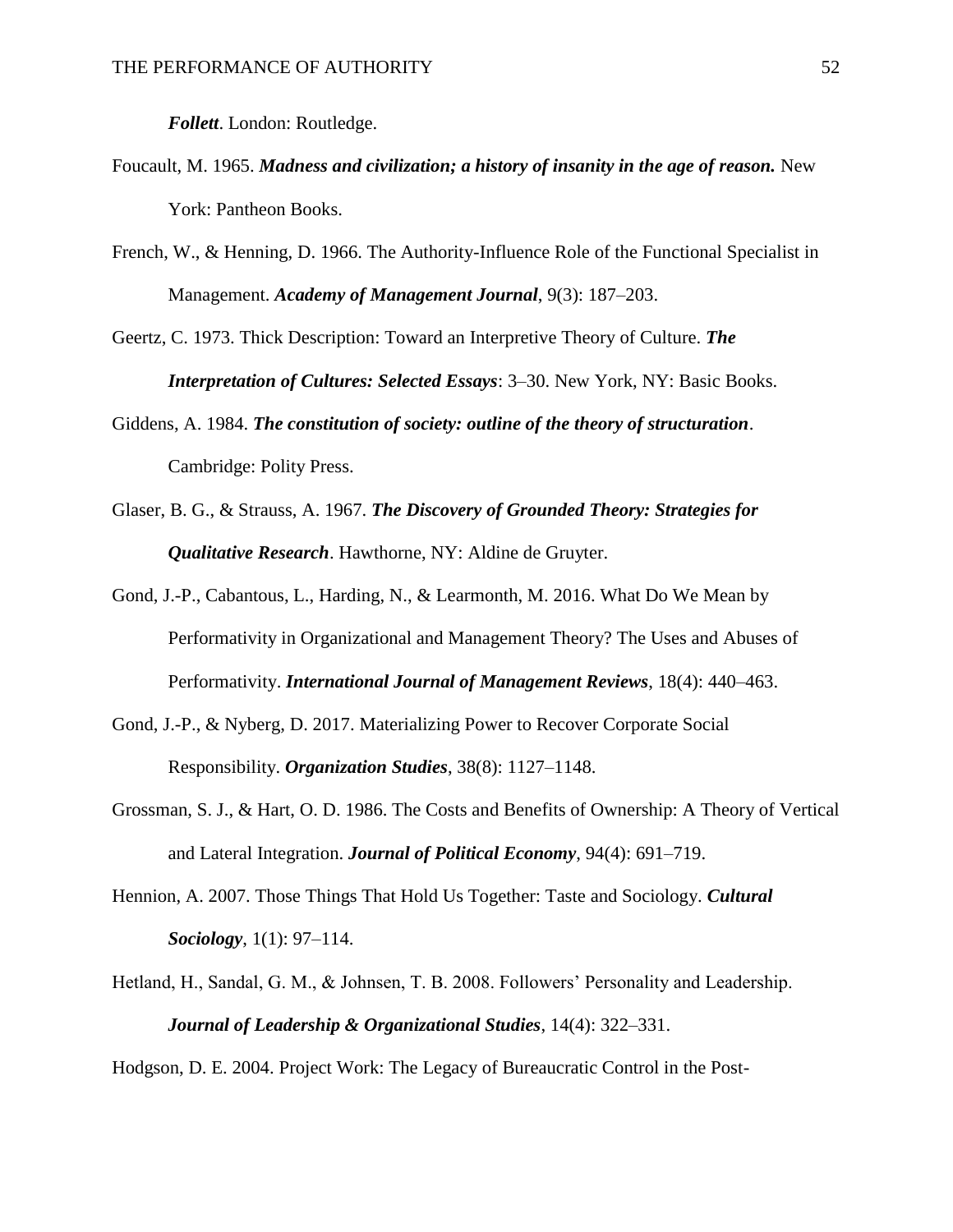Bureaucratic Organization. *Organization*, 11(1): 81–100.

Holm, F., & Fairhurst, G. T. 2018. Configuring shared and hierarchical leadership through authoring. *Human Relations*, 71(5): 1–30.

Hughes, E. C. 1962. Good People and Dirty Work. *Social Problems*, 10(1): 3–11.

- Huising, R. 2014. The Erosion of Expert Control Through Censure Episodes. *Organization Science*, 25(6): 1633–1661.
- Huising, R. 2015. To Hive or to Hold? Producing Professional Authority through Scut Work. *Administrative Science Quarterly*, 60(2): 263–299.
- Humphreys, M., & Watson, T. 2009. Ethnographic practices: From "writing up ethnographic research" to "writing ethnography." In S. Ybema, D. Yanow, H. Wels, & F. H. Kamsteeg (Eds.), *Organizational Ethnography: Studying the Complexities of Everyday Life*: 40– 55. Thousand Oaks, CA: Sage.
- James, W. 1921. *Pragmatism: A New Name for Some Old Ways of Thinking*. New York, NY: Longmans, Green, and Co.
- Kahn, W. A., & Kram, K. E. 1994. Authority at Work: Internal Models and Their Organizational Consequences. *The Academy of Management Review*, 19(1): 17.
- Kellogg, K. C. 2009. Operating Room: Relational Spaces and Microinstitutional Change in Surgery. *American Journal of Sociology*, 115(3): 657–711.
- Kellogg, K. C., Orlikowski, W. J., & Yates, J. 2006. Life in the trading zone: Structuring coordination across boundaries in postbureaucratic organizations. *Organization Science*,  $17(1)$ : 22–44.
- Kipping, M., & Engwall, L. (Eds.). 2002. *Management Consulting: Emergence and Dynamics of a Knowledge Industry*. Oxford: Oxford University Press.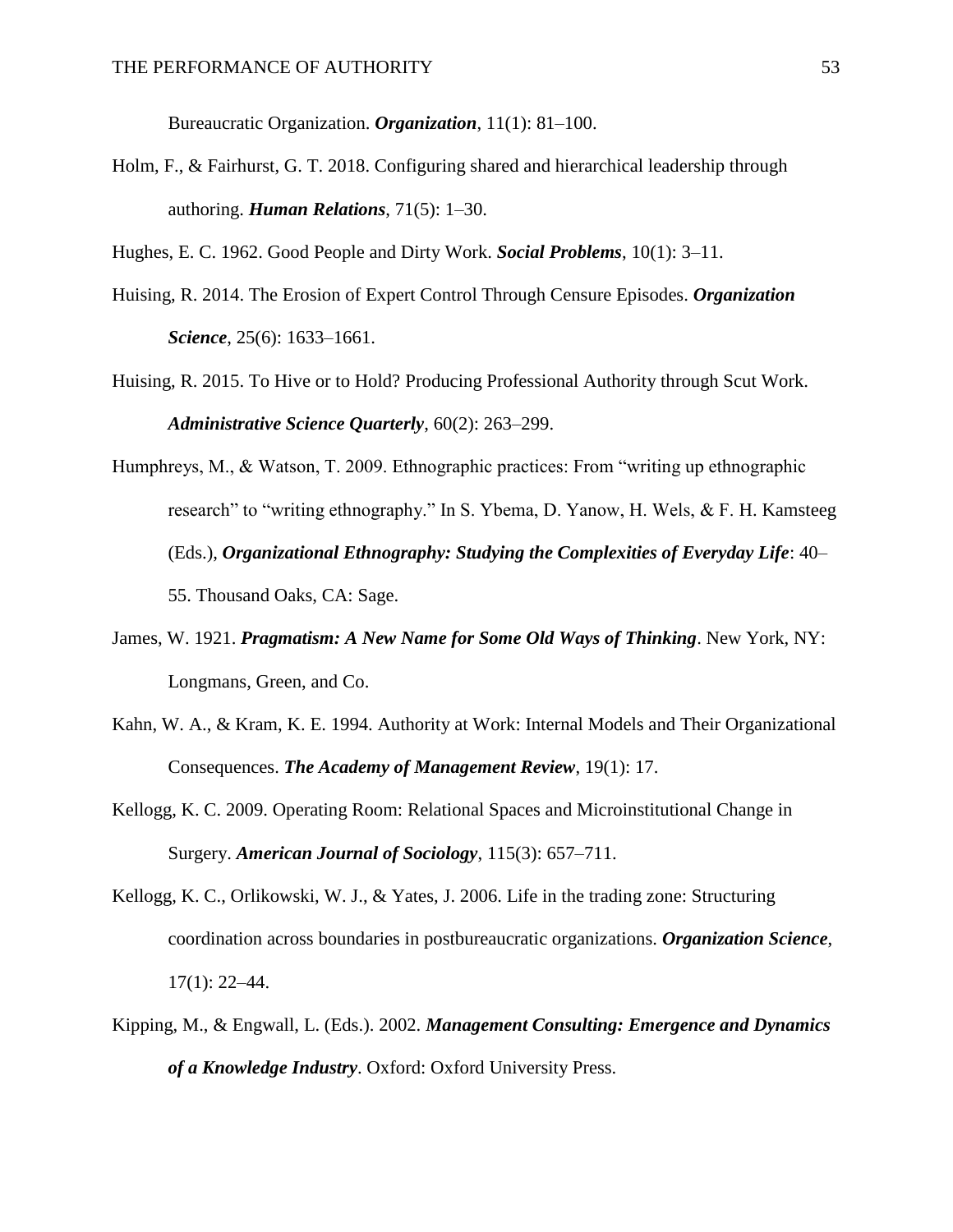- Kuhn, T. 2008. A Communicative Theory of the Firm: Developing an Alternative Perspective on Intra-organizational Power and Stakeholder Relationships. *Organization Studies*, 29(8– 9): 1227–1254.
- Kuhn, T. 2012. Negotiating the Micro-Macro Divide: Thought Leadership From Organizational Communication for Theorizing Organization. *Management Communication Quarterly*, 26(4): 543–584.
- Kuhn, T., Ashcraft, K. L., & Cooren, F. 2017. *The work of communication: relational perspectives on working and organizing in contemporary capitalism*. New York, NY: Routledge.
- Langley, A., & Klag, M. 2017. Being Where? Navigating the Involvement Paradox in Qualitative Research Accounts. *Organizational Research Methods*, 109442811774196.
- Latour, B. 1986. The Powers of Association. In J. Law (Ed.), *Power, action and belief: a new sociology of knowledge?* 264–280. London: Routledge.
- Latour, B. 1987. *Science in action: how to follow scientists and engineers through society*. Cambridge, MA: Harvard University Press.
- Latour, B. 1988. *The pasteurization of France*. Cambridge, Mass.: Harvard University Press.
- Latour, B. 2005. *Reassembling the social: an introduction to actor-network-theory*. Oxford: Oxford University Press.
- Law, J. 1992. Notes on the theory of the actor-network: Ordering, strategy, and heterogeneity. *Systems Practice*, 5(4): 379–393.
- Lawrence, T., Suddaby, R., & Leca, B. 2011. Institutional Work: Refocusing Institutional Studies of Organization. *Journal of Management Inquiry*, 20(1): 52–58.

Leonardi, P. M., & Barley, S. R. 2010. What's Under Construction Here? Social Action,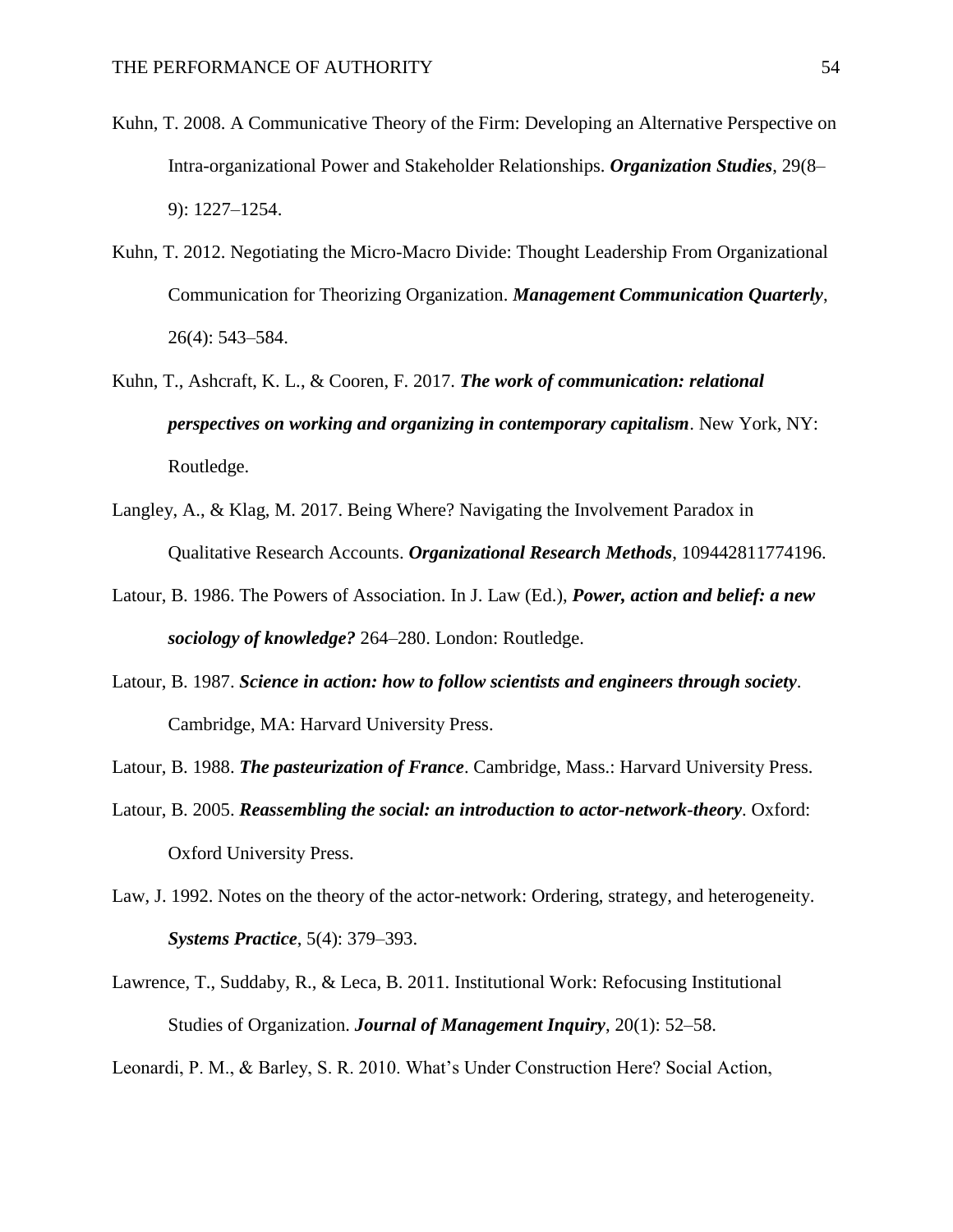Materiality, and Power in Constructivist Studies of Technology and Organizing. *The Academy of Management Annals*, 4(1): 1–51.

Lukes, S. 1998. *Power: a radical view* (Reprint). Houndmills: Macmillan.

- Madlock, P. E. 2008. The Link Between Leadership Style, Communicator Competence, and Employee Satisfaction. *Journal of Business Communication*, 45(1): 61–78.
- Miles, M. B., & Huberman, A. M. 1994. *Qualitative data analysis: an expanded sourcebook* (2nd ed). Thousand Oaks, CA: Sage Publications.
- Milewicz, J., & Herbig, P. 1995. To be or not to be...credible that is:: a model of reputation and credibility among competing firms. *Marketing Intelligence & Planning*, 13(6): 24–33.
- Milgram, S. 1974. *Obedience to authority; an experimental view* (1st ed.). New York: Harper & Row.
- Mintzberg, H. 1983. *Power in and around organizations*. Englewood Cliffs, NJ: Prentice-Hall.
- Morris, T., & Empson, L. 1998. Organisation and expertise: An exploration of knowledge bases and the management of accounting and consulting firms. *Accounting, Organizations and Society*, 23(5–6): 609–624.
- Nicolini, D. 2011. Practice as the Site of Knowing: Insights from the Field of Telemedicine. *Organization Science*, 22(3): 602–620.
- O'Mahony, S., & Bechky, B. A. 2006. Stretchwork: Managing the career progression paradox in external labor markets. *Academy of Management Journal*, 49(5): 918–941.

Orlikowski, W. J. 2010. Engaging Practice in Research: Phenomenon, Perspective, and Philosophy. In D. Golsorkhi, L. Rouleau, D. Seidl, & E. Vaara (Eds.), *The Cambridge Handbook on Strategy as Practice*: 23–33. Cambridge, UK: Cambridge University Press.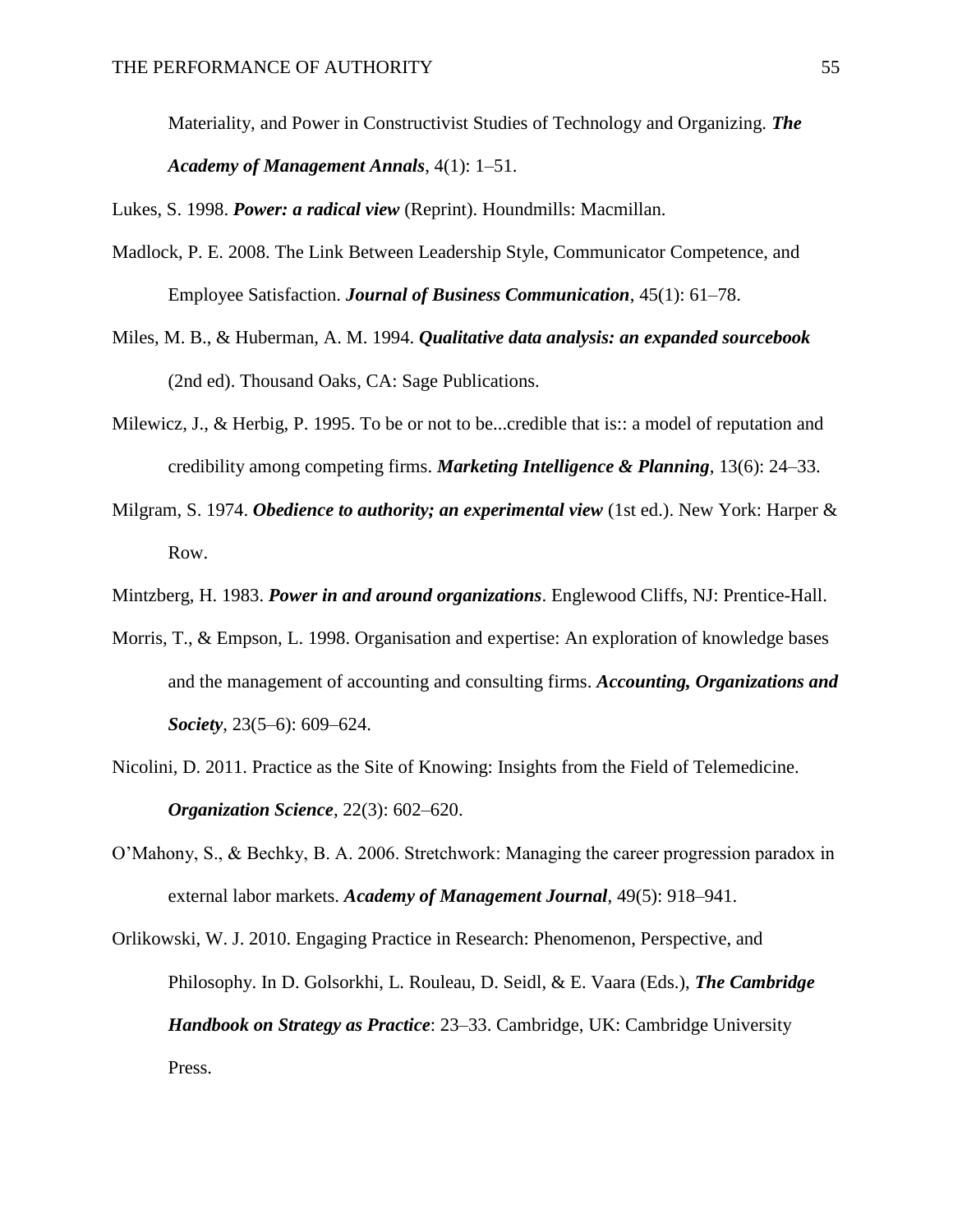- Østerlund, C., & Carlile, P. 2005. Relations in Practice: Sorting Through Practice Theories on Knowledge Sharing in Complex Organizations. *The Information Society*, 21(2): 91–107.
- Prasad, A. 2013. Playing the game and trying not to lose myself: a doctoral student's perspective on the institutional pressures for research output. *Organization*, 20(6): 936–948.
- Reed, M. I. 1996. Expert Power and Control in Late Modernity: An Empirical Review and Theoretical Synthesis. *Organization Studies*, 17(4): 573–597.
- Reed-Danahay, D. 1997. *Auto/ethnography : rewriting the self and the social*. Oxford; New York: Berg.
- Rojas, F. 2010. Power through institutional work: Acquiring academic authority in the 1968 third world strike. *Academy of Management Journal*, 53(6): 1263–1280.
- Simon, H. A. 1997. *Administrative behavior: a study of decision-making processes in administrative organizations* (4th ed). New York: Free Press.

Spradley, J. P. 1979. *The Ethnographic Interview*. Orlando, FL: Harcourt Brace.

- Starbuck, W. H. 1992. Learning by knowledge-intensive firms. *Journal of Management Studies*, 29(6): 713–740.
- Sturdy, A., Handley, K., Clark, T., & Fincham, R. 2009. *Management consultancy: boundaries and knowledge in action*. Oxford ; New York: Oxford University Press.
- Sturdy, A., & Wright, C. 2011. The active client: The boundary-spanning roles of internal consultants as gatekeepers, brokers and partners of their external counterparts. *Management Learning*, 42(5): 485–503.
- Sturdy, A., Wylie, N., & Wright, C. 2015. *Management as consultancy: neo-bureaucracy and the consultant manager*. Cambridge, UK: Cambridge University Press.

Taylor, J. R., & Van Every, E. J. 2011. *The situated organization: Studies in the pragmatics of*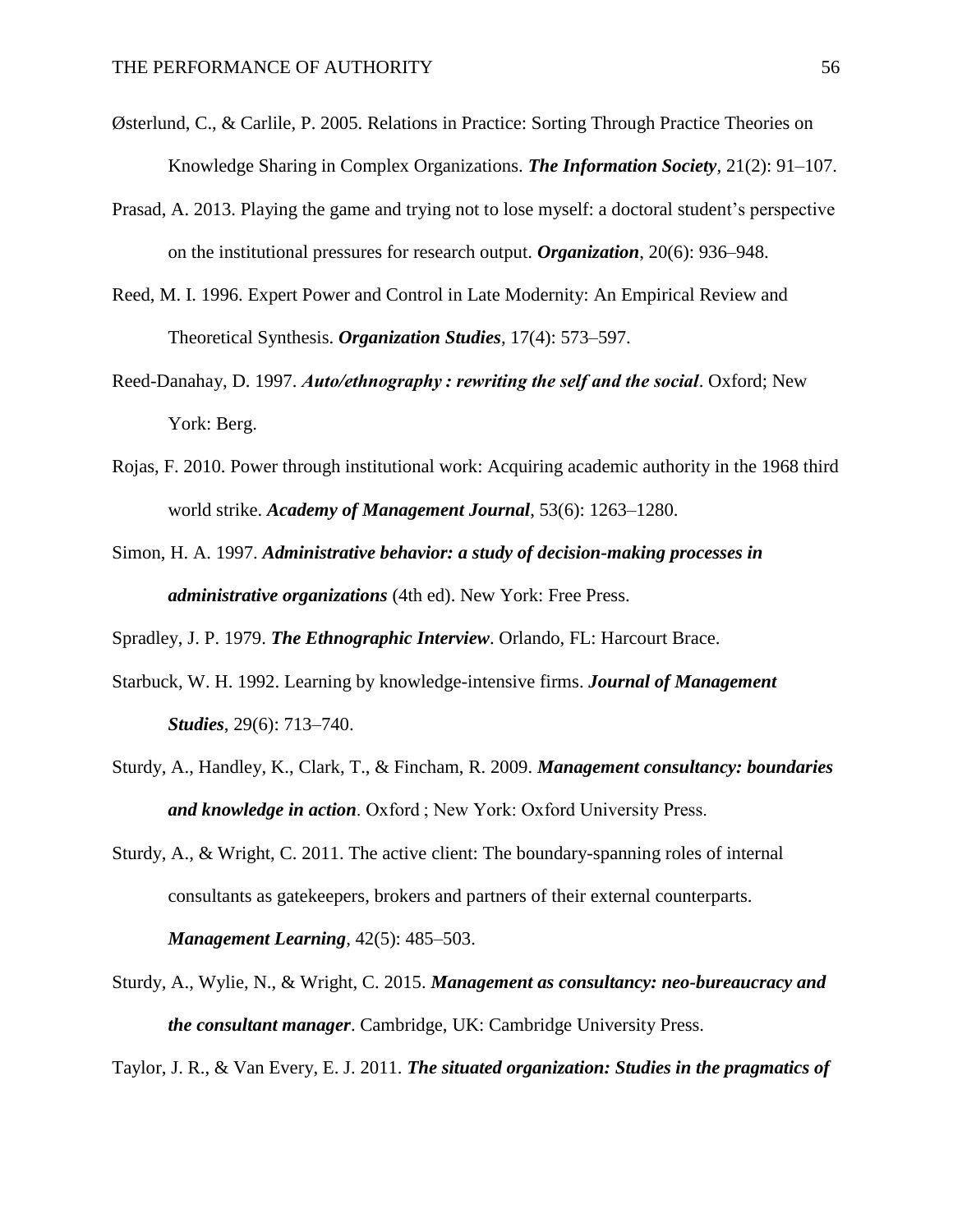*communication research*. New York, NY: Routledge.

- Taylor, J. R., & Van Every, E. J. 2014. *When Organization Fails: Why Authority Matters*. New York, NY: Routledge.
- Thompson, J. D. 1956. Authority and Power in "Identical" Organizations. *American Journal of Sociology*, 62(3): 290–301.
- Tyler, T. R., & Lind, E. A. 1992. A Relational Model of Authority in Groups. *Advances in Experimental Social Psychology*, vol. 25: 115–191. Elsevier.
- Vaara, E., & Monin, P. 2010. A Recursive Perspective on Discursive Legitimation and Organizational Action in Mergers and Acquisitions. *Organization Science*, 21(1): 3–22.
- Vaara, E., Sorsa, V., & Pälli, P. 2010. On the force potential of strategy texts: a critical discourse analysis of a strategic plan and its power effects in a city organization. *Organization*, 17(6): 685–702.
- van Leeuwen, T., & Wodak, R. 1999. Legitimizing Immigration Control: A Discourse-Historical Analysis. *Discourse Studies*, 1(1): 83–118.
- Van Maanen, J. 1988. *Tales of the field: on writing ethnography*. Chicago: University of Chicago Press.
- von Nordenflycht, A. 2010. What Is a Professional Service Firm? Toward a Theory and Taxonomy of Knowledge-Intensive Firms. *Academy of Management Review*, 35(1): 155–174.
- Wadham, H., & Warren, R. C. 2014. Telling Organizational Tales: The Extended Case Method in Practice. *Organizational Research Methods*, 17(1): 5–22.
- Weber, M. 1968. *Economy and society; an outline of interpretive sociology*. New York, NY: Bedminster Press.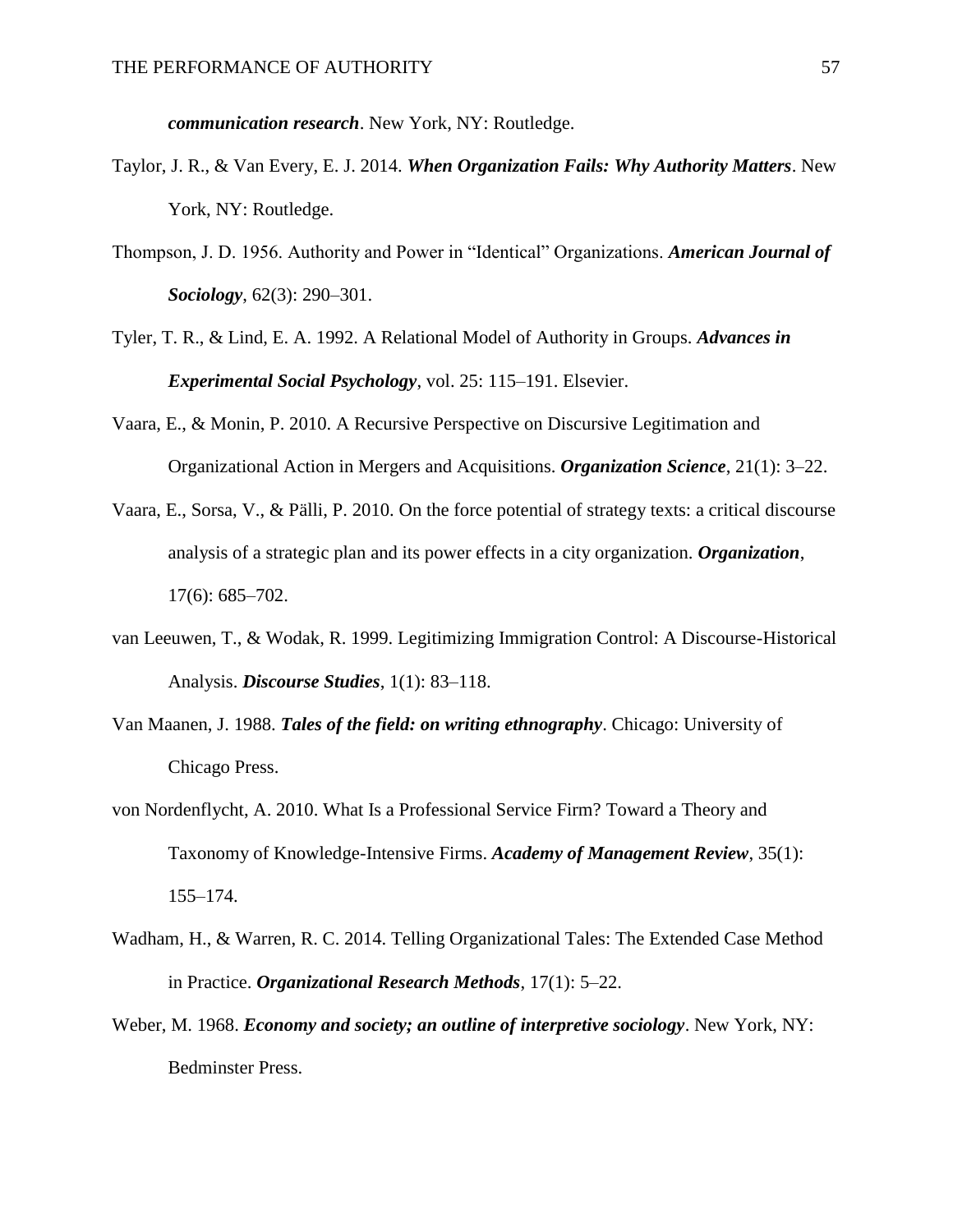## **Figure 1: The performance of authority through the relational shaping of the situation**

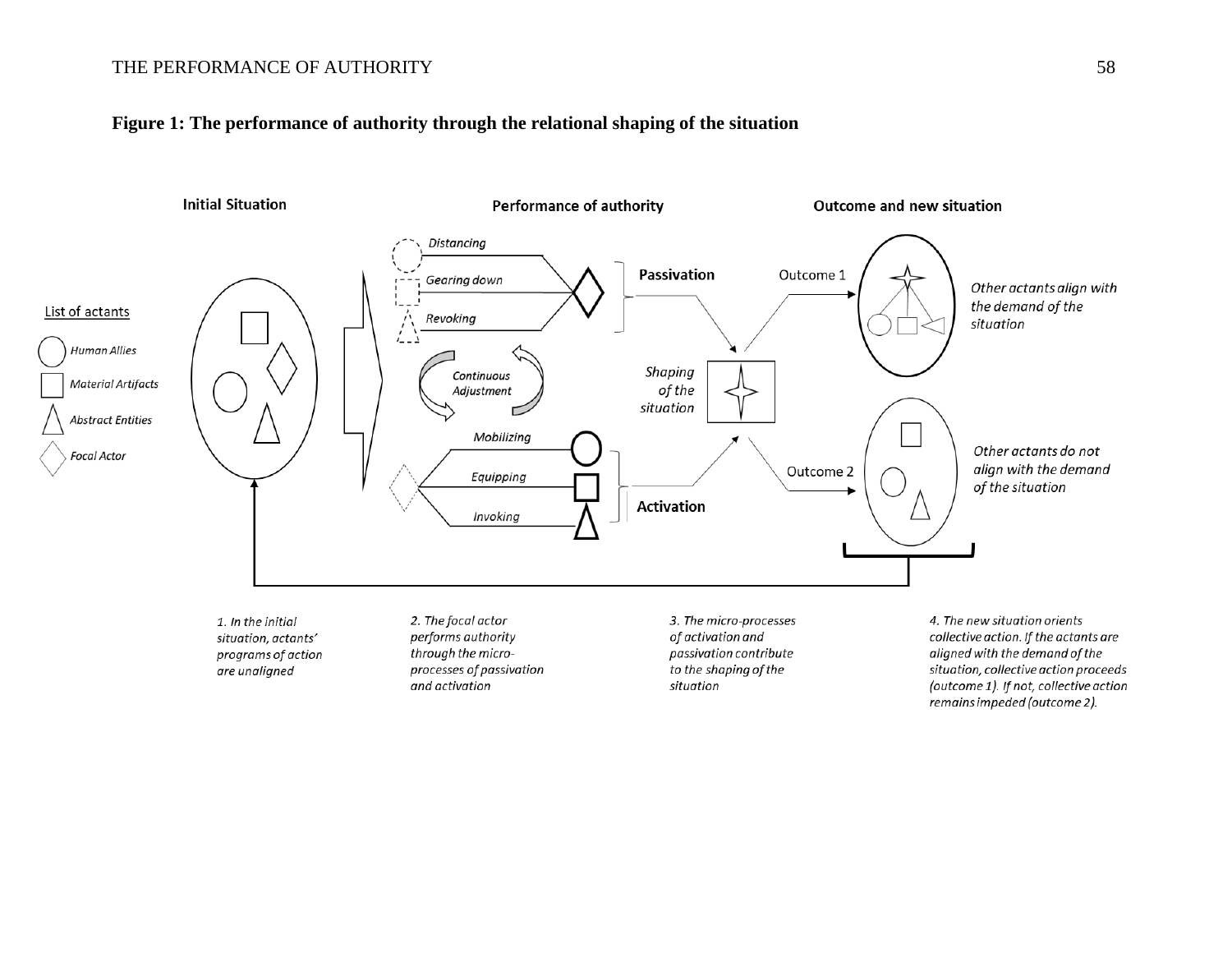# **Table 1: Use of data for each episode**

| <b>Episodes</b>                        | <b>Timeline</b> | Key events and data collection                                 | Data                                                       |
|----------------------------------------|-----------------|----------------------------------------------------------------|------------------------------------------------------------|
| E1: "I need my insider                 | May-July 2011   | Informal conversations with the quality engineer, work         | 20 researcher field notes; 7 team meetings with Barbara;   |
| expert."                               |                 | sessions on project documents, and project meetings with       | 6 project meetings; 12 project documents; 1 auditing       |
|                                        |                 | operational workers                                            | report; 3 meeting memos; 3 emails                          |
| E2: "You need to keep her              | June-August     | Executive meetings, project meetings, informal conversations   | 15 researcher field notes; 3 executive meetings; 6 project |
| at bay."                               | 2011            | with top executives, and working meetings with the quality     | meetings; 4 team meetings with Barbara; 4 strategy         |
|                                        |                 | engineer                                                       | documents; 4 emails                                        |
| E3: "The tool did the job."            | May-October     | Meetings and work sessions related to the People Review        | 40 researcher field notes; 9 project meetings; 3 meeting   |
|                                        | 2011            | project. Field documents related to the tool itself were also  | memos; 1 People Review tool (Excel); 1 People Review       |
|                                        |                 | pivotal                                                        | tool (Access); 3 strategic documents                       |
| E4: "You are only good at              | June-October    | Project meetings and informal conversations with the CFO       | 10 research field notes; 6 project meetings;               |
| putting people in little               | 2011            | and CHRO                                                       | 3 meeting memos; 1 People Review tool (Access); 1 HR       |
| boxes."                                |                 |                                                                | tool (Excel)                                               |
| E5: "I scrupulously                    | September-      | Auditing process of the IT system, executive meetings, project | 30 research field notes; 10 project meetings; 3 meetings   |
| followed MotherCorp's                  | November 2011   | meetings with the IT director, and meetings with the CEO       | at ConsultCorp; 1 auditing report; 2 policy documents      |
| auditing method."                      |                 |                                                                |                                                            |
| E6: "I can produce                     | November 2011   | Project meetings on the IT system, another auditing process,   | 10 researcher field notes; 4 project meetings; 2 executive |
| rigorous and principled                |                 | and multiple conversations with the CEO. The auditing report   | meetings; 1 work email; 1 auditing report; 2 strategic     |
| analysis on my own."                   |                 | and strategic documents were also pivotal in the analysis      | documents                                                  |
| E7: "I'm in charge of the              | June 2011       | Project meeting with top executives on the transfer of         | 3 researcher field notes; 1 project meeting                |
| restructuring project."                |                 | EnergyCorp subsidiaries                                        |                                                            |
| E8: "I'm here to support               | June 2011       | Project meeting with top executives on the transfer of         | 4 researcher field notes; 1 project meeting                |
| all you guys."                         |                 | EnergyCorp subsidiaries and informal conversations with        | 1 meeting memo                                             |
|                                        |                 | executives                                                     |                                                            |
| E9: "I used the report as              | June 2011       | Auditing process in production plants and project meetings     | 8 researcher field notes; 3 project meetings; 1 auditing   |
| my business card."                     |                 | with operational workers                                       | report                                                     |
| E10: "I am the project                 | May-July 2011   | Project meetings and informal conversations with the CFO       | 5 researcher field notes; 3 project meetings; 3 work       |
| leader."                               |                 |                                                                | emails; 2 meetings with Barbara                            |
| $\overline{E11}$ : "The success of the | August 2011     | Project meetings and informal conversations with the CFO       | 10 researcher field notes; 4 project meetings; 1 work      |
| program depends on it."                |                 |                                                                | email                                                      |
| E12: "The contract is clear            | September 2011  | Several meetings and informal conversations with Henri and     | 4 researcher field notes; 2 meetings with Henri; 1         |
| on this point."                        |                 | Charles related to the contractual arrangements of the         | meeting with Charles; 1 field document                     |
|                                        |                 | assignment                                                     |                                                            |
| E13: "You've known me                  | September 2011  | Meeting and an informal conversation with Henri related to     | 2 researcher field notes; 2 meetings with Henri; 1 field   |
| for a long time."                      |                 | the contractual arrangements of the assignment                 | document                                                   |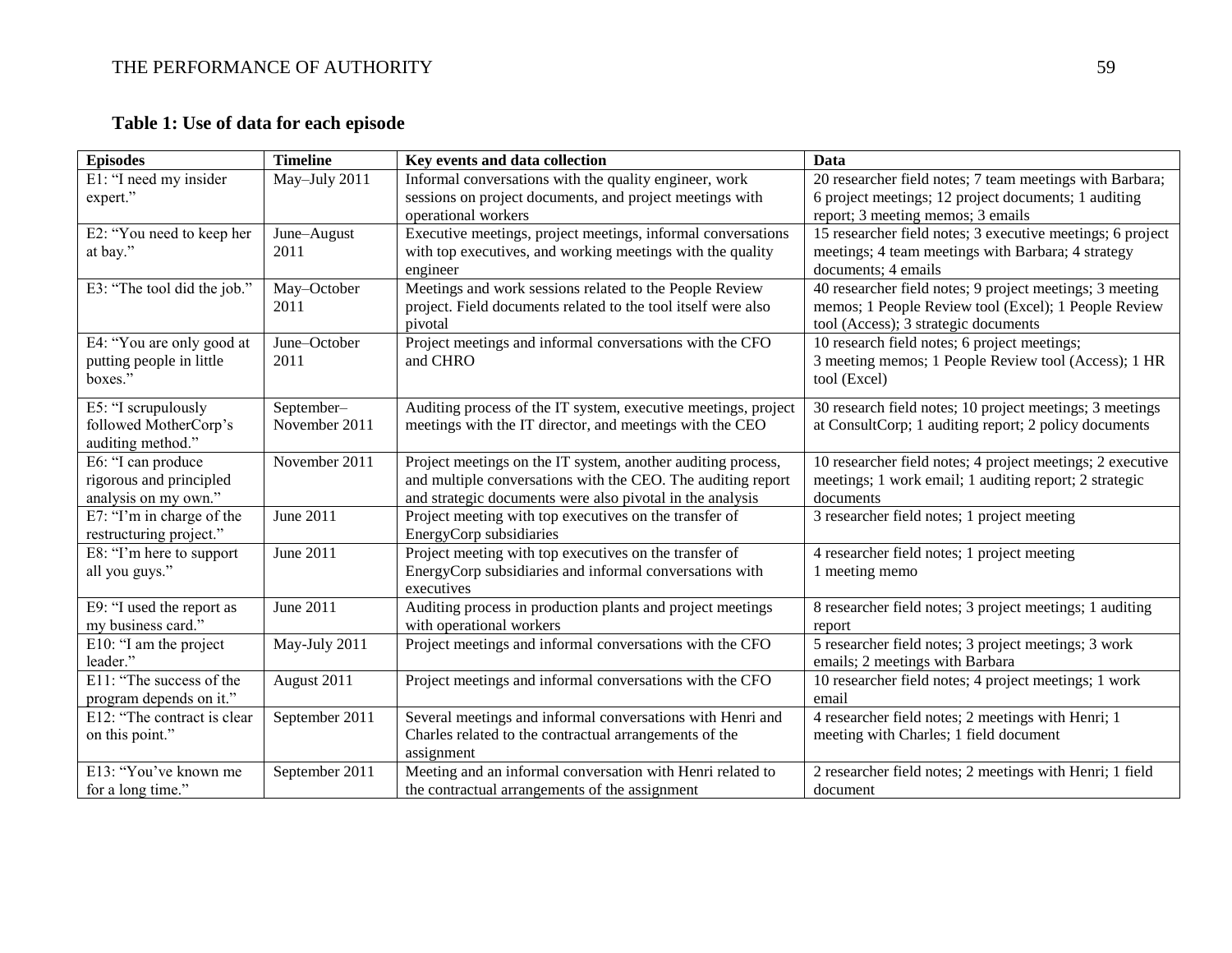# **Table 2: Activation and passivation in the consultant's performance of authority**

| <b>Episode</b>                          | <b>Initial situation</b>                                                                                                                                                                                                                                                                                                                                                                                                                                                                                                                                                                                                             | <b>Performance of authority</b>                                                                                                                                                                                                                                                                                                                                                                                                                                                                                                                           | <b>Outcome and new situation</b>                                                                                                                                                                                                                                                                                                                                                                                                                                                                                                                                                                                                                                 |
|-----------------------------------------|--------------------------------------------------------------------------------------------------------------------------------------------------------------------------------------------------------------------------------------------------------------------------------------------------------------------------------------------------------------------------------------------------------------------------------------------------------------------------------------------------------------------------------------------------------------------------------------------------------------------------------------|-----------------------------------------------------------------------------------------------------------------------------------------------------------------------------------------------------------------------------------------------------------------------------------------------------------------------------------------------------------------------------------------------------------------------------------------------------------------------------------------------------------------------------------------------------------|------------------------------------------------------------------------------------------------------------------------------------------------------------------------------------------------------------------------------------------------------------------------------------------------------------------------------------------------------------------------------------------------------------------------------------------------------------------------------------------------------------------------------------------------------------------------------------------------------------------------------------------------------------------|
| E1: "I need my<br>insider expert."      | Initial situation: Thomas needed to get operational<br>workers on board with a new financial structure,<br>even though he lacked day-to-day knowledge of<br>EnergyCorp activities. This was crucial, since the<br>restructuring process could not be completed without<br>cooperation from workers in charge of operational<br>processes.                                                                                                                                                                                                                                                                                            | Activation: Thomas mobilized a human ally by teaming up<br>with Barbara, the quality engineer, to make up for his lack<br>of practical knowledge. He took her to meetings, sat next to<br>her, credited her in key documents, had lunch with her,<br>emphasized her contribution, publicly gave her credit, etc.<br>For instance, he enthused: "Barbara really is my fairy<br>godmother on this project. She knows all about the plants<br>and the accounting structure of the subsidiaries. I couldn't<br>do this without her" (field notes, June 2011). | Why activation worked: Thomas's visibly close<br>collaboration with Barbara allowed him to make his<br>abstract recommendations relevant for operational<br>workers and showed that Thomas cared about their<br>concerns. They saw him as more competent, interested in<br>technical aspects, and more trustworthy. An accountant<br>commented, for instance: "I'm not sure that what the<br>project team is doing is best [for EnergyCorp], but the<br>fact that Barbara is involved is very reassuring for us"<br>(field notes, July 2011).                                                                                                                    |
| E2:"You need<br>to keep her at<br>bay." | <i>Initial situation:</i> In contrast to operational workers,<br>senior executives did not value recommendations<br>based on Barbara's insights. For instance, they said:<br>"We have known for a long time what Barbara is<br>capable of [] and we don't want that" (field notes,<br>July 2011). Henri also explained to Thomas: "You<br>must manage Barbara and take a strong lead if you<br>want executives to take you seriously" (field notes,<br>July 2011). However, Thomas did need collaboration<br>from top executives, since each of them was the<br>sponsor of a particular project within the restructuring<br>process. | Adjustment to passivation: Thomas distanced himself from<br>a human ally, namely Barbara. He began attending<br>meetings alone, authoring reports on his own, removing<br>Barbara's name from documents, and emphasizing his own<br>role and knowledge of consulting methods and models. In<br>an executive committee meeting, he mentioned to<br>executives: "Barbara is only here to help me with support<br>tasks. I'm the one doing the analysis" (field notes, July<br>$2011$ ).                                                                     | Why passivation worked: Executives reacted positively,<br>since they valued expert advice and consulting models<br>and had little regard for the detailed engineering<br>knowledge that Barbara represented to them. Thomas<br>observed increased collaboration from executives, who<br>also called for his support and insights, asked him to<br>arbitrate during delicate situations, and involved him in<br>informal conversations.                                                                                                                                                                                                                           |
| E3: "The tool<br>did the job."          | Initial situation: Thomas had to secure the<br>cooperation of feuding executives in order to design<br>the target state of the organization and review the<br>status of affected employees. The People Review<br>project was a high-stakes process that could result in<br>many employees changing positions or being let go.<br>Executives engaged in intense negotiations and<br>disputes to protect their own teams and preserve their<br>own resources.                                                                                                                                                                          | Activation: Thomas equipped himself with a material<br>artifact-the People Review tool-that allowed him to<br>simulate, visualize, and record personnel movements. The<br>software allowed executives' suggestions to be integrated<br>and then showed the organizational state that would result<br>if they were implemented. Thomas emphasized the<br>importance of the tool—telling the commercial director, for<br>instance, that "it is the tool, not me, that is taking the<br>decisions" (field notes, July 2011).                                 | Why activation worked: The tool's ability to visualize and<br>simulate personnel movements led executives to rely on<br>its projections when structuring their departments.<br>Thomas gained a key role in the project's coordination.<br>An executive asked him to "come with the tool to all<br>department meetings concerning the People Review, in<br>order to decide what should be done with other services"<br>(field notes, August 2011). Another executive asked him:<br>"Can you tell me what we wrote in the tool last time? So,<br>what does it say I should do? It is very well structured<br>and transparent, this tool" (field notes, July 2011). |
| E4: "You are<br>only good at            | Initial situation: While most executives appreciated<br>Thomas's approach to People Review project, two-<br>Benedict (the CFO) and Samira (the CHRO)-                                                                                                                                                                                                                                                                                                                                                                                                                                                                                | Adjustment to passivation: To unfreeze the situation,<br>Thomas geared down from a material artifact (the tool). He<br>changed his approach with reluctant executives and began                                                                                                                                                                                                                                                                                                                                                                           | Why passivation worked: Seeing that the project was not<br>controlled by the tool, and that Thomas could adjust it to<br>their needs, Benedict and Samira agreed to participate in                                                                                                                                                                                                                                                                                                                                                                                                                                                                               |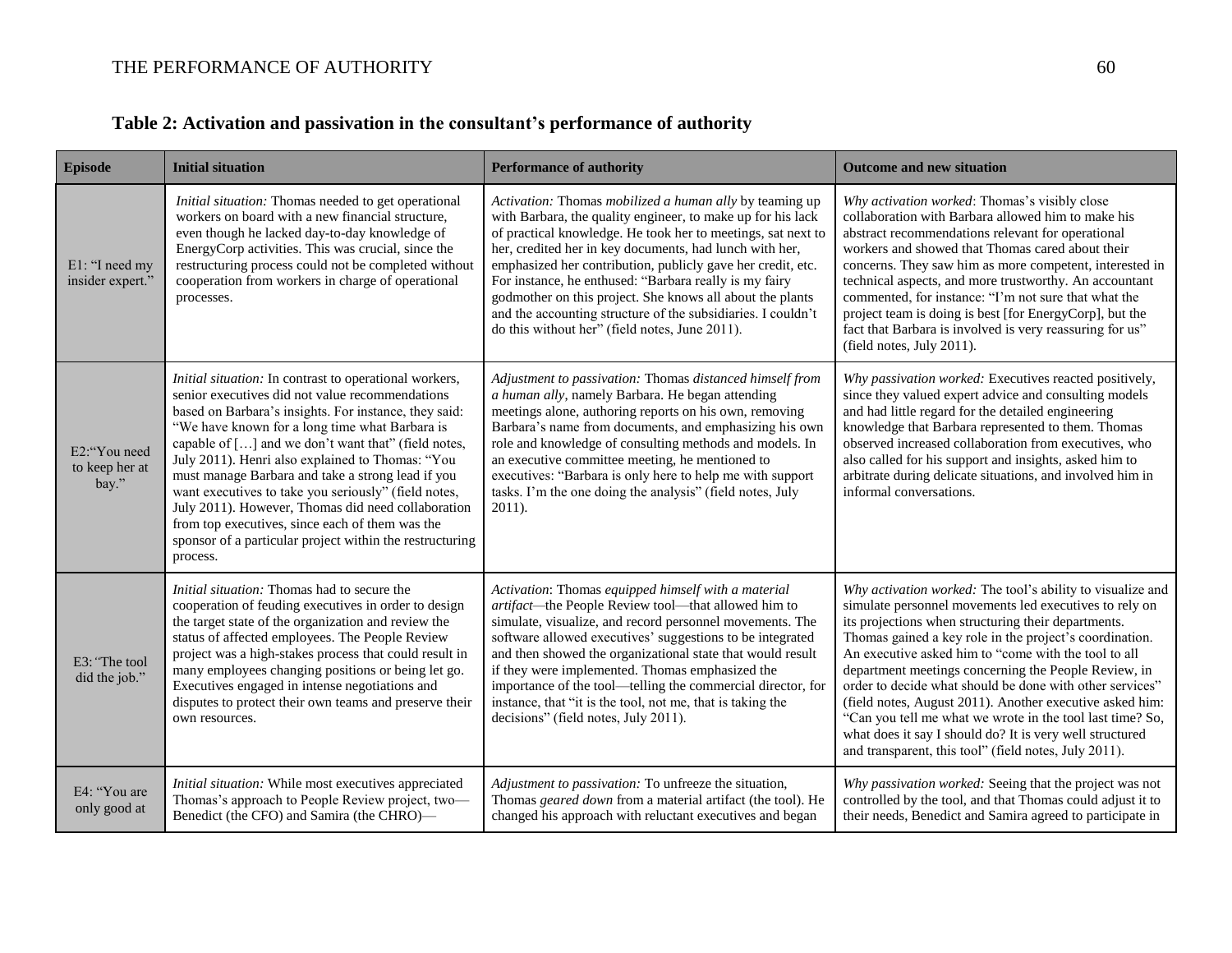| putting people<br>in little boxes."                                               | accused him of relying too much on the tool. They<br>felt it constrained them, and blinded Thomas to the<br>human reality of the project. They dismissed the<br>projected organizational design, and the CHRO<br>refused to take over the tool herself when Thomas<br>was ready to transition out of the project.                                                                                                                                                                                                                                                                                                                                                                     | using the tool merely as a presentation instrument,<br>emphasizing his own capacity to adjust its features to each<br>executive's needs. He stopped using the tool altogether in<br>meetings with Benedict, and showed Samira the<br>compatibility of the software with her existing ways of<br>working.                                                                                                                                                                                            | work sessions. They came to agree that the tool was<br>useful. Samira admitted, for instance: "It is very well<br>made, this tool, very powerful." She also noted that "it is<br>the tool that helped us win over the union representatives<br>on the project" (field notes, October 2011).                                                                                                                                                                                                                      |
|-----------------------------------------------------------------------------------|---------------------------------------------------------------------------------------------------------------------------------------------------------------------------------------------------------------------------------------------------------------------------------------------------------------------------------------------------------------------------------------------------------------------------------------------------------------------------------------------------------------------------------------------------------------------------------------------------------------------------------------------------------------------------------------|-----------------------------------------------------------------------------------------------------------------------------------------------------------------------------------------------------------------------------------------------------------------------------------------------------------------------------------------------------------------------------------------------------------------------------------------------------------------------------------------------------|------------------------------------------------------------------------------------------------------------------------------------------------------------------------------------------------------------------------------------------------------------------------------------------------------------------------------------------------------------------------------------------------------------------------------------------------------------------------------------------------------------------|
| E5: "I<br>scrupulously<br>followed<br>MotherCorp's<br>auditing<br>method."        | <i>Initial situation:</i> Thomas had to conduct an audit of<br>EnergyCorp's aging IT system and suggest possible<br>alternatives. Replacing EnergyCorp's entire IT<br>system was a multi-million-euro project, and such an<br>investment would determine the firm's ability to<br>maintain its operations in the future. Given the high<br>stakes, Thomas had to be careful in conducting his<br>audit so as to persuade Gerard, the CEO, of the<br>soundness of his advice. He also had to get the IT<br>director to collaborate in the audit, despite the latter's<br>refusal to share crucial information and his distrust in<br>Thomas's legitimacy to conduct technology audits. | Activation: Thomas invoked an abstract entity: In a<br>conversation with the IT director, he quoted "MotherCorp's<br>auditing method" to underscore the relevance and<br>legitimacy of his own work. He referred to the method as<br>guiding his solution and included it in all deliverables.<br>Henri remarked, "Because this method is tailored for the<br>subsidiaries and well known in the group, it will be helpful<br>in pushing the solution forward" (field notes, September<br>$2011$ ). | Why activation worked: Because EnergyCorp's IT<br>director had participated in the crafting of the method (as<br>a former executive from the parent firm), he felt obliged<br>to support an approach that had originally emanated, at<br>least in part, from him. He supported the auditing process<br>in front of his teams, and shared crucial information with<br>the consultant.                                                                                                                             |
| $E6$ : "I can<br>produce<br>rigorous and<br>principled<br>analysis on my<br>own." | <i>Initial situation:</i> When the CEO read the IT audit<br>report, he interpreted Thomas's reliance on<br>MotherCorp's methods as a lack of objectivity and as<br>indicating his complicity with the parent firm's<br>attempt to take over EnergyCorp. He rejected<br>Thomas's recommendation. As Gerard explained,<br>"I'm not sure this method would apply to<br>EnergyCorp, or whether we need an external<br>consultant to apply the group's method" (field notes,<br>November 2011).                                                                                                                                                                                            | Adjustment to passivation: Thomas revoked an abstract<br>entity by dissociating himself from the MotherCorp<br>auditing method. He wrote a new report where he<br>downplayed the role of MotherCorp's data and methods.<br>He also better highlighted the contribution of his own<br>expertise and experience as a consultant in the formulation<br>of his recommendation during multiple meetings with<br>Gerard.                                                                                  | Why passivation worked: Seeing that he came to the same<br>conclusion even without resorting to the MotherCorp<br>method, Gerard recognized the validity of Thomas's<br>recommendation. He told the consultant: "I admit that the<br>recommendation is sound, although I'm still not<br>convinced it is the best choice" (field notes, November<br>2011). Ultimately, the IT system was implemented<br>according to Thomas's advice.                                                                             |
| $E7$ :<br>"I'm in charge<br>of the<br>restructuring<br>project."                  | Initial situation: Thomas organized a workshop with<br>the executives, some of whom he was meeting for the<br>first time. The group had to conduct an analysis of<br>EnergyCorp subsidiaries, decide which ones should<br>be transferred to MotherCorp, and specify the<br>modalities of each transfer.                                                                                                                                                                                                                                                                                                                                                                               | <i>Passivation:</i> Thomas introduced himself as "the consultant"<br>in charge of the restructuring project" (field notes, June<br>2011). He distanced himself from several human allies by<br>neglecting to acknowledge that there were other<br>contributors involved, and putting himself forward as the<br>one who was making decisions and expecting results. He<br>proceeded to describe an action plan where each executive<br>was allocated a task.                                         | Why passivation failed: Quite unexpectedly, the whole<br>room burst into laughter, with each executive throwing in<br>their two cents: "Is that all?" "You're in charge?<br>[Laughs]" "Who are you again?" "And what about us?<br>Are we worthless? You work with Henri, right?" (field<br>notes, June 2011). Faced with this pushback, Thomas<br>realized that the executives resented an outsider taking<br>charge of the project without giving due consideration to<br>their own roles and responsibilities. |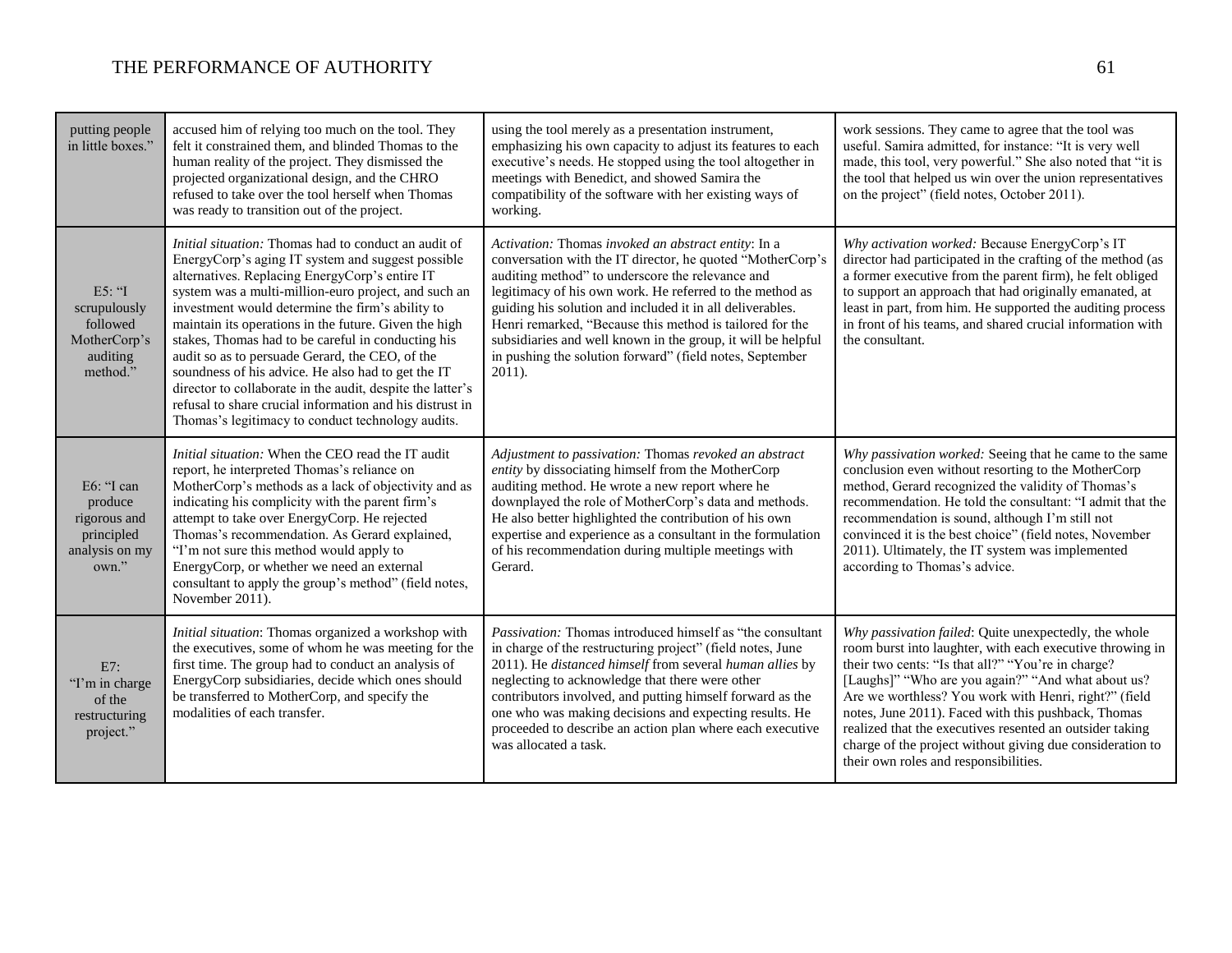E8: "I'm here to support all you guys."

| Initial Situation: Thomas's cavalier introduction left<br>executives with a bad impression of him that could<br>impede their participation in the project. To get it<br>back on track, Thomas tried to repair his relationship<br>with them.                     | <i>Adjustment to activation:</i> Thomas apologized for his<br>clumsiness by <i>mobilizing</i> a human ally, Gerard, and<br>mentioned that Gerard had seconded him. He then<br><i>mobilized</i> another set of <i>human allies</i> , namely the<br>executives themselves, as main contributors to the project.<br>He reassured them that he would not make any decision<br>without their approval: "I'm here to support all you guys in<br>the process. You are the functional experts and your role in<br>pushing the project forward is paramount. You'll be the<br>sponsors of high-priority tasks" (field notes, June 2011). | Why activation worked. By positioning himself as acting<br>on their behalf, Thomas reassured the executives that all<br>decisions resulting from the action plan would be theirs.<br>At the end of the meeting, the legal director, who was the<br>sponsor for the subsidiary transfer project, asked him to<br>be "in charge of the project" and "coordinate the<br>contributions of the team" (field notes, June 2011).                                                                                                                       |
|------------------------------------------------------------------------------------------------------------------------------------------------------------------------------------------------------------------------------------------------------------------|---------------------------------------------------------------------------------------------------------------------------------------------------------------------------------------------------------------------------------------------------------------------------------------------------------------------------------------------------------------------------------------------------------------------------------------------------------------------------------------------------------------------------------------------------------------------------------------------------------------------------------|-------------------------------------------------------------------------------------------------------------------------------------------------------------------------------------------------------------------------------------------------------------------------------------------------------------------------------------------------------------------------------------------------------------------------------------------------------------------------------------------------------------------------------------------------|
| Initial situation: Although technical workers regarded<br>Thomas as an outsider working for headquarters, he<br>needed to work with them on several of the<br>restructuring program's subprojects, since they were<br>experts in charge of production processes. | Activation: Thomas equipped himself with a material<br><i>artifact</i> , namely the report of an audit of the plants that he<br>had previously conducted. When he met with workers, he<br>would bring out the thick document, thus showing that he<br>had been in the field, spoken to workers, and taken the time<br>to understand their reality. "Any time I met with<br>operational workers, I'd send the report ahead as my<br>business card, so they could see I was not so useless to<br>them after all" (field notes, June 2011).                                                                                        | Why activation worked: Technical workers had a deeply<br>held conviction that their reality was different from that<br>of the head office. They resented "functional experts"<br>who actually knew nothing about their world. With the<br>audit report, Thomas showed them that his<br>recommendations took into account the intricacies of<br>their work. As a result, following the completion of his<br>audit. Thomas gained the trust of technical workers who<br>all agreed to be members of expert teams for the<br>rectructuring program |

| E9:<br>"I used the<br>report as my<br>business card."        | Thomas as an outsider working for headquarters, he<br>needed to work with them on several of the<br>restructuring program's subprojects, since they were<br>experts in charge of production processes.                                                                                                                                                                                                                                                                                       | <i>artifact</i> , namely the report of an audit of the plants that he<br>had previously conducted. When he met with workers, he<br>would bring out the thick document, thus showing that he<br>had been in the field, spoken to workers, and taken the time<br>to understand their reality. "Any time I met with<br>operational workers, I'd send the report ahead as my<br>business card, so they could see I was not so useless to<br>them after all" (field notes, June 2011).                                                                                                                       | held conviction that their reality was different from that<br>of the head office. They resented "functional experts"<br>who actually knew nothing about their world. With the<br>audit report, Thomas showed them that his<br>recommendations took into account the intricacies of<br>their work. As a result, following the completion of his<br>audit, Thomas gained the trust of technical workers who<br>all agreed to be members of expert teams for the<br>restructuring program.           |
|--------------------------------------------------------------|----------------------------------------------------------------------------------------------------------------------------------------------------------------------------------------------------------------------------------------------------------------------------------------------------------------------------------------------------------------------------------------------------------------------------------------------------------------------------------------------|---------------------------------------------------------------------------------------------------------------------------------------------------------------------------------------------------------------------------------------------------------------------------------------------------------------------------------------------------------------------------------------------------------------------------------------------------------------------------------------------------------------------------------------------------------------------------------------------------------|---------------------------------------------------------------------------------------------------------------------------------------------------------------------------------------------------------------------------------------------------------------------------------------------------------------------------------------------------------------------------------------------------------------------------------------------------------------------------------------------------|
| E10:<br>"I am the<br>project leader."                        | <i>Initial situation:</i> Thomas needed Benedict, the CFO,<br>to provide him with financial data-and "commit" to<br>its reliability (field notes, June 2011)—in order to<br>create a performance scorecard for Gerard. The CFO<br>refused, arguing that that "his role as CFO was not to<br>focus on this scorecard," and that "the opening<br>balance sheet was the top priority" (field notes, July<br>2017).                                                                              | Passivation: Thomas revoked abstract entities by being<br>very direct and ignoring the "CFO's role" that Benedict<br>was attached to. Thomas also disregarded the opening<br>balance sheet the CFO deemed to be a priority. Instead,<br>Thomas explained that, as the leader of the restructuring<br>project, he was the one defining priorities and, whatever<br>Benedict thought the scope of his job was, he, Thomas,<br>needed the data from the CFO. He explained: "I need your<br>forecasts quickly to move forward with my assignment; this<br>is my decision to make" (field notes, July 2011). | Why passivation failed: Feeling that Thomas was<br>belittling his part in the project, the CFO refused to<br>comply, raising the objection that Thomas's "demands<br>were not specific enough" (field notes, July 2017).<br>Benedict also viewed financial issues as his turf, and took<br>Thomas's brusque request for data as proof that the<br>consultant had little consideration for his role and<br>responsibilities.                                                                       |
| $E11$ :<br>"The success of<br>the program<br>depends on it." | Initial situation: Thomas's relationship with Benedict<br>remained in a deadlock for several weeks, during<br>which the performance scorecard stayed blank.<br>During a meeting, Thomas also understood that the<br>CFO saw the consultant's proximity to the CEO as a<br>threat. Benedict complained: "Every time we see you,<br>we come back with a grocery list, and we know that<br>you have the CEO's ear and that it will backfire on us<br>at some point" (field notes, august 2011). | Adjustment to activation: Seeing that the situation was<br>stalled, Thomas asked the CFO to meet privately, face to<br>face. This time, he justified his request for data by <i>invoking</i><br>abstract entities, i.e. "EnergyCorp's best interests" and "the<br>success of the program." He reminded the CFO that "some<br>people want to dismantle EnergyCorp to integrate its<br>activities with MotherCorp. We need to avoid that, which is<br>why I need financial data to demonstrate the economic<br>viability of the project" (field notes, August 2011).                                      | Why activation worked: By finding common ground with<br>the CFO, and putting forward abstract entities that he<br>knew his interlocutor held dear, Thomas managed to get<br>the CFO to see the broader importance of providing the<br>data for the scorecard. In a project meeting, Benedict<br>later asked his team to provide Thomas with "any<br>relevant financial information that he might be asking for,<br>as they were all working in the same direction" (field<br>notes, August 2011). |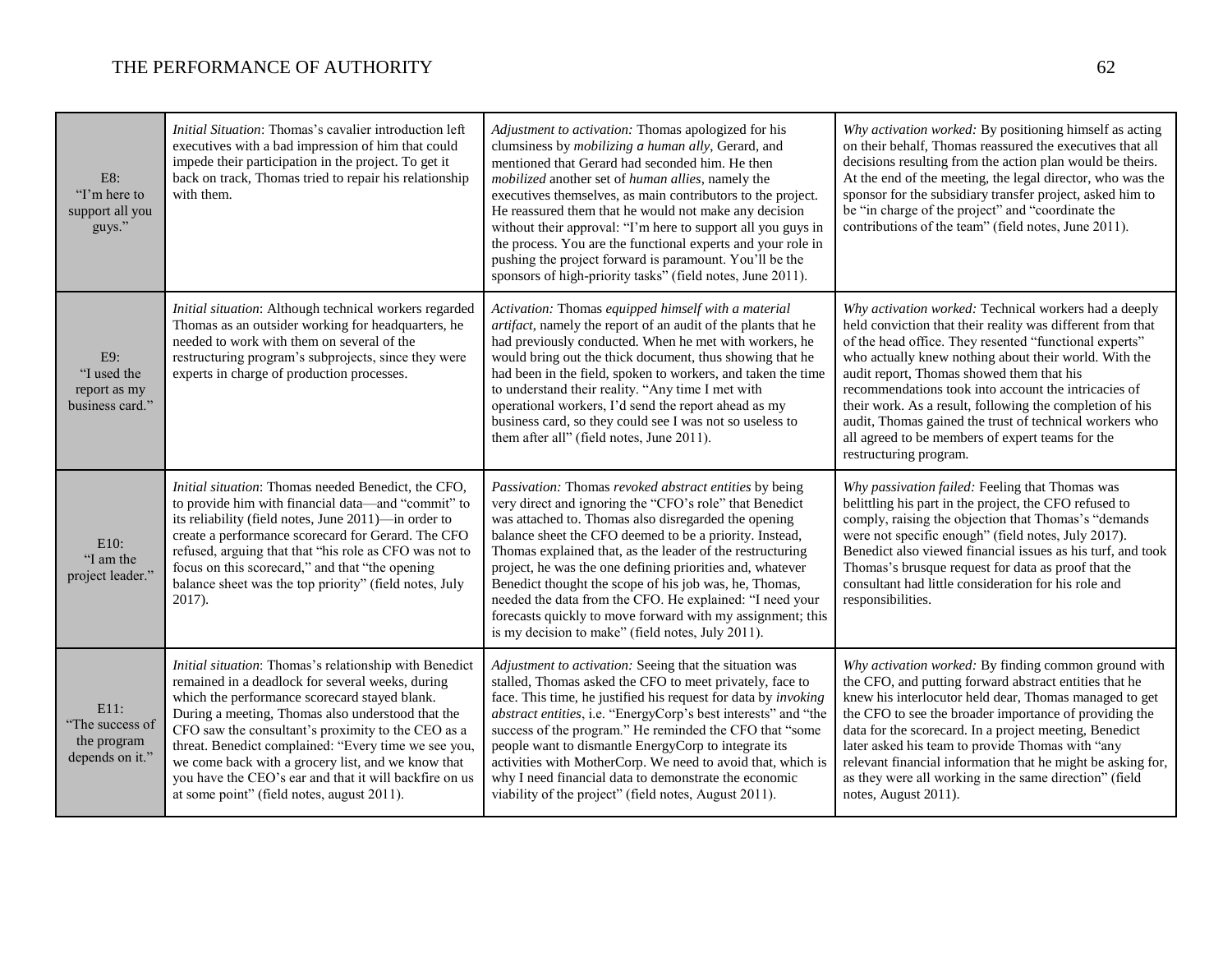| E12:<br>"The contract is<br>clear on this<br>point." | <i>Initial situation:</i> Thomas had to negotiate a hike in<br>the cost of the consulting assignment with Henri. The<br>project had turned out to rely more heavily than<br>expected on ConsultCorp resources, including some<br>oversight by Charles, Thomas's staffing manager,<br>which had to be billed. However, Henri insisted these<br>were not needed, since he was able to supervise "his"<br>consultant himself. | <i>Activation:</i> To counter Henri's claim that "EnergyCorp"<br>won't accept a rise in costs" (field notes, September 2011),<br>Thomas equipped himself with material artifacts-the<br>contract they had signed and a workload management<br>schedule—which he showed to Henri. The subsequent<br>conversation unfolded as follows:<br>Henri: There's no way I'm paying for Charles's input; I<br>don't want that! We were clear that there would be no extra<br>time.<br>Thomas: Well, the contract did mention the possibility of<br>some extra resource. [Showing the documents] Look at my<br>workload management schedule as well-I'm completely<br>snowed under with work (field notes, September 2011). | Why activation failed: To Thomas's surprise, Henri saw<br>right through Thomas's passivation attempt, and said so<br>immediately. Instead of deferring to what the documents<br>said, he pointed to his and Thomas's shared involvement<br>in reaching the agreement: "Stop hiding behind your<br>contract! [] I'm the one paying [], the contract isn't<br>set in stone [] I hired a consultant to help me, not work<br>against me" (field notes, September 2011). |
|------------------------------------------------------|----------------------------------------------------------------------------------------------------------------------------------------------------------------------------------------------------------------------------------------------------------------------------------------------------------------------------------------------------------------------------------------------------------------------------|-----------------------------------------------------------------------------------------------------------------------------------------------------------------------------------------------------------------------------------------------------------------------------------------------------------------------------------------------------------------------------------------------------------------------------------------------------------------------------------------------------------------------------------------------------------------------------------------------------------------------------------------------------------------------------------------------------------------|---------------------------------------------------------------------------------------------------------------------------------------------------------------------------------------------------------------------------------------------------------------------------------------------------------------------------------------------------------------------------------------------------------------------------------------------------------------------|
| E13:<br>"You've known"<br>me for a long<br>time."    | Initial situation: Following that conversation,<br>Thomas understood that Henri felt that appealing to<br>the contract or the workload management schedule<br>was a disavowal of their prior relationship and a<br>strain on their mutual trust. Thomas therefore had to<br>repair their relationship so they could carry the<br>project through to its conclusion.                                                        | Adjustment to passivation: Thomas mirrored Henri's<br>attitude: He geared down from the contract and the<br>workload management schedule, and quite literally took<br>them off the table. Instead, he stressed that he was the one<br>making decisions, and that his skills and experience made<br>him competent to decide whether Charles's input was<br>necessary. He told Henri: "You've known me for a long<br>time, and you know I would never work against you [].<br>I'm asking you to trust me on this. I know what is best for<br>us and for the project" (field notes, September 2011).                                                                                                               | Why passivation was successful: By emphasizing his own<br>competence and trustworthiness as a consultant, Thomas<br>convinced Henri that his request came from the heart.<br>Henri was still not convinced the extra cost was entirely<br>justified, but he agreed that if Thomas said ConsultCorp<br>resources were necessary, then perhaps indeed they were.<br>He eventually agreed to cover the extra costs.                                                    |